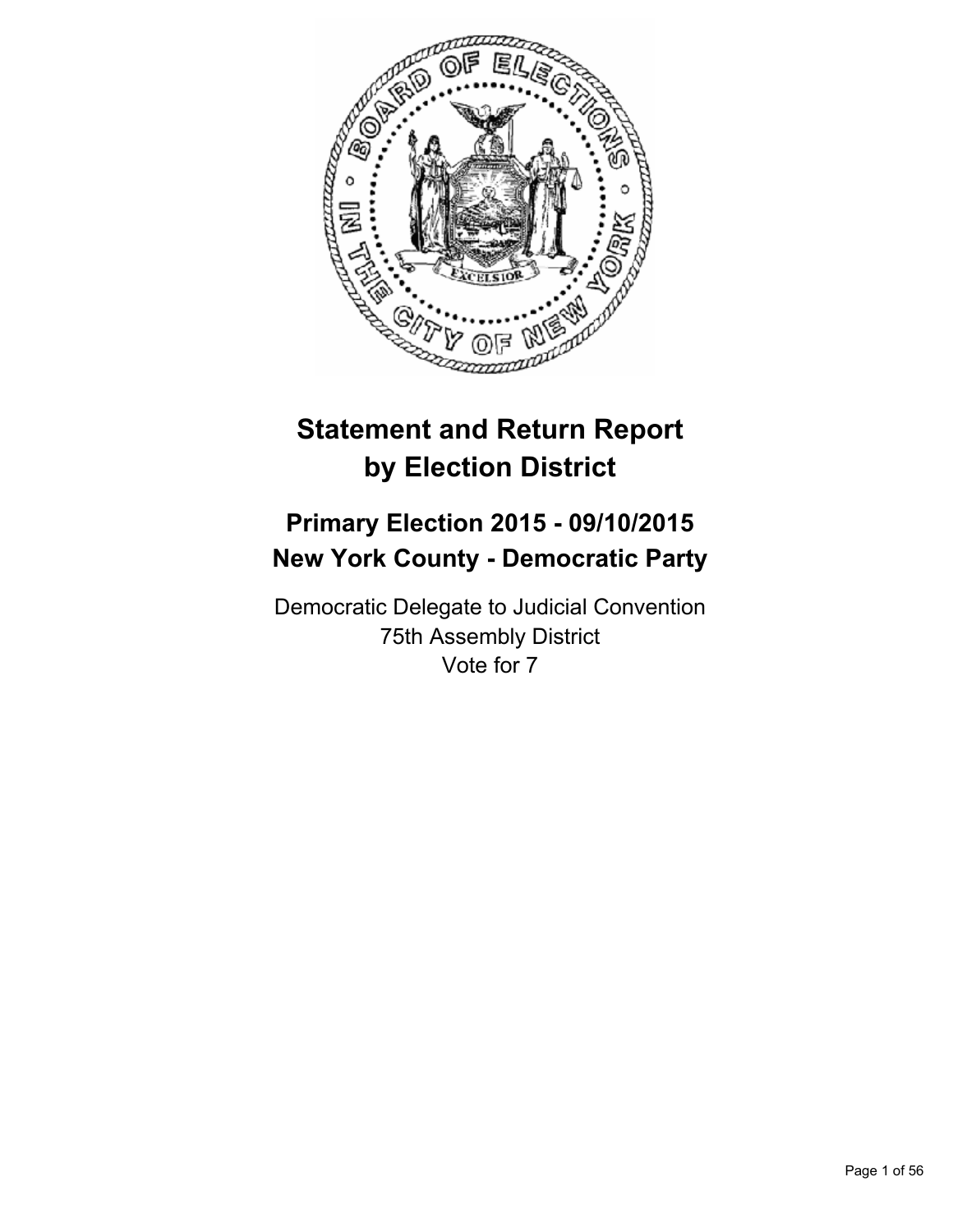

| PUBLIC COUNTER                                           | 16           |
|----------------------------------------------------------|--------------|
| ABSENTEE/MILITARY                                        | 3            |
| <b>AFFIDAVIT</b>                                         | $\mathbf{0}$ |
| <b>Total Ballots</b>                                     | 19           |
| Less - Inapplicable Federal/Special Presidential Ballots | $\Omega$     |
| <b>Total Applicable Ballots</b>                          | 19           |
| EMILY J. GOODMAN                                         | 14           |
| <b>AMY KALM</b>                                          | 6            |
| <b>LIBBY FREIDMAN</b>                                    | 11           |
| <b>MARY D'ELIA</b>                                       | 8            |
| <b>VALERIE MILLER</b>                                    | 10           |
| THOMAS D. SHANAHAN                                       | 6            |
| <b>EVELYN SUAREZ</b>                                     | 8            |
| <b>JUDY L. RICHHEIMER</b>                                | 8            |
| <b>LOWELL D. KERN</b>                                    | 3            |
| <b>ANTHONY SETTEDUCATE</b>                               | 4            |
| LISA A. PADILLA                                          | 10           |
| CHARLOTTE E. DAVIDSON                                    | 11           |
| ROBERTO B. ENGLISH                                       | 7            |
| <b>Total Votes</b>                                       | 106          |
| Unrecorded                                               | 27           |

| <b>PUBLIC COUNTER</b>                                    | 11             |
|----------------------------------------------------------|----------------|
| ABSENTEE/MILITARY                                        | $\mathbf{0}$   |
| <b>AFFIDAVIT</b>                                         | $\Omega$       |
| <b>Total Ballots</b>                                     | 11             |
| Less - Inapplicable Federal/Special Presidential Ballots | $\Omega$       |
| <b>Total Applicable Ballots</b>                          | 11             |
| <b>EMILY J. GOODMAN</b>                                  | 4              |
| <b>AMY KALM</b>                                          | $\overline{2}$ |
| <b>LIBBY FREIDMAN</b>                                    | $\overline{4}$ |
| <b>MARY D'FI IA</b>                                      | 6              |
| <b>VALERIE MILLER</b>                                    | $\mathsf 3$    |
| THOMAS D. SHANAHAN                                       | $\overline{2}$ |
| <b>EVELYN SUAREZ</b>                                     | 5              |
| <b>JUDY L. RICHHEIMER</b>                                | 6              |
| <b>LOWELL D. KERN</b>                                    | 8              |
| <b>ANTHONY SETTEDUCATE</b>                               | 6              |
| LISA A. PADILLA                                          | 6              |
| CHARLOTTE E. DAVIDSON                                    | 8              |
| ROBERTO B. ENGLISH                                       | 5              |
| ARTHUR J. SCHWARTZ (WRITE-IN)                            | 1              |
| <b>Total Votes</b>                                       | 66             |
| Unrecorded                                               | 11             |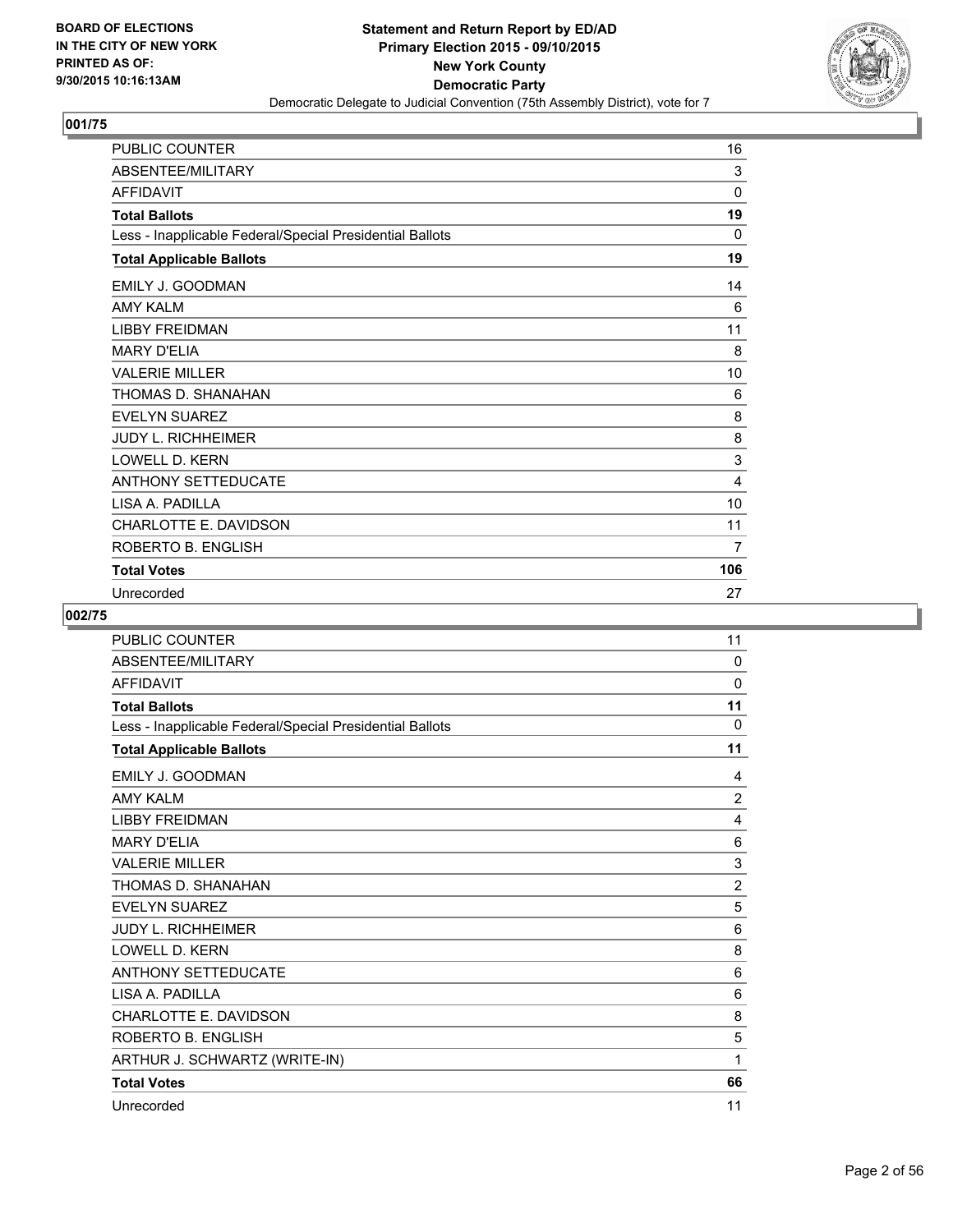

| PUBLIC COUNTER                                           | 3              |
|----------------------------------------------------------|----------------|
| ABSENTEE/MILITARY                                        | 0              |
| AFFIDAVIT                                                | 0              |
| <b>Total Ballots</b>                                     | 3              |
| Less - Inapplicable Federal/Special Presidential Ballots | 0              |
| <b>Total Applicable Ballots</b>                          | 3              |
| EMILY J. GOODMAN                                         | $\overline{c}$ |
| <b>AMY KALM</b>                                          | 1              |
| <b>LIBBY FREIDMAN</b>                                    | $\overline{2}$ |
| <b>MARY D'ELIA</b>                                       | 2              |
| <b>VALERIE MILLER</b>                                    | $\overline{2}$ |
| THOMAS D. SHANAHAN                                       | 1              |
| <b>EVELYN SUAREZ</b>                                     | 1              |
| <b>JUDY L. RICHHEIMER</b>                                | 0              |
| LOWELL D. KERN                                           | $\overline{2}$ |
| <b>ANTHONY SETTEDUCATE</b>                               | $\overline{2}$ |
| LISA A. PADILLA                                          | $\overline{2}$ |
| CHARLOTTE E. DAVIDSON                                    | 1              |
| ROBERTO B. ENGLISH                                       | 1              |
| <b>Total Votes</b>                                       | 19             |
| Unrecorded                                               | $\overline{2}$ |

| PUBLIC COUNTER                                           | 8              |
|----------------------------------------------------------|----------------|
| ABSENTEE/MILITARY                                        | 1              |
| <b>AFFIDAVIT</b>                                         | 0              |
| <b>Total Ballots</b>                                     | 9              |
| Less - Inapplicable Federal/Special Presidential Ballots | $\mathbf 0$    |
| <b>Total Applicable Ballots</b>                          | 9              |
| EMILY J. GOODMAN                                         | $\overline{7}$ |
| <b>AMY KALM</b>                                          | 5              |
| <b>LIBBY FREIDMAN</b>                                    | 6              |
| <b>MARY D'ELIA</b>                                       | 5              |
| <b>VALERIE MILLER</b>                                    | 8              |
| THOMAS D. SHANAHAN                                       | 5              |
| <b>EVELYN SUAREZ</b>                                     | 6              |
| <b>JUDY L. RICHHEIMER</b>                                | 1              |
| LOWELL D. KERN                                           | 4              |
| <b>ANTHONY SETTEDUCATE</b>                               | $\overline{2}$ |
| LISA A. PADILLA                                          | 4              |
| CHARLOTTE E. DAVIDSON                                    | $\overline{2}$ |
| ROBERTO B. ENGLISH                                       | 3              |
| <b>Total Votes</b>                                       | 58             |
| Unrecorded                                               | 5              |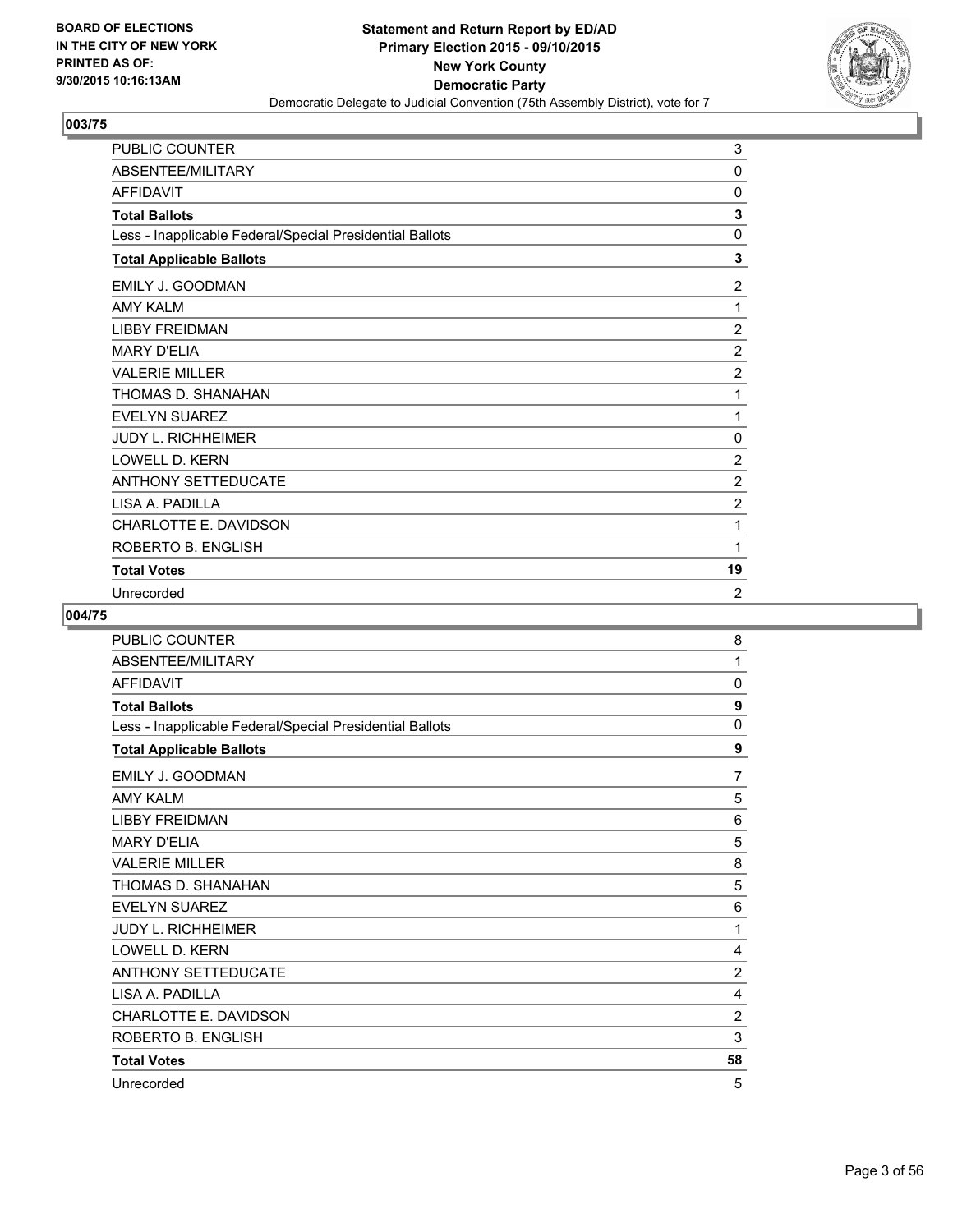

| <b>PUBLIC COUNTER</b>                                    | 10             |
|----------------------------------------------------------|----------------|
| ABSENTEE/MILITARY                                        | $\mathbf{0}$   |
| <b>AFFIDAVIT</b>                                         | $\Omega$       |
| <b>Total Ballots</b>                                     | 10             |
| Less - Inapplicable Federal/Special Presidential Ballots | $\Omega$       |
| <b>Total Applicable Ballots</b>                          | 10             |
| <b>EMILY J. GOODMAN</b>                                  | 4              |
| <b>AMY KALM</b>                                          | 1              |
| <b>LIBBY FREIDMAN</b>                                    | $\overline{2}$ |
| <b>MARY D'ELIA</b>                                       | 3              |
| <b>VALERIE MILLER</b>                                    | $\overline{2}$ |
| THOMAS D. SHANAHAN                                       | 3              |
| <b>EVELYN SUAREZ</b>                                     | 4              |
| <b>JUDY L. RICHHEIMER</b>                                | 6              |
| <b>LOWELL D. KERN</b>                                    | 3              |
| <b>ANTHONY SETTEDUCATE</b>                               | 4              |
| LISA A. PADILLA                                          | 3              |
| CHARLOTTE E. DAVIDSON                                    | 5              |
| ROBERTO B. ENGLISH                                       | $\overline{2}$ |
| DONALD TRUMP (WRITE-IN)                                  | 1              |
| <b>Total Votes</b>                                       | 43             |
| Unrecorded                                               | 27             |

| <b>PUBLIC COUNTER</b>                                    | 13             |
|----------------------------------------------------------|----------------|
| ABSENTEE/MILITARY                                        | 3              |
| <b>AFFIDAVIT</b>                                         | $\mathbf 0$    |
| <b>Total Ballots</b>                                     | 16             |
| Less - Inapplicable Federal/Special Presidential Ballots | 0              |
| <b>Total Applicable Ballots</b>                          | 16             |
| EMILY J. GOODMAN                                         | 12             |
| <b>AMY KALM</b>                                          | $\overline{7}$ |
| <b>LIBBY FREIDMAN</b>                                    | 11             |
| <b>MARY D'ELIA</b>                                       | 6              |
| <b>VALERIE MILLER</b>                                    | 8              |
| THOMAS D. SHANAHAN                                       | 8              |
| <b>EVELYN SUAREZ</b>                                     | 8              |
| <b>JUDY L. RICHHEIMER</b>                                | 4              |
| <b>LOWELL D. KERN</b>                                    | 3              |
| <b>ANTHONY SETTEDUCATE</b>                               | 1              |
| LISA A. PADILLA                                          | 9              |
| CHARLOTTE E. DAVIDSON                                    | 4              |
| ROBERTO B. ENGLISH                                       | 5              |
| <b>Total Votes</b>                                       | 86             |
| Unrecorded                                               | 26             |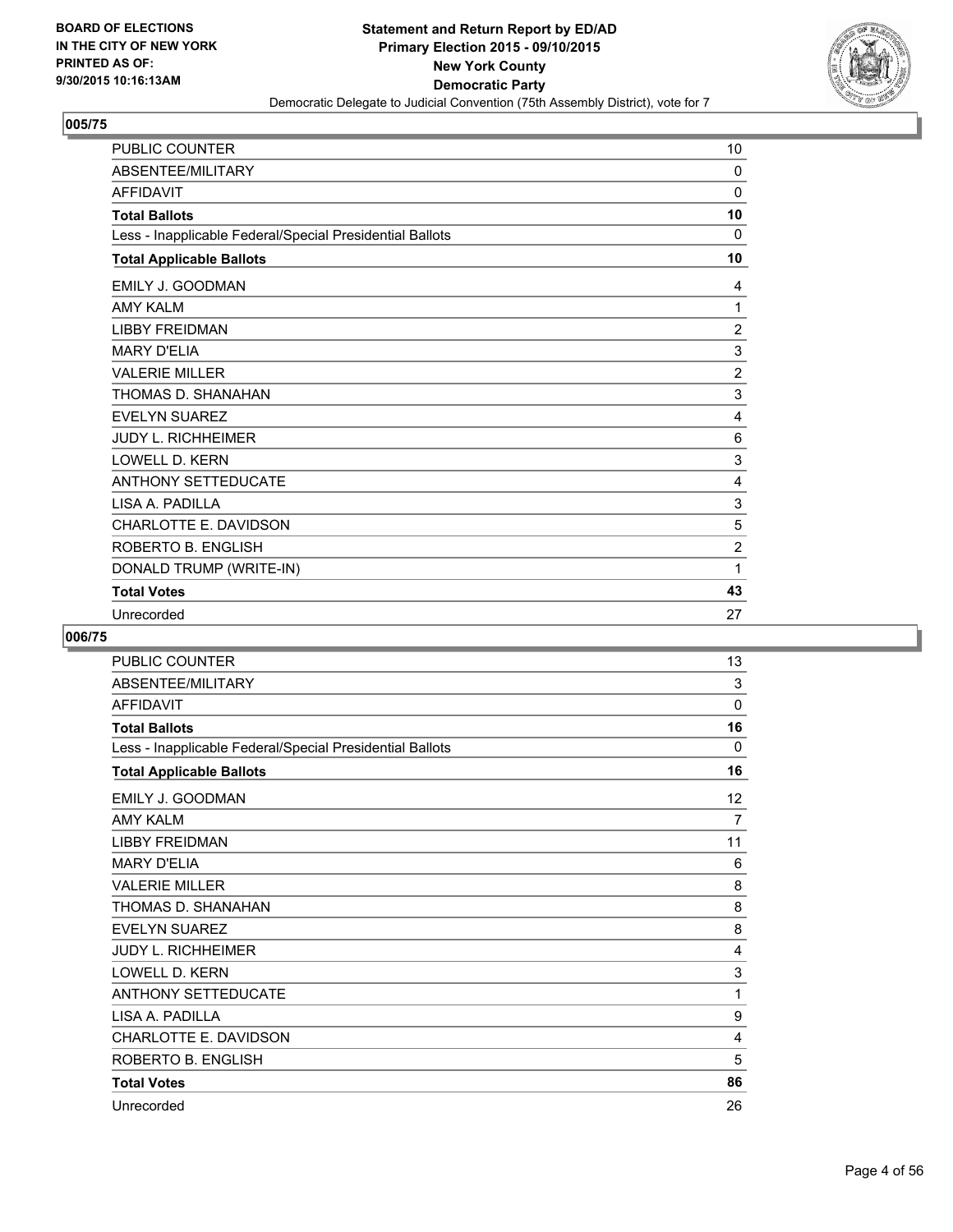

| <b>PUBLIC COUNTER</b>                                    | 8              |
|----------------------------------------------------------|----------------|
| ABSENTEE/MILITARY                                        | 3              |
| <b>AFFIDAVIT</b>                                         | 0              |
| <b>Total Ballots</b>                                     | 11             |
| Less - Inapplicable Federal/Special Presidential Ballots | 0              |
| <b>Total Applicable Ballots</b>                          | 11             |
| <b>EMILY J. GOODMAN</b>                                  | 5              |
| <b>AMY KALM</b>                                          | 6              |
| <b>LIBBY FREIDMAN</b>                                    | 6              |
| <b>MARY D'ELIA</b>                                       | 4              |
| <b>VALERIE MILLER</b>                                    | 5              |
| THOMAS D. SHANAHAN                                       | $\overline{2}$ |
| <b>EVELYN SUAREZ</b>                                     | 5              |
| <b>JUDY L. RICHHEIMER</b>                                | $\overline{7}$ |
| <b>LOWELL D. KERN</b>                                    | 3              |
| <b>ANTHONY SETTEDUCATE</b>                               | $\mathsf 3$    |
| LISA A. PADILLA                                          | $\overline{7}$ |
| CHARLOTTE E. DAVIDSON                                    | 9              |
| ROBERTO B. ENGLISH                                       | 4              |
| AUSTIN M OCHOA (WRITE-IN)                                | 1              |
| KERMAU SINGH (WRITE-IN)                                  | 1              |
| <b>Total Votes</b>                                       | 68             |
| Unrecorded                                               | 9              |

| <b>PUBLIC COUNTER</b>                                    | $\overline{2}$ |
|----------------------------------------------------------|----------------|
| ABSENTEE/MILITARY                                        | 1              |
| <b>AFFIDAVIT</b>                                         | 0              |
| <b>Total Ballots</b>                                     | 3              |
| Less - Inapplicable Federal/Special Presidential Ballots | $\mathbf 0$    |
| <b>Total Applicable Ballots</b>                          | 3              |
| <b>EMILY J. GOODMAN</b>                                  | $\overline{2}$ |
| <b>AMY KALM</b>                                          | 1              |
| <b>LIBBY FREIDMAN</b>                                    | 0              |
| <b>MARY D'ELIA</b>                                       | 1              |
| <b>VALERIE MILLER</b>                                    | 1              |
| THOMAS D. SHANAHAN                                       | 0              |
| <b>EVELYN SUAREZ</b>                                     | $\overline{2}$ |
| <b>JUDY L. RICHHEIMER</b>                                | $\overline{2}$ |
| LOWELL D. KERN                                           | 1              |
| <b>ANTHONY SETTEDUCATE</b>                               | $\overline{2}$ |
| LISA A. PADILLA                                          | 3              |
| <b>CHARLOTTE E. DAVIDSON</b>                             | $\overline{2}$ |
| ROBERTO B. ENGLISH                                       | 1              |
| <b>Total Votes</b>                                       | 18             |
| Unrecorded                                               | 3              |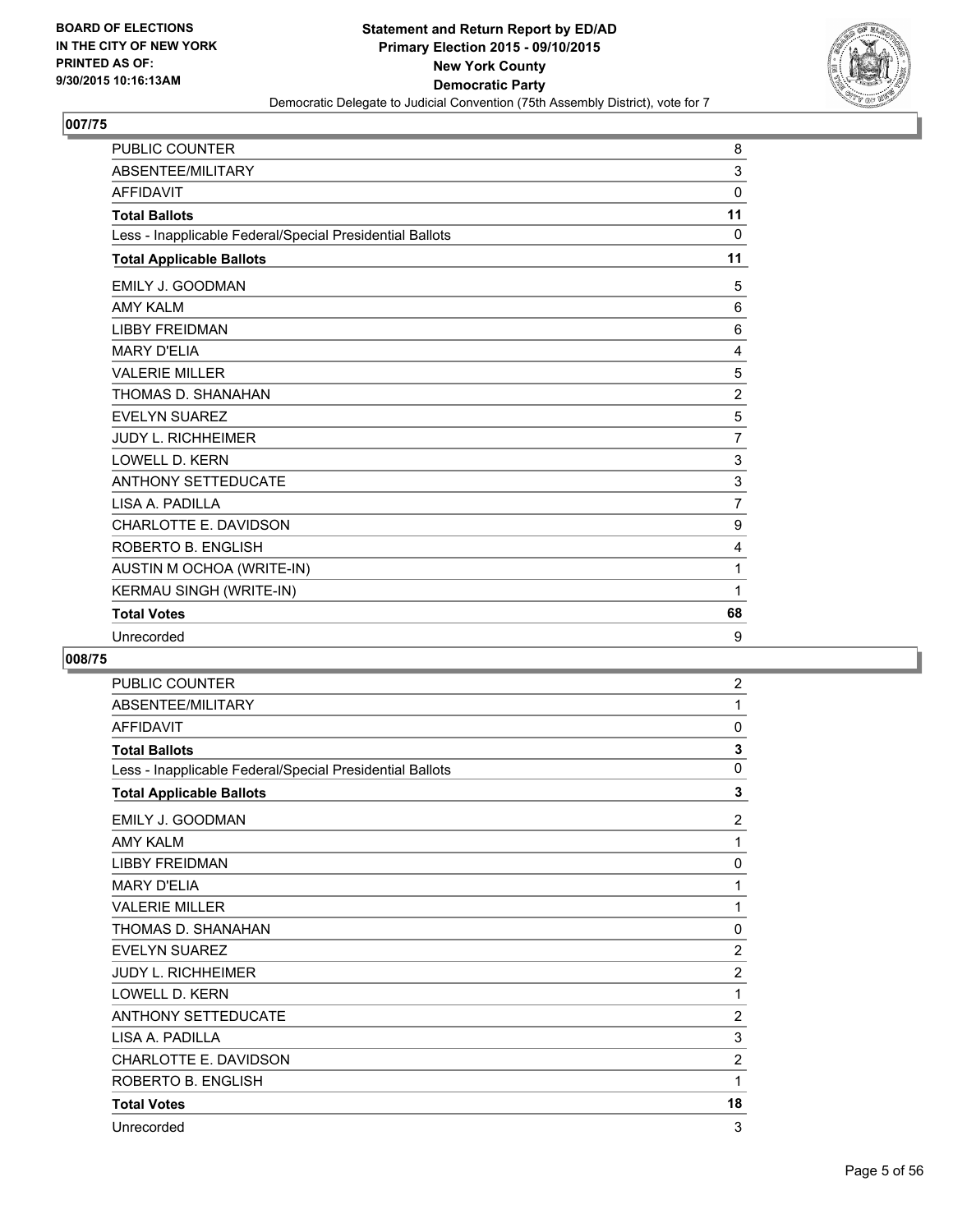

| PUBLIC COUNTER                                           | 5              |
|----------------------------------------------------------|----------------|
| ABSENTEE/MILITARY                                        | 1              |
| <b>AFFIDAVIT</b>                                         | 0              |
| <b>Total Ballots</b>                                     | 6              |
| Less - Inapplicable Federal/Special Presidential Ballots | 0              |
| <b>Total Applicable Ballots</b>                          | 6              |
| EMILY J. GOODMAN                                         | 4              |
| <b>AMY KAI M</b>                                         | $\overline{2}$ |
| <b>LIBBY FREIDMAN</b>                                    | 3              |
| <b>MARY D'ELIA</b>                                       | 3              |
| <b>VALERIE MILLER</b>                                    | 3              |
| THOMAS D. SHANAHAN                                       | $\overline{2}$ |
| <b>EVELYN SUAREZ</b>                                     | 5              |
| <b>JUDY L. RICHHEIMER</b>                                | $\overline{2}$ |
| <b>LOWELL D. KERN</b>                                    | $\overline{2}$ |
| <b>ANTHONY SETTEDUCATE</b>                               | 2              |
| LISA A. PADILLA                                          | 4              |
| CHARLOTTE E. DAVIDSON                                    | 3              |
| ROBERTO B. ENGLISH                                       | 3              |
| UNATTRIBUTABLE WRITE-IN (WRITE-IN)                       | $\overline{2}$ |
| <b>Total Votes</b>                                       | 40             |
| Unrecorded                                               | $\overline{2}$ |

| PUBLIC COUNTER                                           | 8              |
|----------------------------------------------------------|----------------|
| ABSENTEE/MILITARY                                        | 0              |
| <b>AFFIDAVIT</b>                                         | 0              |
| <b>Total Ballots</b>                                     | 8              |
| Less - Inapplicable Federal/Special Presidential Ballots | 0              |
| <b>Total Applicable Ballots</b>                          | 8              |
| EMILY J. GOODMAN                                         | 3              |
| <b>AMY KALM</b>                                          | 1              |
| <b>LIBBY FREIDMAN</b>                                    | 3              |
| <b>MARY D'FI IA</b>                                      | 3              |
| <b>VALERIE MILLER</b>                                    | $\overline{2}$ |
| THOMAS D. SHANAHAN                                       | 1              |
| EVELYN SUAREZ                                            | 3              |
| <b>JUDY L. RICHHEIMER</b>                                | 3              |
| <b>LOWELL D. KERN</b>                                    | 3              |
| <b>ANTHONY SETTEDUCATE</b>                               | 3              |
| LISA A. PADILLA                                          | 3              |
| CHARLOTTE E. DAVIDSON                                    | 3              |
| ROBERTO B. ENGLISH                                       | 3              |
| <b>Total Votes</b>                                       | 34             |
| Unrecorded                                               | 22             |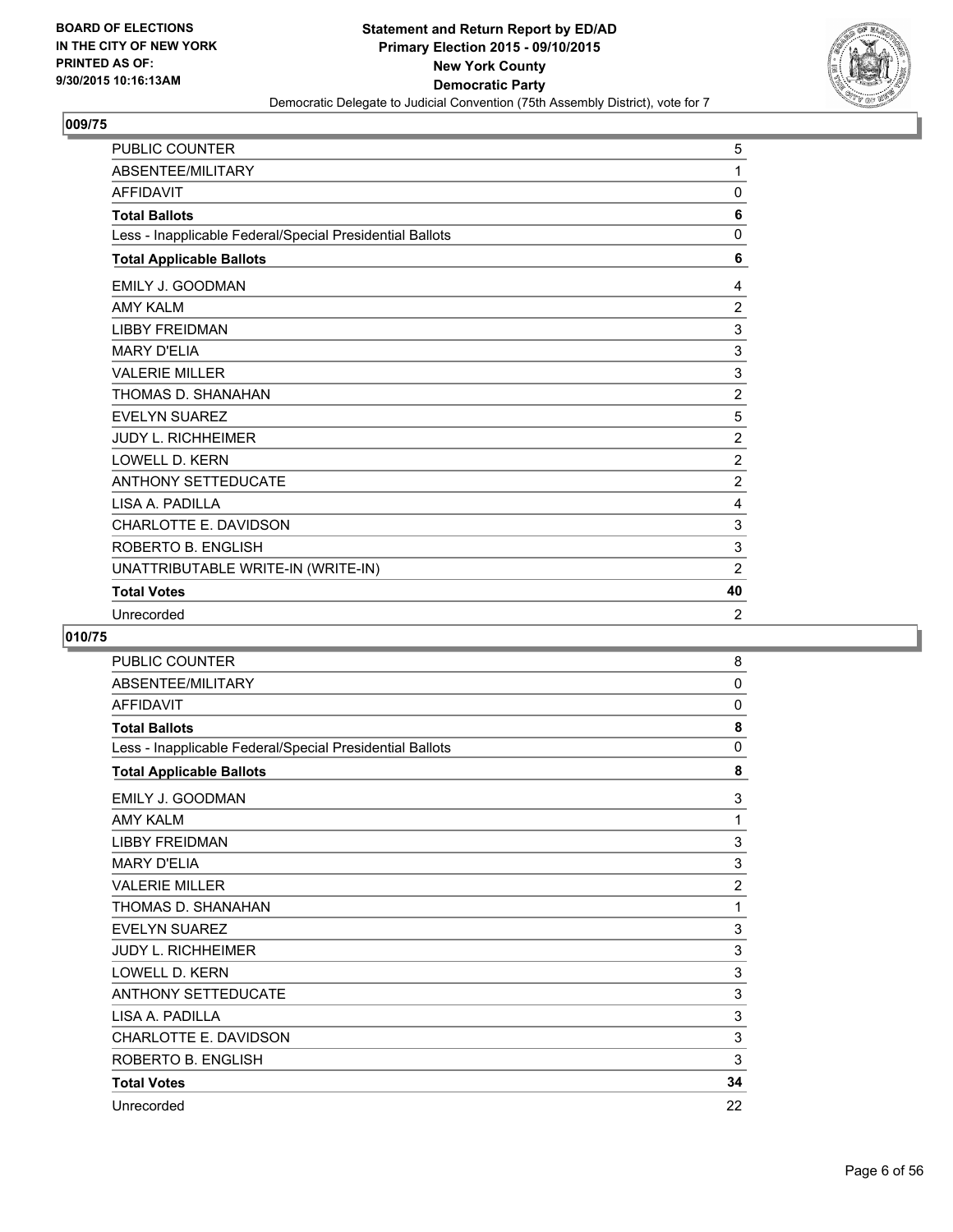

| PUBLIC COUNTER                                           | 9              |
|----------------------------------------------------------|----------------|
| ABSENTEE/MILITARY                                        | 0              |
| <b>AFFIDAVIT</b>                                         | 0              |
| <b>Total Ballots</b>                                     | 9              |
| Less - Inapplicable Federal/Special Presidential Ballots | 0              |
| <b>Total Applicable Ballots</b>                          | 9              |
| EMILY J. GOODMAN                                         | 3              |
| <b>AMY KALM</b>                                          | 3              |
| <b>LIBBY FREIDMAN</b>                                    | 4              |
| <b>MARY D'ELIA</b>                                       | 3              |
| <b>VALERIE MILLER</b>                                    | $\overline{2}$ |
| THOMAS D. SHANAHAN                                       | 5              |
| <b>EVELYN SUAREZ</b>                                     | 4              |
| <b>JUDY L. RICHHEIMER</b>                                | 5              |
| LOWELL D. KERN                                           | 5              |
| ANTHONY SETTEDUCATE                                      | 4              |
| LISA A. PADILLA                                          | 3              |
| CHARLOTTE E. DAVIDSON                                    | 4              |
| ROBERTO B. ENGLISH                                       | 4              |
| <b>Total Votes</b>                                       | 49             |
| Unrecorded                                               | 14             |

| PUBLIC COUNTER                                           | 7              |
|----------------------------------------------------------|----------------|
| ABSENTEE/MILITARY                                        | 4              |
| <b>AFFIDAVIT</b>                                         | $\mathbf 0$    |
| <b>Total Ballots</b>                                     | 11             |
| Less - Inapplicable Federal/Special Presidential Ballots | 0              |
| <b>Total Applicable Ballots</b>                          | 11             |
| <b>EMILY J. GOODMAN</b>                                  | 4              |
| <b>AMY KALM</b>                                          | $\mathbf 0$    |
| <b>LIBBY FREIDMAN</b>                                    | 1              |
| <b>MARY D'ELIA</b>                                       | 4              |
| <b>VALERIE MILLER</b>                                    | $\overline{2}$ |
| THOMAS D. SHANAHAN                                       | 2              |
| <b>EVELYN SUAREZ</b>                                     | 5              |
| <b>JUDY L. RICHHEIMER</b>                                | $\mathbf{3}$   |
| <b>LOWELL D. KERN</b>                                    | $\overline{2}$ |
| <b>ANTHONY SETTEDUCATE</b>                               | $\overline{2}$ |
| LISA A. PADILLA                                          | $\overline{4}$ |
| CHARLOTTE E. DAVIDSON                                    | 3              |
| ROBERTO B. ENGLISH                                       | $\mathbf{3}$   |
| CAROL DEMECH (WRITE-IN)                                  | 1              |
| HORTENSE BERMUDEZ (WRITE-IN)                             | 1              |
| <b>Total Votes</b>                                       | 37             |
| Unrecorded                                               | 40             |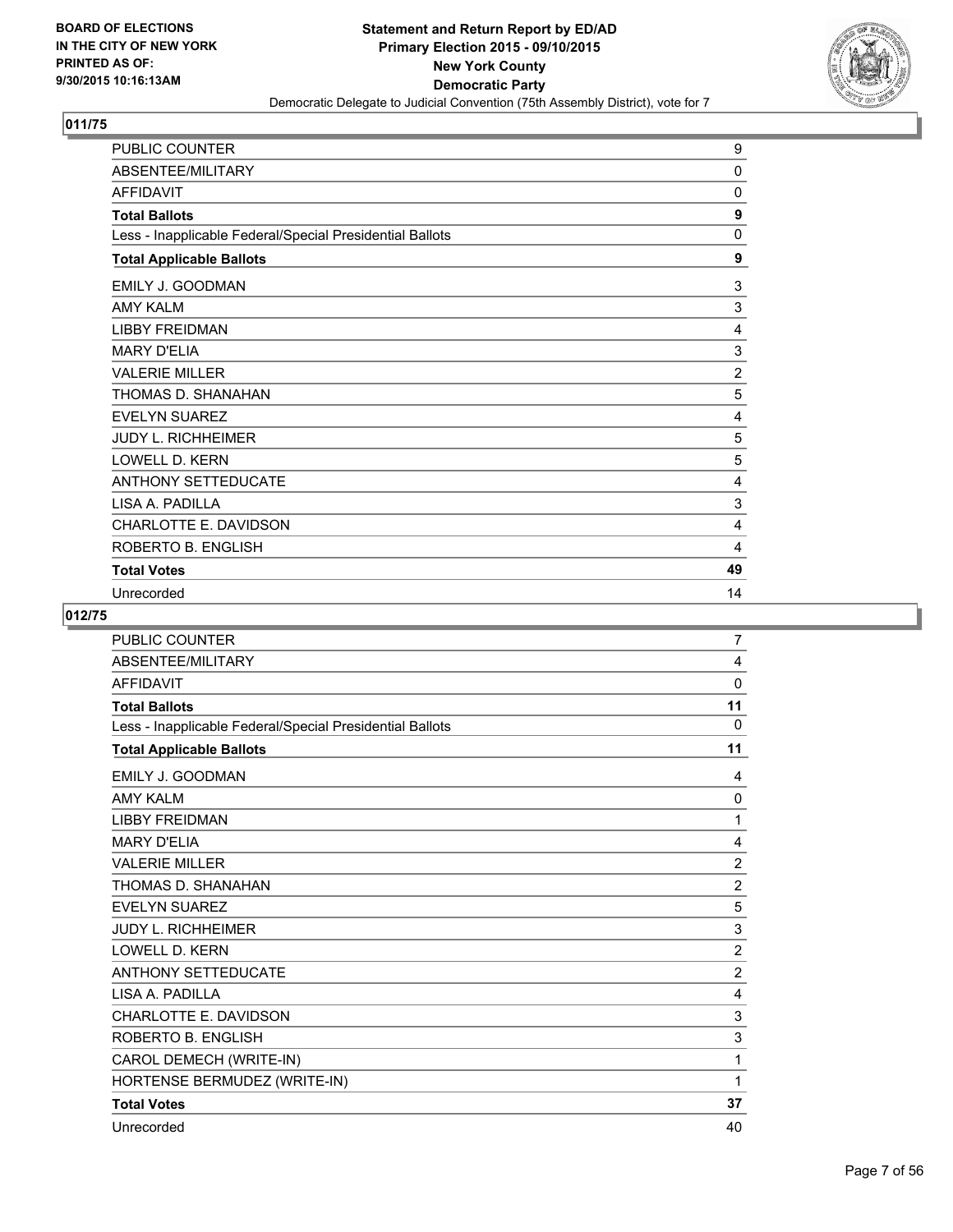

| PUBLIC COUNTER                                           | 13 |
|----------------------------------------------------------|----|
| ABSENTEE/MILITARY                                        | 6  |
| AFFIDAVIT                                                | 0  |
| <b>Total Ballots</b>                                     | 19 |
| Less - Inapplicable Federal/Special Presidential Ballots | 0  |
| <b>Total Applicable Ballots</b>                          | 19 |
| EMILY J. GOODMAN                                         | 9  |
| <b>AMY KALM</b>                                          | 5  |
| <b>LIBBY FREIDMAN</b>                                    | 6  |
| <b>MARY D'ELIA</b>                                       | 7  |
| <b>VALERIE MILLER</b>                                    | 8  |
| THOMAS D. SHANAHAN                                       | 4  |
| <b>EVELYN SUAREZ</b>                                     | 7  |
| <b>JUDY L. RICHHEIMER</b>                                | 6  |
| <b>LOWELL D. KERN</b>                                    | 7  |
| <b>ANTHONY SETTEDUCATE</b>                               | 4  |
| LISA A. PADILLA                                          | 8  |
| <b>CHARLOTTE E. DAVIDSON</b>                             | 5  |
| ROBERTO B. ENGLISH                                       | 7  |
| <b>Total Votes</b>                                       | 83 |
| Unrecorded                                               | 50 |

| PUBLIC COUNTER                                           | 8              |
|----------------------------------------------------------|----------------|
| ABSENTEE/MILITARY                                        | 0              |
| <b>AFFIDAVIT</b>                                         | 0              |
| <b>Total Ballots</b>                                     | 8              |
| Less - Inapplicable Federal/Special Presidential Ballots | 0              |
| <b>Total Applicable Ballots</b>                          | 8              |
| EMILY J. GOODMAN                                         | $\overline{2}$ |
| <b>AMY KALM</b>                                          | 3              |
| <b>LIBBY FREIDMAN</b>                                    | $\overline{2}$ |
| <b>MARY D'ELIA</b>                                       | 3              |
| <b>VALERIE MILLER</b>                                    | 3              |
| THOMAS D. SHANAHAN                                       | $\overline{2}$ |
| <b>EVELYN SUAREZ</b>                                     | 3              |
| <b>JUDY L. RICHHEIMER</b>                                | 6              |
| <b>LOWELL D. KERN</b>                                    | $\overline{2}$ |
| <b>ANTHONY SETTEDUCATE</b>                               | 3              |
| LISA A. PADILLA                                          | 3              |
| CHARLOTTE E. DAVIDSON                                    | 4              |
| ROBERTO B. ENGLISH                                       | 3              |
| <b>Total Votes</b>                                       | 39             |
| Unrecorded                                               | 17             |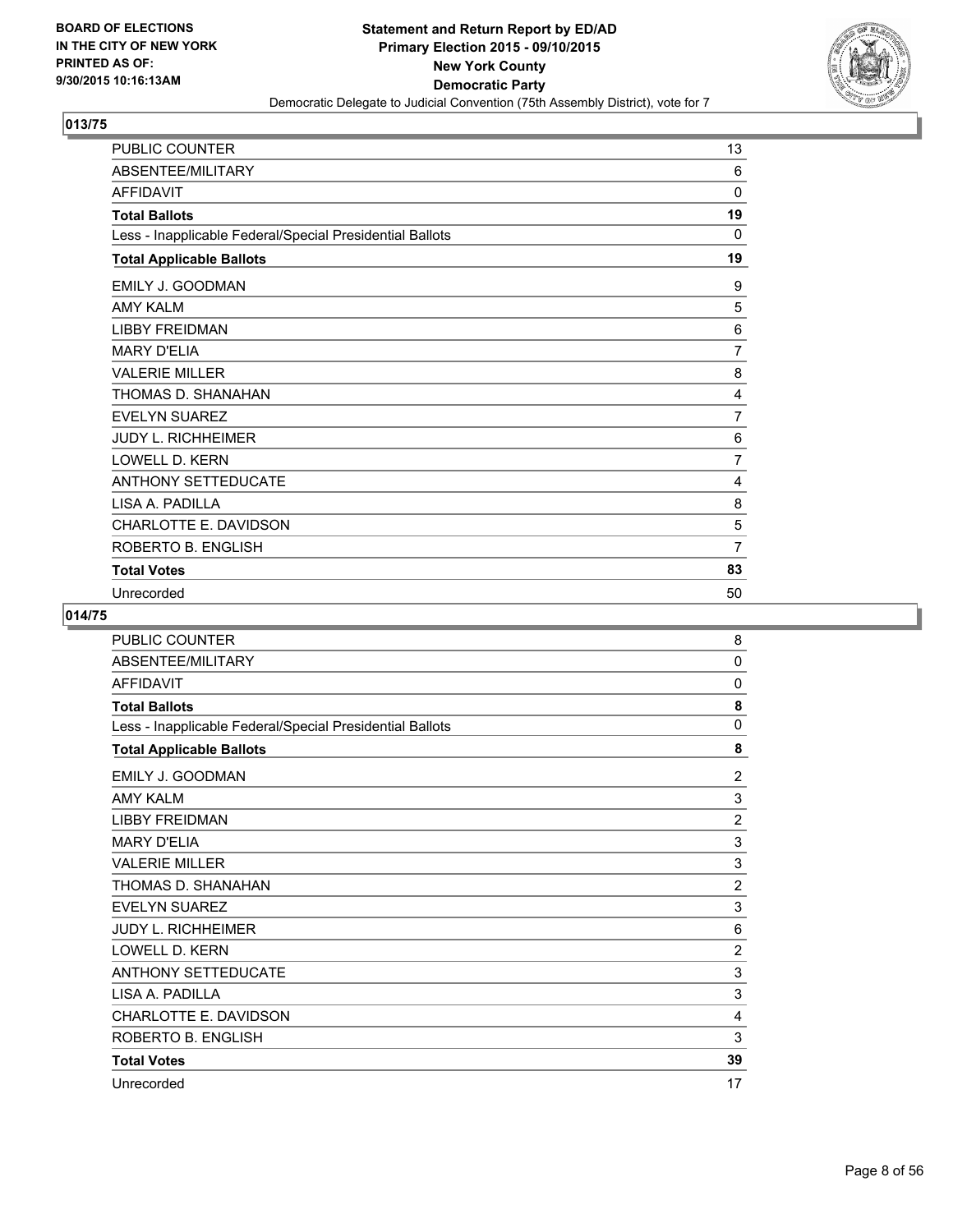

| PUBLIC COUNTER                                           | 7              |
|----------------------------------------------------------|----------------|
| ABSENTEE/MILITARY                                        | $\overline{2}$ |
| <b>AFFIDAVIT</b>                                         | $\mathbf{0}$   |
| <b>Total Ballots</b>                                     | 9              |
| Less - Inapplicable Federal/Special Presidential Ballots | 0              |
| <b>Total Applicable Ballots</b>                          | 9              |
| EMILY J. GOODMAN                                         | 4              |
| <b>AMY KALM</b>                                          | 5              |
| <b>LIBBY FREIDMAN</b>                                    | 4              |
| <b>MARY D'ELIA</b>                                       | 5              |
| <b>VALERIE MILLER</b>                                    | 5              |
| THOMAS D. SHANAHAN                                       | 5              |
| <b>EVELYN SUAREZ</b>                                     | 4              |
| <b>JUDY L. RICHHEIMER</b>                                | $\overline{c}$ |
| LOWELL D. KERN                                           | 4              |
| <b>ANTHONY SETTEDUCATE</b>                               | 6              |
| LISA A. PADILLA                                          | 5              |
| <b>CHARLOTTE E. DAVIDSON</b>                             | $\overline{2}$ |
| ROBERTO B. ENGLISH                                       | 6              |
| <b>Total Votes</b>                                       | 57             |
| Unrecorded                                               | 6              |

| PUBLIC COUNTER                                           | 6              |
|----------------------------------------------------------|----------------|
| ABSENTEE/MILITARY                                        | 0              |
| <b>AFFIDAVIT</b>                                         | 0              |
| <b>Total Ballots</b>                                     | 6              |
| Less - Inapplicable Federal/Special Presidential Ballots | 0              |
| <b>Total Applicable Ballots</b>                          | 6              |
| <b>EMILY J. GOODMAN</b>                                  | 4              |
| <b>AMY KALM</b>                                          | 3              |
| <b>LIBBY FREIDMAN</b>                                    | 3              |
| <b>MARY D'ELIA</b>                                       | 4              |
| <b>VALERIE MILLER</b>                                    | 3              |
| THOMAS D. SHANAHAN                                       | $\overline{2}$ |
| <b>EVELYN SUAREZ</b>                                     | 1              |
| <b>JUDY L. RICHHEIMER</b>                                | 3              |
| <b>LOWELL D. KERN</b>                                    | $\overline{c}$ |
| <b>ANTHONY SETTEDUCATE</b>                               | $\overline{2}$ |
| LISA A. PADILLA                                          | 3              |
| CHARLOTTE E. DAVIDSON                                    | $\overline{2}$ |
| ROBERTO B. ENGLISH                                       | 3              |
| <b>Total Votes</b>                                       | 35             |
| Unrecorded                                               | $\overline{7}$ |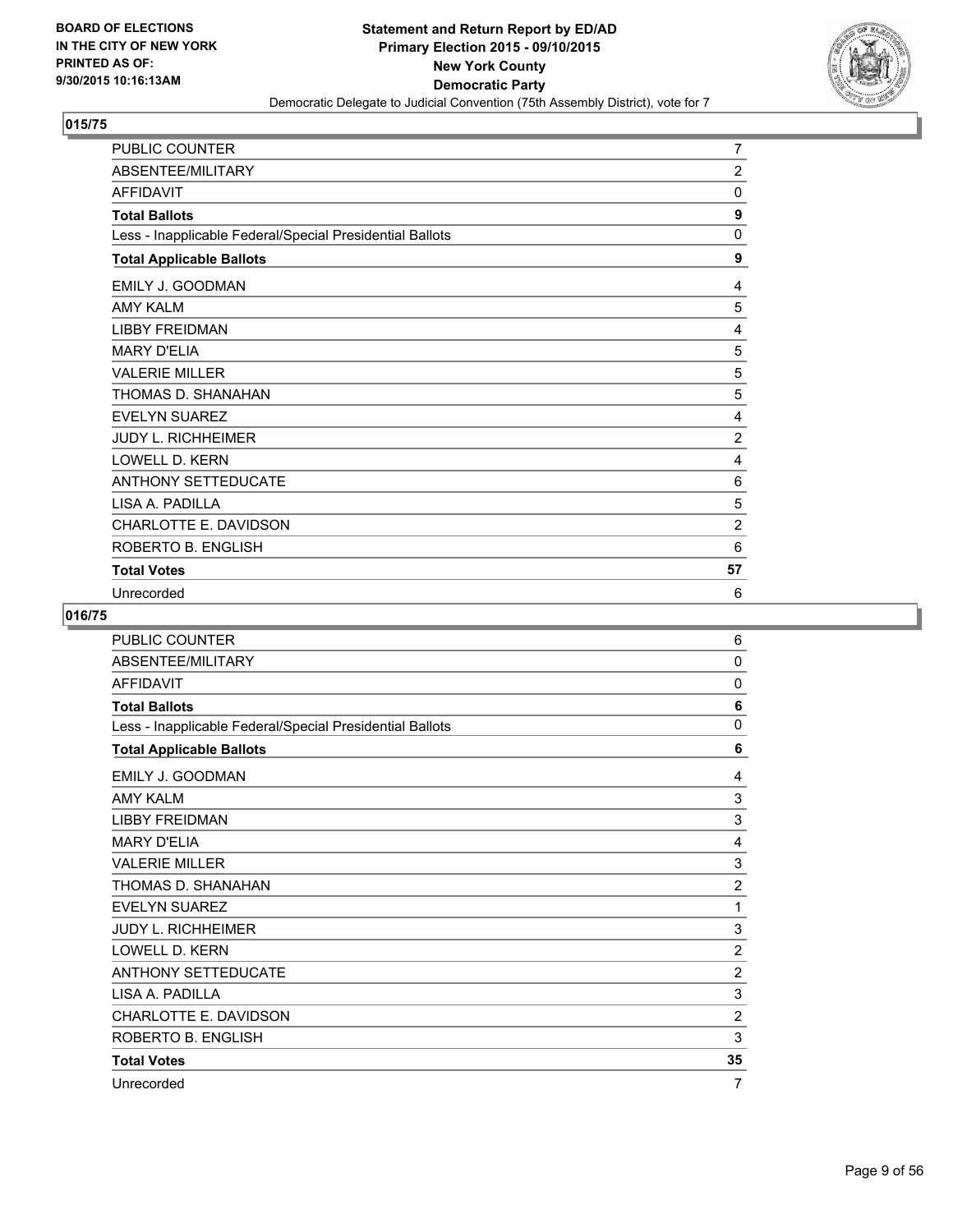

| <b>PUBLIC COUNTER</b>                                    | 6              |
|----------------------------------------------------------|----------------|
| ABSENTEE/MILITARY                                        | 1              |
| <b>AFFIDAVIT</b>                                         | $\mathbf 0$    |
| <b>Total Ballots</b>                                     | $\overline{7}$ |
| Less - Inapplicable Federal/Special Presidential Ballots | $\Omega$       |
| <b>Total Applicable Ballots</b>                          | $\overline{7}$ |
| EMILY J. GOODMAN                                         | 5              |
| <b>AMY KALM</b>                                          | $\overline{2}$ |
| <b>LIBBY FREIDMAN</b>                                    | 4              |
| <b>MARY D'ELIA</b>                                       | $\overline{2}$ |
| <b>VALERIE MILLER</b>                                    | $\overline{2}$ |
| THOMAS D. SHANAHAN                                       | 1              |
| <b>EVELYN SUAREZ</b>                                     | 5              |
| <b>JUDY L. RICHHEIMER</b>                                | 5              |
| <b>LOWELL D. KERN</b>                                    | 4              |
| <b>ANTHONY SETTEDUCATE</b>                               | 3              |
| LISA A. PADILLA                                          | 5              |
| CHARLOTTE E. DAVIDSON                                    | 5              |
| ROBERTO B. ENGLISH                                       | 4              |
| ALI NAJMI (WRITE-IN)                                     | 1              |
| MIKE DILLON (WRITE-IN)                                   | 1              |
| <b>Total Votes</b>                                       | 49             |

| <b>PUBLIC COUNTER</b>                                    | 4              |
|----------------------------------------------------------|----------------|
| ABSENTEE/MILITARY                                        | 3              |
| <b>AFFIDAVIT</b>                                         | 0              |
| <b>Total Ballots</b>                                     | 7              |
| Less - Inapplicable Federal/Special Presidential Ballots | 0              |
| <b>Total Applicable Ballots</b>                          | $\overline{7}$ |
| EMILY J. GOODMAN                                         | 5              |
| AMY KAI M                                                | 3              |
| <b>LIBBY FREIDMAN</b>                                    | 3              |
| <b>MARY D'ELIA</b>                                       | 0              |
| <b>VALERIE MILLER</b>                                    | 3              |
| THOMAS D. SHANAHAN                                       | $\overline{2}$ |
| <b>EVELYN SUAREZ</b>                                     | 4              |
| <b>JUDY L. RICHHEIMER</b>                                | 3              |
| LOWELL D. KERN                                           | 3              |
| <b>ANTHONY SETTEDUCATE</b>                               | 1              |
| LISA A. PADILLA                                          | 4              |
| CHARLOTTE E. DAVIDSON                                    | 4              |
| ROBERTO B. ENGLISH                                       | 3              |
| <b>Total Votes</b>                                       | 38             |
| Unrecorded                                               | 11             |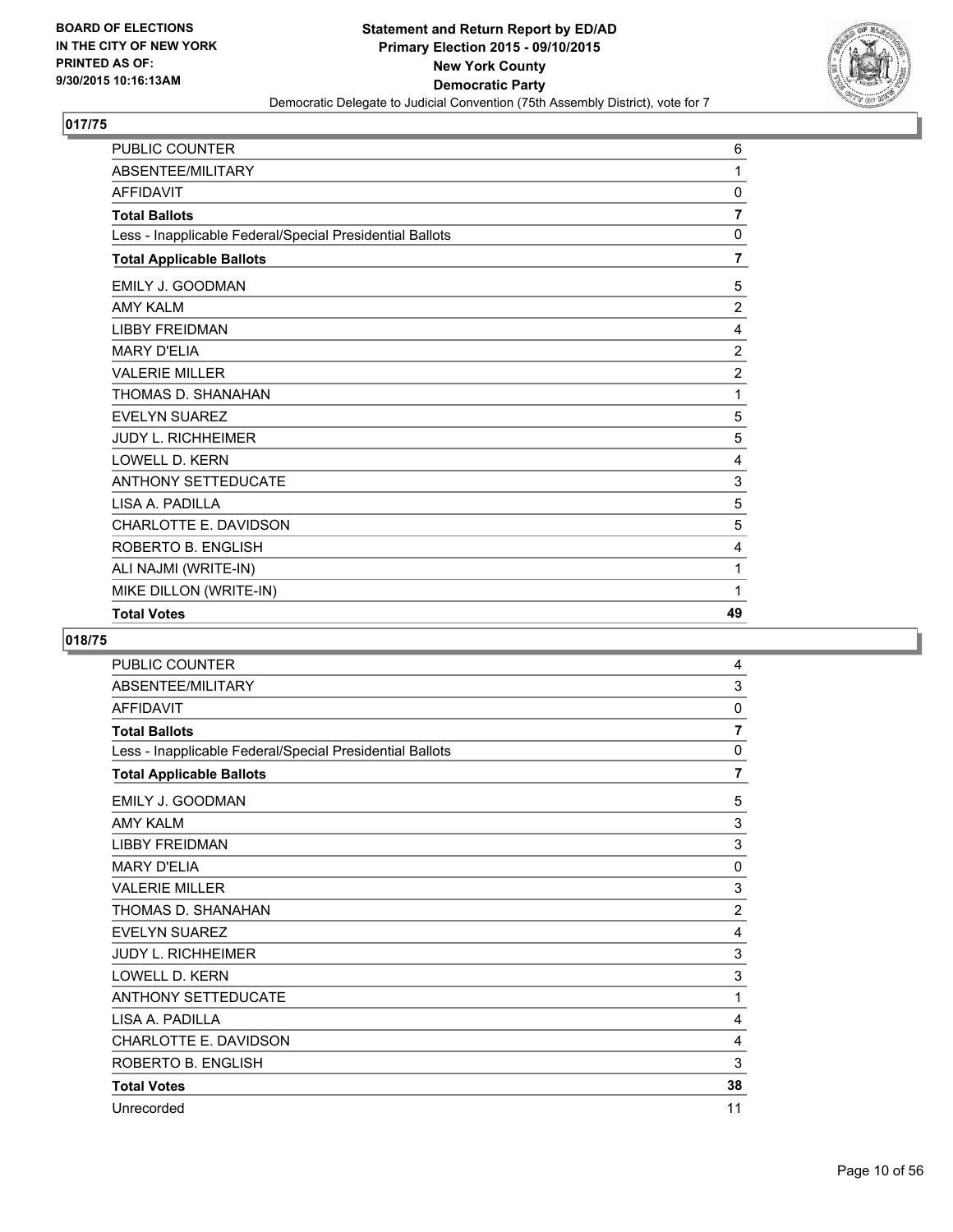

| PUBLIC COUNTER                                           | 8              |
|----------------------------------------------------------|----------------|
| ABSENTEE/MILITARY                                        | 1              |
| AFFIDAVIT                                                | 0              |
| <b>Total Ballots</b>                                     | 9              |
| Less - Inapplicable Federal/Special Presidential Ballots | 0              |
| <b>Total Applicable Ballots</b>                          | 9              |
| EMILY J. GOODMAN                                         | 6              |
| <b>AMY KALM</b>                                          | 5              |
| <b>LIBBY FREIDMAN</b>                                    | 7              |
| <b>MARY D'ELIA</b>                                       | 4              |
| <b>VALERIE MILLER</b>                                    | 4              |
| THOMAS D. SHANAHAN                                       | 4              |
| <b>EVELYN SUAREZ</b>                                     | 5              |
| <b>JUDY L. RICHHEIMER</b>                                | 5              |
| <b>LOWELL D. KERN</b>                                    | 4              |
| <b>ANTHONY SETTEDUCATE</b>                               | $\overline{2}$ |
| LISA A. PADILLA                                          | 7              |
| <b>CHARLOTTE E. DAVIDSON</b>                             | 3              |
| ROBERTO B. ENGLISH                                       | 3              |
| <b>Total Votes</b>                                       | 59             |
| Unrecorded                                               | 4              |

| <b>PUBLIC COUNTER</b>                                    | 11          |
|----------------------------------------------------------|-------------|
| ABSENTEE/MILITARY                                        | 1           |
| <b>AFFIDAVIT</b>                                         | 0           |
| <b>Total Ballots</b>                                     | 12          |
| Less - Inapplicable Federal/Special Presidential Ballots | 0           |
| <b>Total Applicable Ballots</b>                          | 12          |
| EMILY J. GOODMAN                                         | 6           |
| <b>AMY KALM</b>                                          | 4           |
| <b>LIBBY FREIDMAN</b>                                    | 6           |
| <b>MARY D'ELIA</b>                                       | 3           |
| <b>VALERIE MILLER</b>                                    | 6           |
| THOMAS D. SHANAHAN                                       | $\mathsf 3$ |
| <b>EVELYN SUAREZ</b>                                     | 6           |
| <b>JUDY L. RICHHEIMER</b>                                | 8           |
| <b>LOWELL D. KERN</b>                                    | 6           |
| <b>ANTHONY SETTEDUCATE</b>                               | 4           |
| LISA A. PADILLA                                          | 9           |
| CHARLOTTE E. DAVIDSON                                    | 5           |
| ROBERTO B. ENGLISH                                       | 4           |
| <b>BRAD SEILER (WRITE-IN)</b>                            | 1           |
| TI-HUA CHANG (WRITE-IN)                                  | 1           |
| <b>Total Votes</b>                                       | 72          |
| Unrecorded                                               | 12          |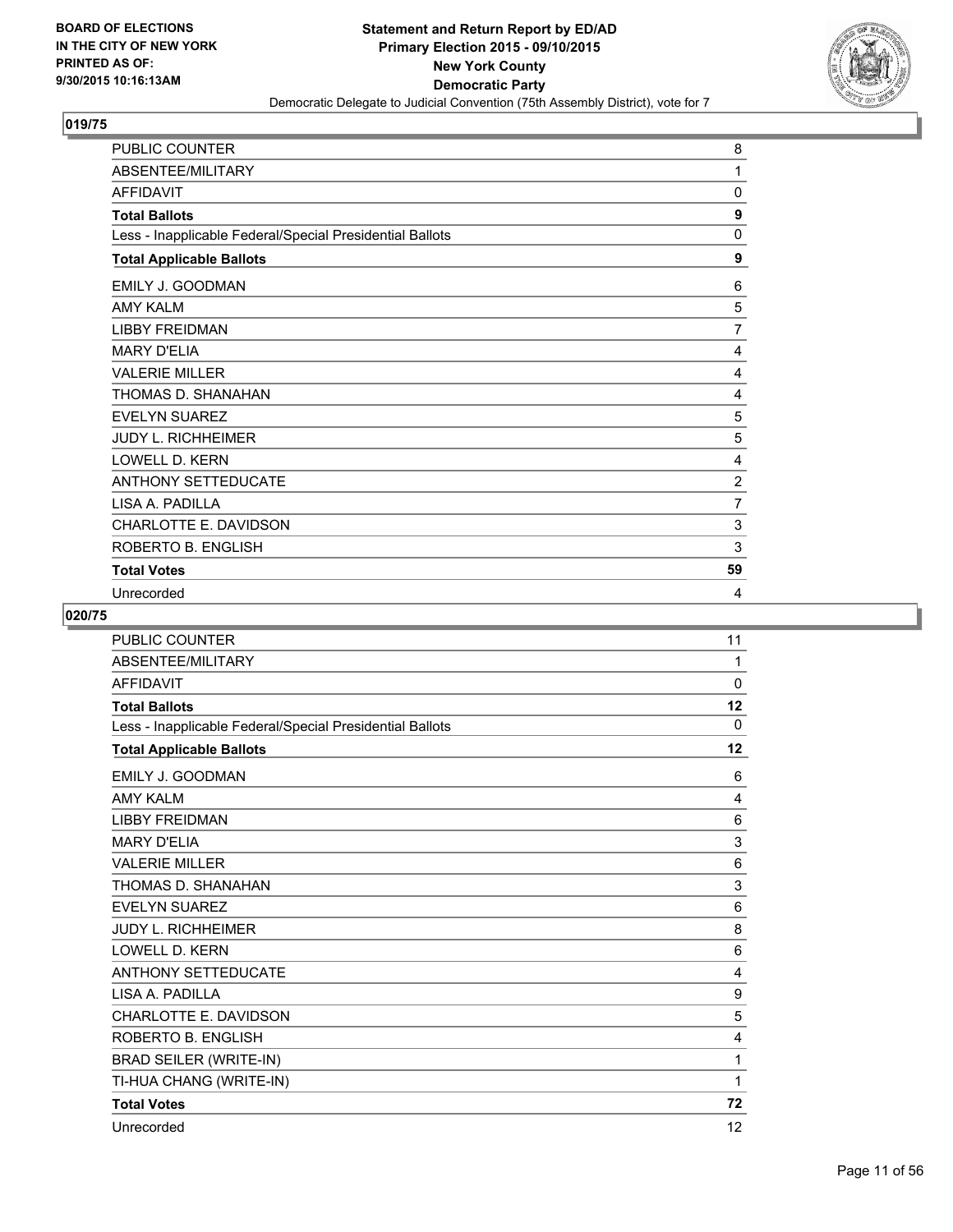

| PUBLIC COUNTER                                           | 5              |
|----------------------------------------------------------|----------------|
| ABSENTEE/MILITARY                                        | 0              |
| AFFIDAVIT                                                | 0              |
| <b>Total Ballots</b>                                     | 5              |
| Less - Inapplicable Federal/Special Presidential Ballots | 0              |
| <b>Total Applicable Ballots</b>                          | 5              |
| EMILY J. GOODMAN                                         | 2              |
| AMY KAI M                                                | 2              |
| <b>LIBBY FREIDMAN</b>                                    | 2              |
| MARY D'FI IA                                             | 2              |
| <b>VALERIE MILLER</b>                                    | 2              |
| THOMAS D. SHANAHAN                                       | 2              |
| <b>EVELYN SUAREZ</b>                                     | 3              |
| <b>JUDY L. RICHHEIMER</b>                                | $\overline{2}$ |
| LOWELL D. KERN                                           | 4              |
| ANTHONY SETTEDUCATE                                      | 4              |
| LISA A. PADILLA                                          | 4              |
| <b>CHARLOTTE E. DAVIDSON</b>                             | 3              |
| ROBERTO B. ENGLISH                                       | 3              |
| <b>Total Votes</b>                                       | 35             |

| <b>PUBLIC COUNTER</b>                                    | $\overline{7}$ |
|----------------------------------------------------------|----------------|
| ABSENTEE/MILITARY                                        | 1              |
| <b>AFFIDAVIT</b>                                         | $\mathbf{0}$   |
| <b>Total Ballots</b>                                     | 8              |
| Less - Inapplicable Federal/Special Presidential Ballots | $\mathbf{0}$   |
| <b>Total Applicable Ballots</b>                          | 8              |
| EMILY J. GOODMAN                                         | 5              |
| <b>AMY KALM</b>                                          | 4              |
| <b>LIBBY FREIDMAN</b>                                    | 4              |
| <b>MARY D'ELIA</b>                                       | 3              |
| <b>VALERIE MILLER</b>                                    | 5              |
| THOMAS D. SHANAHAN                                       | 4              |
| <b>EVELYN SUAREZ</b>                                     | 3              |
| <b>JUDY L. RICHHEIMER</b>                                | 1              |
| <b>LOWELL D. KERN</b>                                    | 1              |
| <b>ANTHONY SETTEDUCATE</b>                               | $\overline{2}$ |
| LISA A. PADILLA                                          | $\overline{2}$ |
| CHARLOTTE E. DAVIDSON                                    | $\overline{2}$ |
| ROBERTO B. ENGLISH                                       | $\overline{2}$ |
| <b>Total Votes</b>                                       | 38             |
| Unrecorded                                               | 18             |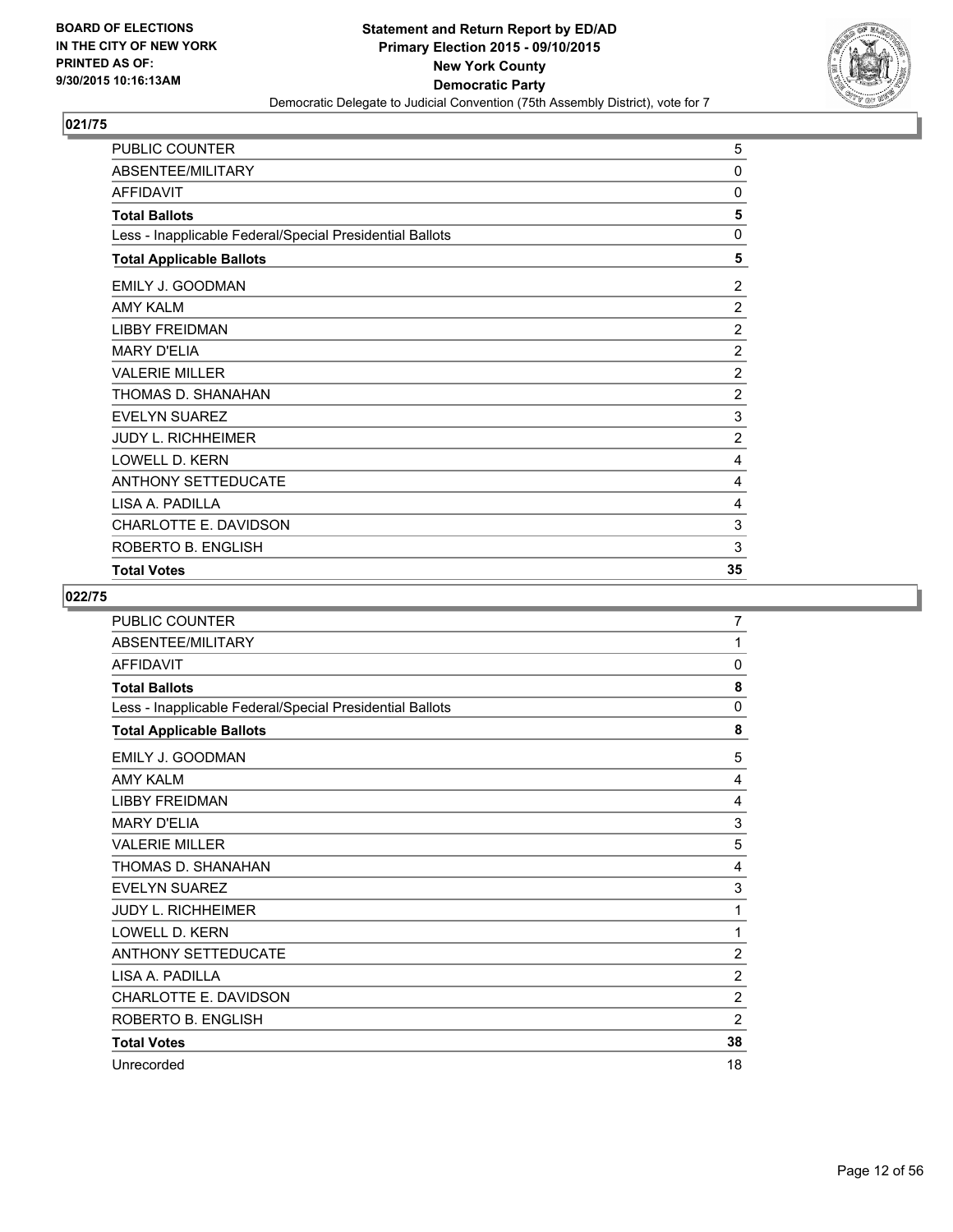

| <b>PUBLIC COUNTER</b>                                    | 14           |
|----------------------------------------------------------|--------------|
| ABSENTEE/MILITARY                                        | 6            |
| <b>AFFIDAVIT</b>                                         | $\mathbf{0}$ |
| <b>Total Ballots</b>                                     | 20           |
| Less - Inapplicable Federal/Special Presidential Ballots | 0            |
| <b>Total Applicable Ballots</b>                          | 20           |
| <b>EMILY J. GOODMAN</b>                                  | 12           |
| AMY KAI M                                                | 6            |
| <b>LIBBY FREIDMAN</b>                                    | 8            |
| <b>MARY D'ELIA</b>                                       | 6            |
| <b>VALERIE MILLER</b>                                    | 5            |
| THOMAS D. SHANAHAN                                       | 6            |
| <b>EVELYN SUAREZ</b>                                     | 12           |
| <b>JUDY L. RICHHEIMER</b>                                | 13           |
| <b>LOWELL D. KERN</b>                                    | 8            |
| <b>ANTHONY SETTEDUCATE</b>                               | 10           |
| LISA A. PADILLA                                          | 9            |
| CHARLOTTE E. DAVIDSON                                    | 11           |
| ROBERTO B. ENGLISH                                       | 9            |
| LESLIE GEVIRTZ (WRITE-IN)                                | 1            |
| <b>Total Votes</b>                                       | 116          |
| Unrecorded                                               | 24           |

| <b>PUBLIC COUNTER</b>                                    | 3           |
|----------------------------------------------------------|-------------|
| ABSENTEE/MILITARY                                        | 0           |
| <b>AFFIDAVIT</b>                                         | 0           |
| <b>Total Ballots</b>                                     | 3           |
| Less - Inapplicable Federal/Special Presidential Ballots | $\mathbf 0$ |
| <b>Total Applicable Ballots</b>                          | 3           |
| EMILY J. GOODMAN                                         | 0           |
| <b>AMY KALM</b>                                          | 0           |
| <b>LIBBY FREIDMAN</b>                                    | 0           |
| <b>MARY D'ELIA</b>                                       | $\mathbf 0$ |
| <b>VALERIE MILLER</b>                                    | $\mathbf 0$ |
| THOMAS D. SHANAHAN                                       | $\mathbf 0$ |
| <b>EVELYN SUAREZ</b>                                     | 0           |
| <b>JUDY L. RICHHEIMER</b>                                | 0           |
| <b>LOWELL D. KERN</b>                                    | 1           |
| <b>ANTHONY SETTEDUCATE</b>                               | 0           |
| LISA A. PADILLA                                          | 0           |
| <b>CHARLOTTE E. DAVIDSON</b>                             | $\mathbf 0$ |
| ROBERTO B. ENGLISH                                       | $\mathbf 0$ |
| <b>Total Votes</b>                                       | 1           |
| Unrecorded                                               | 20          |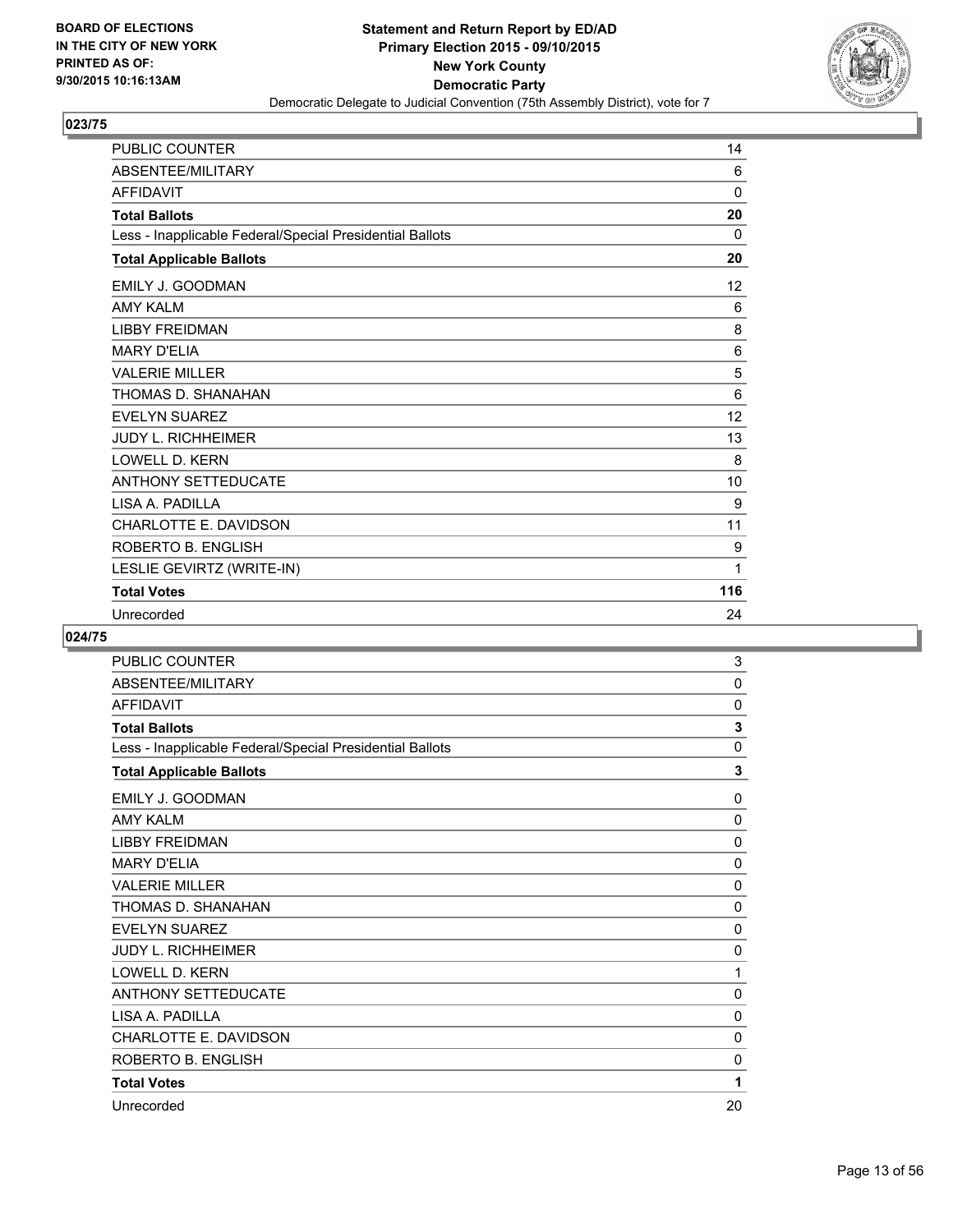

| PUBLIC COUNTER                                           | 10             |
|----------------------------------------------------------|----------------|
| ABSENTEE/MILITARY                                        | $\mathbf{0}$   |
| <b>AFFIDAVIT</b>                                         | 0              |
| <b>Total Ballots</b>                                     | 10             |
| Less - Inapplicable Federal/Special Presidential Ballots | 0              |
| <b>Total Applicable Ballots</b>                          | 10             |
| EMILY J. GOODMAN                                         | 6              |
| <b>AMY KALM</b>                                          | 4              |
| <b>LIBBY FREIDMAN</b>                                    | 6              |
| <b>MARY D'ELIA</b>                                       | 4              |
| <b>VALERIE MILLER</b>                                    | 4              |
| THOMAS D. SHANAHAN                                       | 1              |
| <b>EVELYN SUAREZ</b>                                     | 4              |
| <b>JUDY L. RICHHEIMER</b>                                | $\overline{2}$ |
| <b>LOWELL D. KERN</b>                                    | 3              |
| <b>ANTHONY SETTEDUCATE</b>                               | 1              |
| LISA A. PADILLA                                          | 4              |
| CHARLOTTE E. DAVIDSON                                    | 3              |
| ROBERTO B. ENGLISH                                       | 5              |
| <b>Total Votes</b>                                       | 47             |
| Unrecorded                                               | 23             |

| PUBLIC COUNTER                                           | 19  |
|----------------------------------------------------------|-----|
| ABSENTEE/MILITARY                                        | 4   |
| <b>AFFIDAVIT</b>                                         | 0   |
| <b>Total Ballots</b>                                     | 23  |
| Less - Inapplicable Federal/Special Presidential Ballots | 0   |
| <b>Total Applicable Ballots</b>                          | 23  |
| EMILY J. GOODMAN                                         | 9   |
| <b>AMY KALM</b>                                          | 9   |
| <b>LIBBY FREIDMAN</b>                                    | 8   |
| <b>MARY D'ELIA</b>                                       | 8   |
| <b>VALERIE MILLER</b>                                    | 8   |
| THOMAS D. SHANAHAN                                       | 9   |
| <b>EVELYN SUAREZ</b>                                     | 13  |
| <b>JUDY L. RICHHEIMER</b>                                | 10  |
| <b>LOWELL D. KERN</b>                                    | 9   |
| <b>ANTHONY SETTEDUCATE</b>                               | 10  |
| LISA A. PADILLA                                          | 14  |
| CHARLOTTE E. DAVIDSON                                    | 11  |
| ROBERTO B. ENGLISH                                       | 12  |
| <b>Total Votes</b>                                       | 130 |
| Unrecorded                                               | 31  |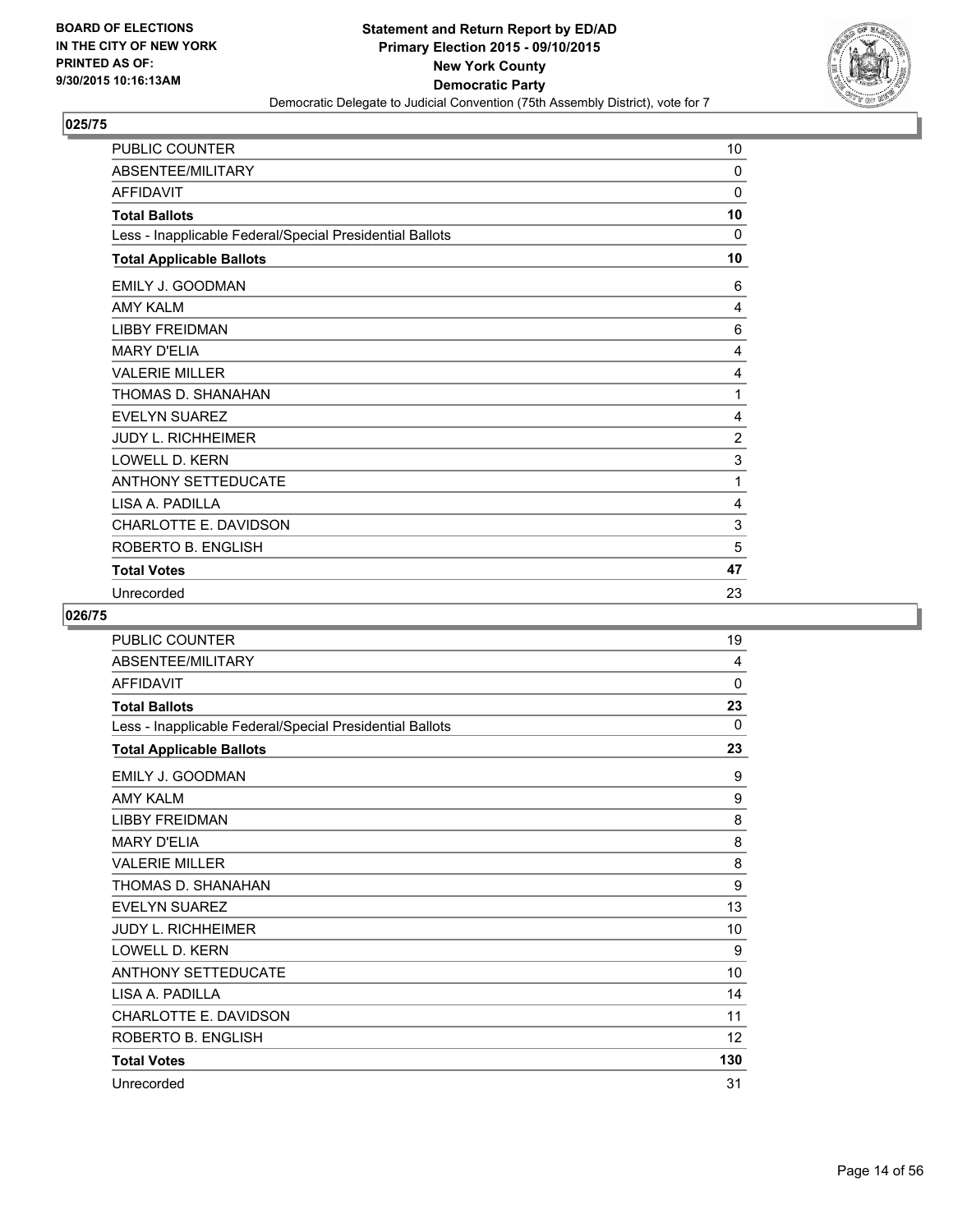

| <b>PUBLIC COUNTER</b>                                    | 21  |
|----------------------------------------------------------|-----|
| ABSENTEE/MILITARY                                        | 3   |
| <b>AFFIDAVIT</b>                                         | 1   |
| <b>Total Ballots</b>                                     | 25  |
| Less - Inapplicable Federal/Special Presidential Ballots | 0   |
| <b>Total Applicable Ballots</b>                          | 25  |
| EMILY J. GOODMAN                                         | 11  |
| <b>AMY KAI M</b>                                         | 10  |
| <b>LIBBY FREIDMAN</b>                                    | 9   |
| <b>MARY D'ELIA</b>                                       | 10  |
| <b>VALERIE MILLER</b>                                    | 7   |
| THOMAS D. SHANAHAN                                       | 8   |
| <b>EVELYN SUAREZ</b>                                     | 14  |
| <b>JUDY L. RICHHEIMER</b>                                | 9   |
| <b>LOWELL D. KERN</b>                                    | 5   |
| <b>ANTHONY SETTEDUCATE</b>                               | 11  |
| LISA A. PADILLA                                          | 12  |
| CHARLOTTE E. DAVIDSON                                    | 7   |
| ROBERTO B. ENGLISH                                       | 9   |
| <b>Total Votes</b>                                       | 122 |
| Unrecorded                                               | 53  |

| <b>PUBLIC COUNTER</b>                                    | 28             |
|----------------------------------------------------------|----------------|
| ABSENTEE/MILITARY                                        | $\overline{2}$ |
| <b>AFFIDAVIT</b>                                         | $\mathbf 0$    |
| <b>Total Ballots</b>                                     | 30             |
| Less - Inapplicable Federal/Special Presidential Ballots | 0              |
| <b>Total Applicable Ballots</b>                          | 30             |
| EMILY J. GOODMAN                                         | 21             |
| <b>AMY KALM</b>                                          | 11             |
| <b>LIBBY FREIDMAN</b>                                    | 18             |
| <b>MARY D'ELIA</b>                                       | 15             |
| <b>VALERIE MILLER</b>                                    | 22             |
| THOMAS D. SHANAHAN                                       | 11             |
| <b>EVELYN SUAREZ</b>                                     | 17             |
| <b>JUDY L. RICHHEIMER</b>                                | 15             |
| <b>LOWELL D. KERN</b>                                    | 8              |
| <b>ANTHONY SETTEDUCATE</b>                               | 9              |
| LISA A. PADILLA                                          | 14             |
| CHARLOTTE E. DAVIDSON                                    | 16             |
| ROBERTO B. ENGLISH                                       | 12             |
| <b>Total Votes</b>                                       | 189            |
| Unrecorded                                               | 21             |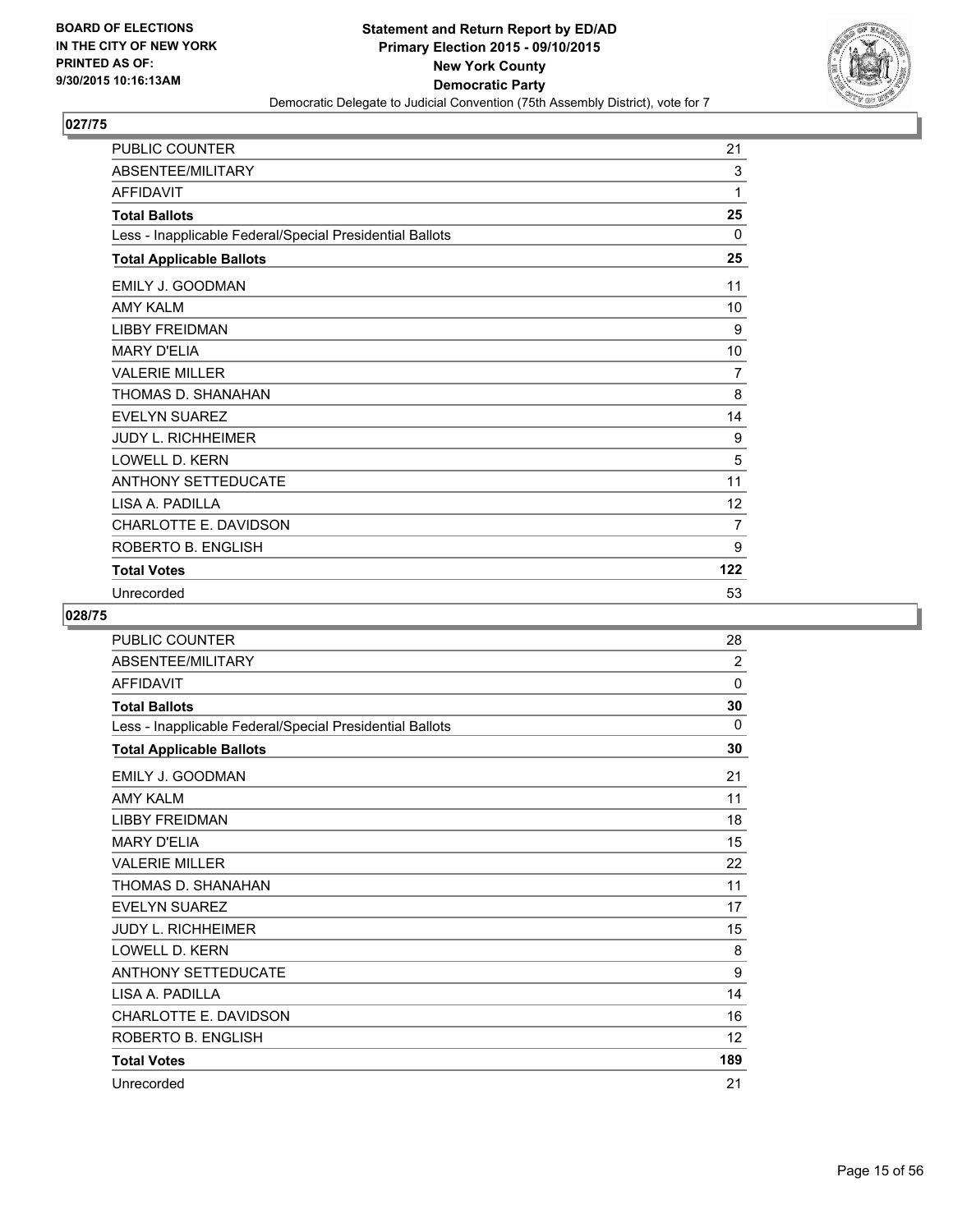

| PUBLIC COUNTER                                           | $\overline{2}$ |
|----------------------------------------------------------|----------------|
| ABSENTEE/MILITARY                                        | 0              |
| <b>AFFIDAVIT</b>                                         | 0              |
| <b>Total Ballots</b>                                     | $\overline{2}$ |
| Less - Inapplicable Federal/Special Presidential Ballots | 0              |
| <b>Total Applicable Ballots</b>                          | $\overline{2}$ |
| EMILY J. GOODMAN                                         | 0              |
| <b>AMY KALM</b>                                          | 0              |
| <b>LIBBY FREIDMAN</b>                                    | 1              |
| <b>MARY D'ELIA</b>                                       | 0              |
| <b>VALERIE MILLER</b>                                    | 0              |
| THOMAS D. SHANAHAN                                       | 0              |
| <b>EVELYN SUAREZ</b>                                     | 0              |
| <b>JUDY L. RICHHEIMER</b>                                | 0              |
| LOWELL D. KERN                                           | 0              |
| <b>ANTHONY SETTEDUCATE</b>                               | 0              |
| LISA A. PADILLA                                          | 1              |
| CHARLOTTE E. DAVIDSON                                    | 0              |
| ROBERTO B. ENGLISH                                       | $\Omega$       |
| <b>Total Votes</b>                                       | $\mathbf{2}$   |
| Unrecorded                                               | 12             |

| PUBLIC COUNTER                                           | $\overline{7}$ |
|----------------------------------------------------------|----------------|
| ABSENTEE/MILITARY                                        | 0              |
| <b>AFFIDAVIT</b>                                         | 0              |
| <b>Total Ballots</b>                                     | $\overline{7}$ |
| Less - Inapplicable Federal/Special Presidential Ballots | 0              |
| <b>Total Applicable Ballots</b>                          | $\overline{7}$ |
| EMILY J. GOODMAN                                         | 3              |
| <b>AMY KALM</b>                                          | 3              |
| <b>LIBBY FREIDMAN</b>                                    | 3              |
| <b>MARY D'ELIA</b>                                       | 3              |
| <b>VALERIE MILLER</b>                                    | 4              |
| THOMAS D. SHANAHAN                                       | 3              |
| <b>EVELYN SUAREZ</b>                                     | 3              |
| <b>JUDY L. RICHHEIMER</b>                                | 3              |
| LOWELL D. KERN                                           | $\overline{c}$ |
| <b>ANTHONY SETTEDUCATE</b>                               | 4              |
| LISA A. PADILLA                                          | 5              |
| CHARLOTTE E. DAVIDSON                                    | 5              |
| ROBERTO B. ENGLISH                                       | 3              |
| <b>Total Votes</b>                                       | 44             |
| Unrecorded                                               | 5              |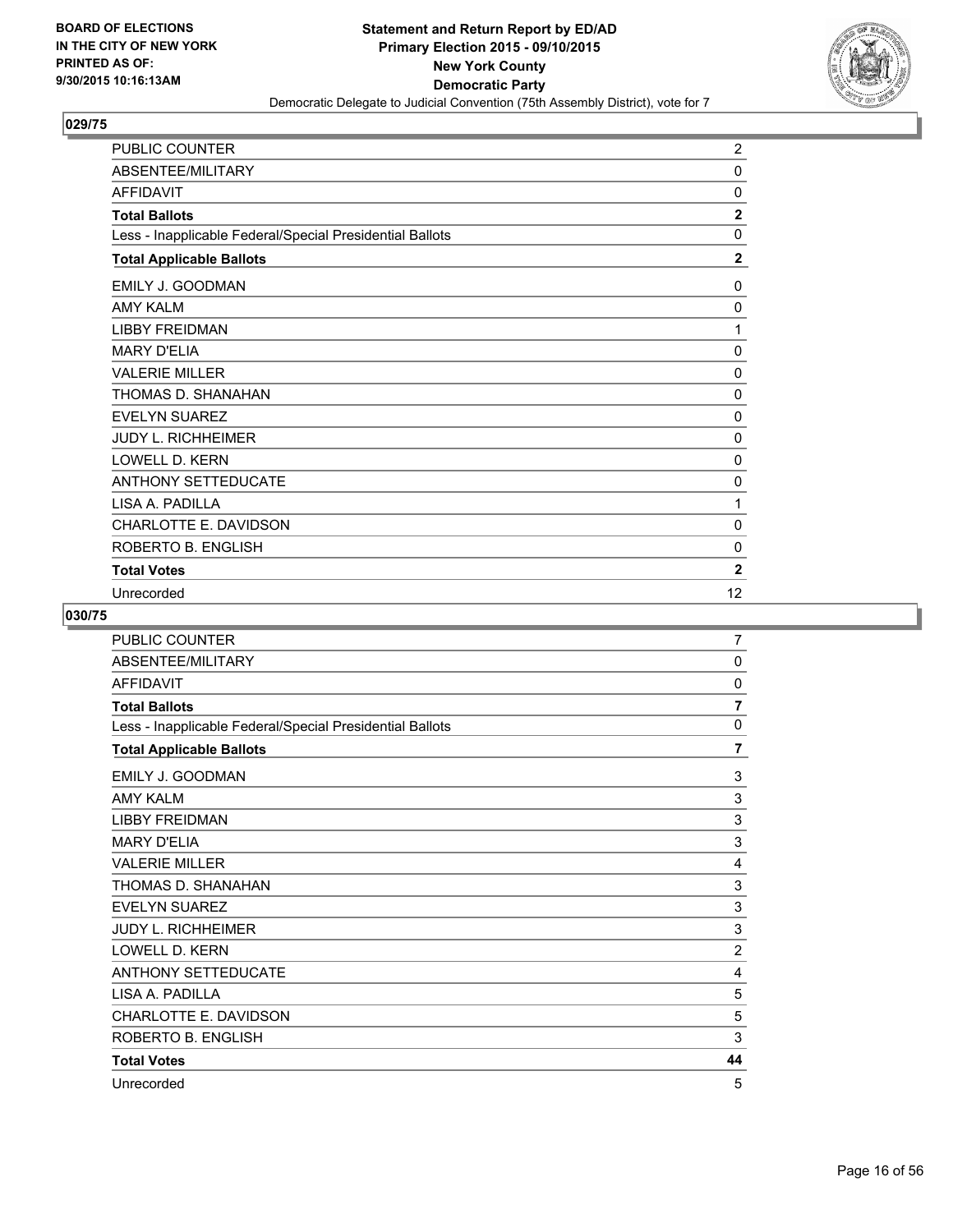

| <b>PUBLIC COUNTER</b>                                    | 22             |
|----------------------------------------------------------|----------------|
| ABSENTEE/MILITARY                                        | 3              |
| <b>AFFIDAVIT</b>                                         | $\Omega$       |
| <b>Total Ballots</b>                                     | 25             |
| Less - Inapplicable Federal/Special Presidential Ballots | 0              |
| <b>Total Applicable Ballots</b>                          | 25             |
| <b>EMILY J. GOODMAN</b>                                  | 16             |
| <b>AMY KALM</b>                                          | 10             |
| <b>LIBBY FREIDMAN</b>                                    | 13             |
| <b>MARY D'FI IA</b>                                      | 10             |
| <b>VALERIE MILLER</b>                                    | 10             |
| THOMAS D. SHANAHAN                                       | 10             |
| <b>EVELYN SUAREZ</b>                                     | 8              |
| <b>JUDY L. RICHHEIMER</b>                                | 10             |
| <b>LOWELL D. KERN</b>                                    | 6              |
| <b>ANTHONY SETTEDUCATE</b>                               | 8              |
| LISA A. PADILLA                                          | 10             |
| CHARLOTTE E. DAVIDSON                                    | 11             |
| ROBERTO B. ENGLISH                                       | 10             |
| UNATTRIBUTABLE WRITE-IN (WRITE-IN)                       | $\overline{2}$ |
| <b>Total Votes</b>                                       | 134            |
| Unrecorded                                               | 41             |

| <b>PUBLIC COUNTER</b>                                    | 11             |
|----------------------------------------------------------|----------------|
| ABSENTEE/MILITARY                                        | 0              |
| <b>AFFIDAVIT</b>                                         | $\mathbf 0$    |
| <b>Total Ballots</b>                                     | 11             |
| Less - Inapplicable Federal/Special Presidential Ballots | 0              |
| <b>Total Applicable Ballots</b>                          | 11             |
| EMILY J. GOODMAN                                         | 6              |
| <b>AMY KALM</b>                                          | 5              |
| <b>LIBBY FREIDMAN</b>                                    | 6              |
| <b>MARY D'ELIA</b>                                       | 3              |
| <b>VALERIE MILLER</b>                                    | 6              |
| THOMAS D. SHANAHAN                                       | 4              |
| <b>EVELYN SUAREZ</b>                                     | 6              |
| <b>JUDY L. RICHHEIMER</b>                                | 4              |
| LOWELL D. KERN                                           | 4              |
| <b>ANTHONY SETTEDUCATE</b>                               | $\overline{2}$ |
| LISA A. PADILLA                                          | 3              |
| CHARLOTTE E. DAVIDSON                                    | 4              |
| ROBERTO B. ENGLISH                                       | 3              |
| <b>Total Votes</b>                                       | 56             |
| Unrecorded                                               | 21             |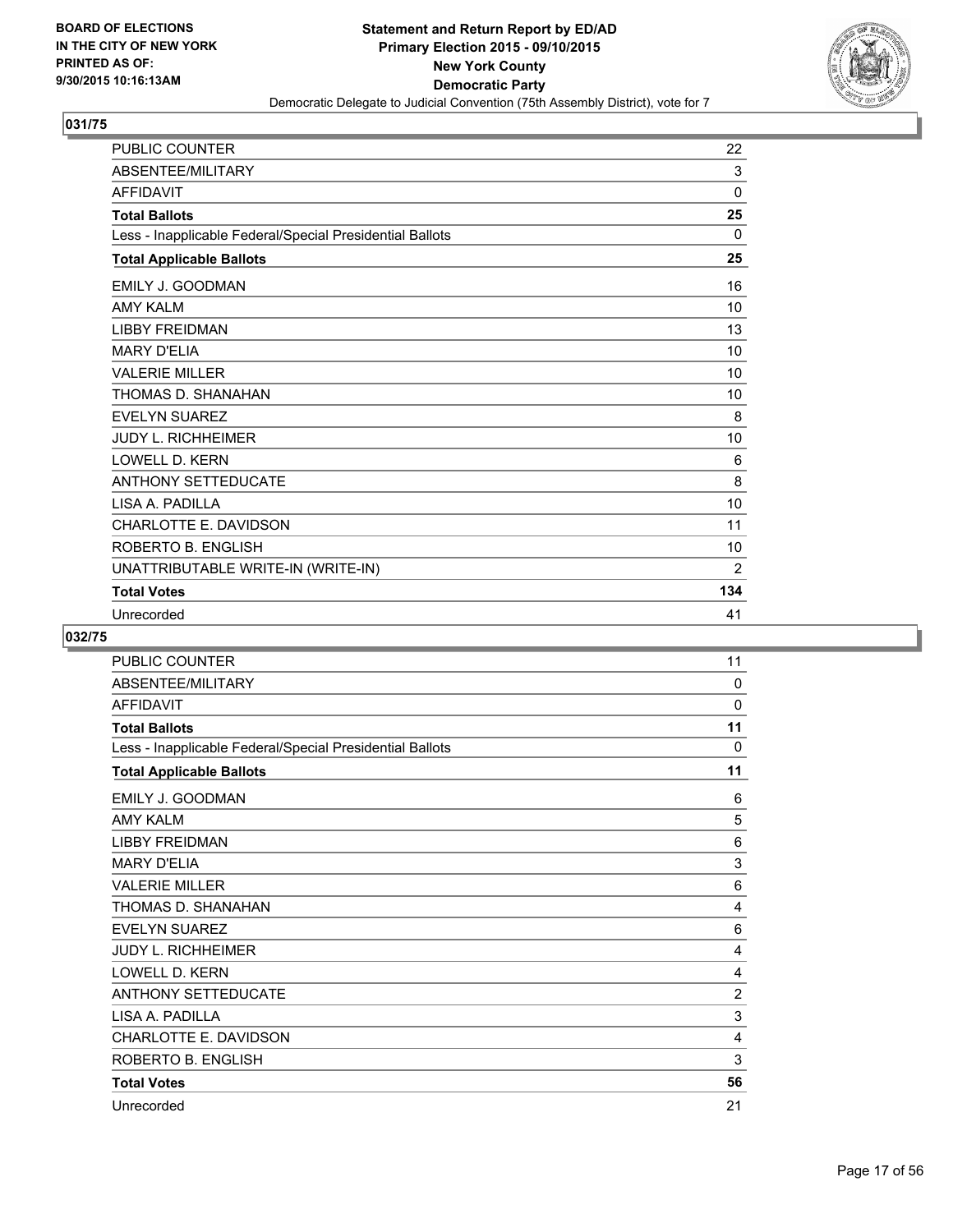

| PUBLIC COUNTER                                           | 6              |
|----------------------------------------------------------|----------------|
| ABSENTEE/MILITARY                                        | $\mathbf{0}$   |
| <b>AFFIDAVIT</b>                                         | 0              |
| <b>Total Ballots</b>                                     | 6              |
| Less - Inapplicable Federal/Special Presidential Ballots | 0              |
| <b>Total Applicable Ballots</b>                          | 6              |
| EMILY J. GOODMAN                                         | 6              |
| AMY KAI M                                                | 4              |
| <b>LIBBY FREIDMAN</b>                                    | 3              |
| <b>MARY D'ELIA</b>                                       | 1              |
| <b>VALERIE MILLER</b>                                    | 5              |
| THOMAS D. SHANAHAN                                       | 1              |
| <b>EVELYN SUAREZ</b>                                     | 1              |
| <b>JUDY L. RICHHEIMER</b>                                | 3              |
| <b>LOWELL D. KERN</b>                                    | $\overline{2}$ |
| ANTHONY SETTEDUCATE                                      | 0              |
| LISA A. PADILLA                                          | 3              |
| CHARLOTTE E. DAVIDSON                                    | 3              |
| ROBERTO B. ENGLISH                                       | 1              |
| <b>Total Votes</b>                                       | 33             |
| Unrecorded                                               | 9              |

| <b>PUBLIC COUNTER</b>                                    | 32             |
|----------------------------------------------------------|----------------|
| ABSENTEE/MILITARY                                        | $\mathsf 3$    |
| <b>AFFIDAVIT</b>                                         | $\mathbf 0$    |
| <b>Total Ballots</b>                                     | 35             |
| Less - Inapplicable Federal/Special Presidential Ballots | $\Omega$       |
| <b>Total Applicable Ballots</b>                          | 35             |
| EMILY J. GOODMAN                                         | 23             |
| <b>AMY KALM</b>                                          | 6              |
| <b>LIBBY FREIDMAN</b>                                    | 9              |
| <b>MARY D'ELIA</b>                                       | 13             |
| <b>VALERIE MILLER</b>                                    | 11             |
| THOMAS D. SHANAHAN                                       | 11             |
| <b>EVELYN SUAREZ</b>                                     | 16             |
| <b>JUDY L. RICHHEIMER</b>                                | 10             |
| <b>LOWELL D. KERN</b>                                    | 8              |
| <b>ANTHONY SETTEDUCATE</b>                               | $\overline{7}$ |
| LISA A. PADILLA                                          | 12             |
| CHARLOTTE E. DAVIDSON                                    | 9              |
| ROBERTO B. ENGLISH                                       | $\overline{7}$ |
| IRIS BOWEN (WRITE-IN)                                    | 1              |
| UNATTRIBUTABLE WRITE-IN (WRITE-IN)                       | $\overline{2}$ |
| <b>Total Votes</b>                                       | 145            |
| Unrecorded                                               | 100            |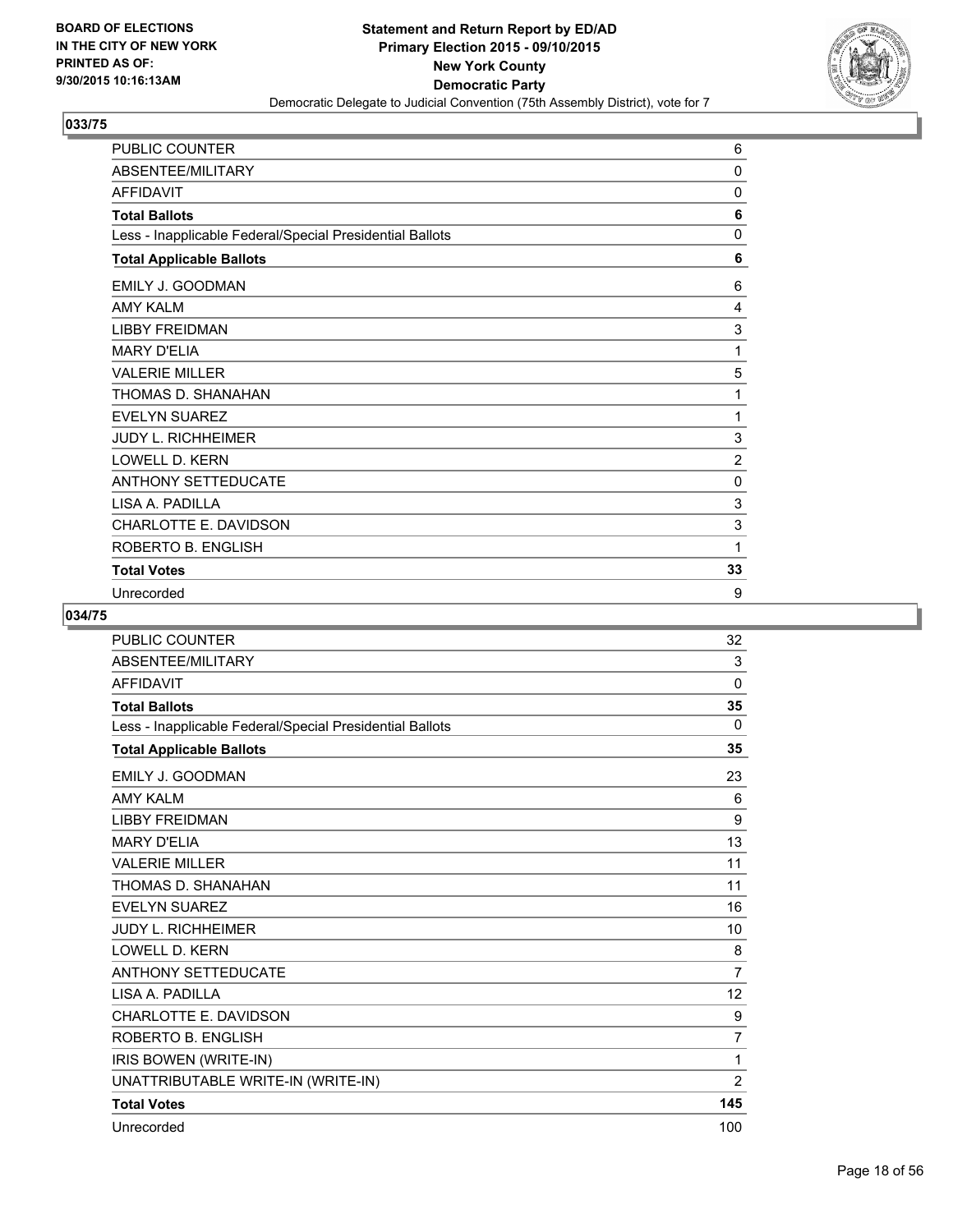

| PUBLIC COUNTER                                           | 5              |
|----------------------------------------------------------|----------------|
| ABSENTEE/MILITARY                                        | 1              |
| <b>AFFIDAVIT</b>                                         | 0              |
| <b>Total Ballots</b>                                     | 6              |
| Less - Inapplicable Federal/Special Presidential Ballots | 0              |
| <b>Total Applicable Ballots</b>                          | 6              |
| EMILY J. GOODMAN                                         | 4              |
| AMY KAI M                                                | $\overline{2}$ |
| <b>LIBBY FREIDMAN</b>                                    | 3              |
| <b>MARY D'ELIA</b>                                       | $\overline{2}$ |
| <b>VALERIE MILLER</b>                                    | 4              |
| THOMAS D. SHANAHAN                                       | 1              |
| <b>EVELYN SUAREZ</b>                                     | $\overline{2}$ |
| <b>JUDY L. RICHHEIMER</b>                                | $\overline{2}$ |
| <b>LOWELL D. KERN</b>                                    | $\overline{2}$ |
| ANTHONY SETTEDUCATE                                      | $\overline{2}$ |
| LISA A. PADILLA                                          | 1              |
| CHARLOTTE E. DAVIDSON                                    | 1              |
| ROBERTO B. ENGLISH                                       | 1              |
| <b>Total Votes</b>                                       | 27             |
| Unrecorded                                               | 15             |

| <b>PUBLIC COUNTER</b>                                    | 4              |
|----------------------------------------------------------|----------------|
| ABSENTEE/MILITARY                                        | 1              |
| <b>AFFIDAVIT</b>                                         | $\mathbf 0$    |
| <b>Total Ballots</b>                                     | 5              |
| Less - Inapplicable Federal/Special Presidential Ballots | 0              |
| <b>Total Applicable Ballots</b>                          | 5              |
| EMILY J. GOODMAN                                         | 3              |
| <b>AMY KALM</b>                                          | $\overline{2}$ |
| <b>LIBBY FREIDMAN</b>                                    | 4              |
| <b>MARY D'ELIA</b>                                       | 3              |
| <b>VALERIE MILLER</b>                                    | 3              |
| THOMAS D. SHANAHAN                                       | 3              |
| <b>EVELYN SUAREZ</b>                                     | 1              |
| <b>JUDY L. RICHHEIMER</b>                                | $\mathbf{3}$   |
| <b>LOWELL D. KERN</b>                                    | $\Omega$       |
| <b>ANTHONY SETTEDUCATE</b>                               | 0              |
| LISA A. PADILLA                                          | 1              |
| CHARLOTTE E. DAVIDSON                                    | 1              |
| ROBERTO B. ENGLISH                                       | 0              |
| DONALD TRUMP (WRITE-IN)                                  | 1              |
| EMILY GISKE (WRITE-IN)                                   | 1              |
| <b>Total Votes</b>                                       | 26             |
| Unrecorded                                               | 9              |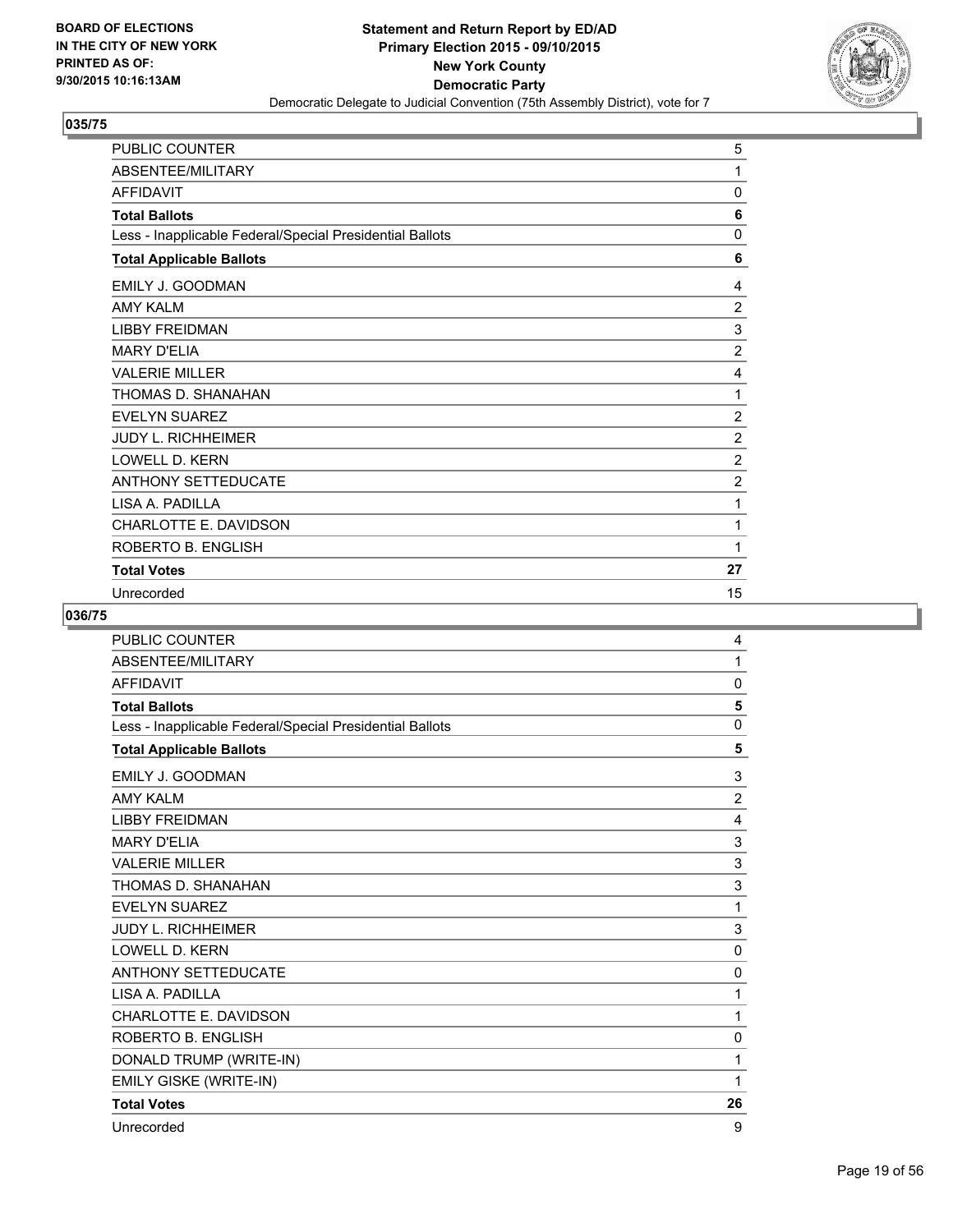

| PUBLIC COUNTER                                           | 5              |
|----------------------------------------------------------|----------------|
| ABSENTEE/MILITARY                                        | $\mathbf{0}$   |
| <b>AFFIDAVIT</b>                                         | 0              |
| <b>Total Ballots</b>                                     | 5              |
| Less - Inapplicable Federal/Special Presidential Ballots | 0              |
| <b>Total Applicable Ballots</b>                          | 5              |
| EMILY J. GOODMAN                                         | 4              |
| <b>AMY KALM</b>                                          | 1              |
| <b>LIBBY FREIDMAN</b>                                    | 4              |
| <b>MARY D'ELIA</b>                                       | 0              |
| <b>VALERIE MILLER</b>                                    | 4              |
| THOMAS D. SHANAHAN                                       | 1              |
| <b>EVELYN SUAREZ</b>                                     | 3              |
| <b>JUDY L. RICHHEIMER</b>                                | 1              |
| <b>LOWELL D. KERN</b>                                    | 1              |
| <b>ANTHONY SETTEDUCATE</b>                               | $\overline{2}$ |
| LISA A. PADILLA                                          | 3              |
| CHARLOTTE E. DAVIDSON                                    | $\overline{2}$ |
| ROBERTO B. ENGLISH                                       | 3              |
| <b>Total Votes</b>                                       | 29             |
| Unrecorded                                               | 6              |

| PUBLIC COUNTER                                           | 13             |
|----------------------------------------------------------|----------------|
| ABSENTEE/MILITARY                                        | $\overline{7}$ |
| <b>AFFIDAVIT</b>                                         | 0              |
| <b>Total Ballots</b>                                     | 20             |
| Less - Inapplicable Federal/Special Presidential Ballots | 0              |
| <b>Total Applicable Ballots</b>                          | 20             |
| EMILY J. GOODMAN                                         | 12             |
| <b>AMY KALM</b>                                          | 11             |
| <b>LIBBY FREIDMAN</b>                                    | 10             |
| <b>MARY D'ELIA</b>                                       | 9              |
| <b>VALERIE MILLER</b>                                    | 8              |
| THOMAS D. SHANAHAN                                       | 6              |
| <b>EVELYN SUAREZ</b>                                     | 6              |
| <b>JUDY L. RICHHEIMER</b>                                | 12             |
| <b>LOWELL D. KERN</b>                                    | 6              |
| <b>ANTHONY SETTEDUCATE</b>                               | $\overline{2}$ |
| LISA A. PADILLA                                          | 5              |
| CHARLOTTE E. DAVIDSON                                    | 10             |
| ROBERTO B. ENGLISH                                       | 3              |
| <b>Total Votes</b>                                       | 100            |
| Unrecorded                                               | 40             |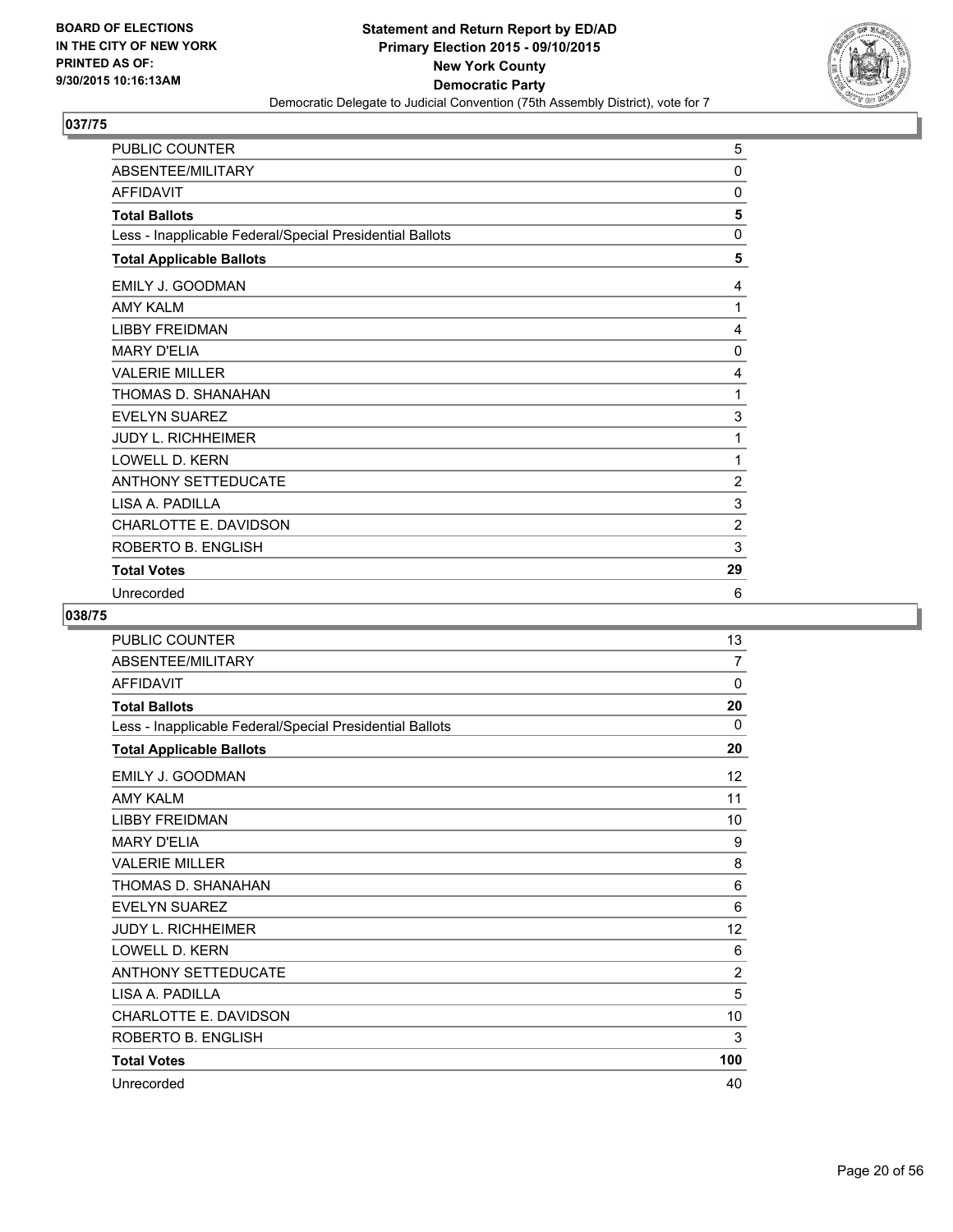

| <b>PUBLIC COUNTER</b>                                    | 6              |
|----------------------------------------------------------|----------------|
| ABSENTEE/MILITARY                                        | 0              |
| <b>AFFIDAVIT</b>                                         | 0              |
| <b>Total Ballots</b>                                     | 6              |
| Less - Inapplicable Federal/Special Presidential Ballots | 0              |
| <b>Total Applicable Ballots</b>                          | 6              |
| <b>EMILY J. GOODMAN</b>                                  | 3              |
| <b>AMY KALM</b>                                          | 1              |
| <b>LIBBY FREIDMAN</b>                                    | $\overline{2}$ |
| <b>MARY D'ELIA</b>                                       | 4              |
| <b>VALERIE MILLER</b>                                    | 1              |
| THOMAS D. SHANAHAN                                       | $\overline{2}$ |
| <b>EVELYN SUAREZ</b>                                     | 4              |
| <b>JUDY L. RICHHEIMER</b>                                | $\overline{2}$ |
| <b>LOWELL D. KERN</b>                                    | $\overline{2}$ |
| <b>ANTHONY SETTEDUCATE</b>                               | 3              |
| LISA A. PADILLA                                          | 3              |
| CHARLOTTE E. DAVIDSON                                    | 4              |
| ROBERTO B. ENGLISH                                       | 3              |
| DONNA SHARP (WRITE-IN)                                   | $\overline{2}$ |
| JOHN SHARP (WRITE-IN)                                    | 2              |
| <b>Total Votes</b>                                       | 38             |
| Unrecorded                                               | 4              |

| <b>PUBLIC COUNTER</b>                                    | 10             |
|----------------------------------------------------------|----------------|
| ABSENTEE/MILITARY                                        | 1              |
| <b>AFFIDAVIT</b>                                         | 0              |
| <b>Total Ballots</b>                                     | 11             |
| Less - Inapplicable Federal/Special Presidential Ballots | 0              |
| <b>Total Applicable Ballots</b>                          | 11             |
| <b>EMILY J. GOODMAN</b>                                  | 4              |
| <b>AMY KALM</b>                                          | 3              |
| <b>LIBBY FREIDMAN</b>                                    | $\overline{2}$ |
| <b>MARY D'ELIA</b>                                       | 4              |
| <b>VALERIE MILLER</b>                                    | $\overline{c}$ |
| THOMAS D. SHANAHAN                                       | 3              |
| <b>EVELYN SUAREZ</b>                                     | 4              |
| <b>JUDY L. RICHHEIMER</b>                                | 5              |
| LOWELL D. KERN                                           | 1              |
| <b>ANTHONY SETTEDUCATE</b>                               | $\overline{2}$ |
| LISA A. PADILLA                                          | 4              |
| CHARLOTTE E. DAVIDSON                                    | 3              |
| ROBERTO B. ENGLISH                                       | 1              |
| <b>Total Votes</b>                                       | 38             |
| Unrecorded                                               | 39             |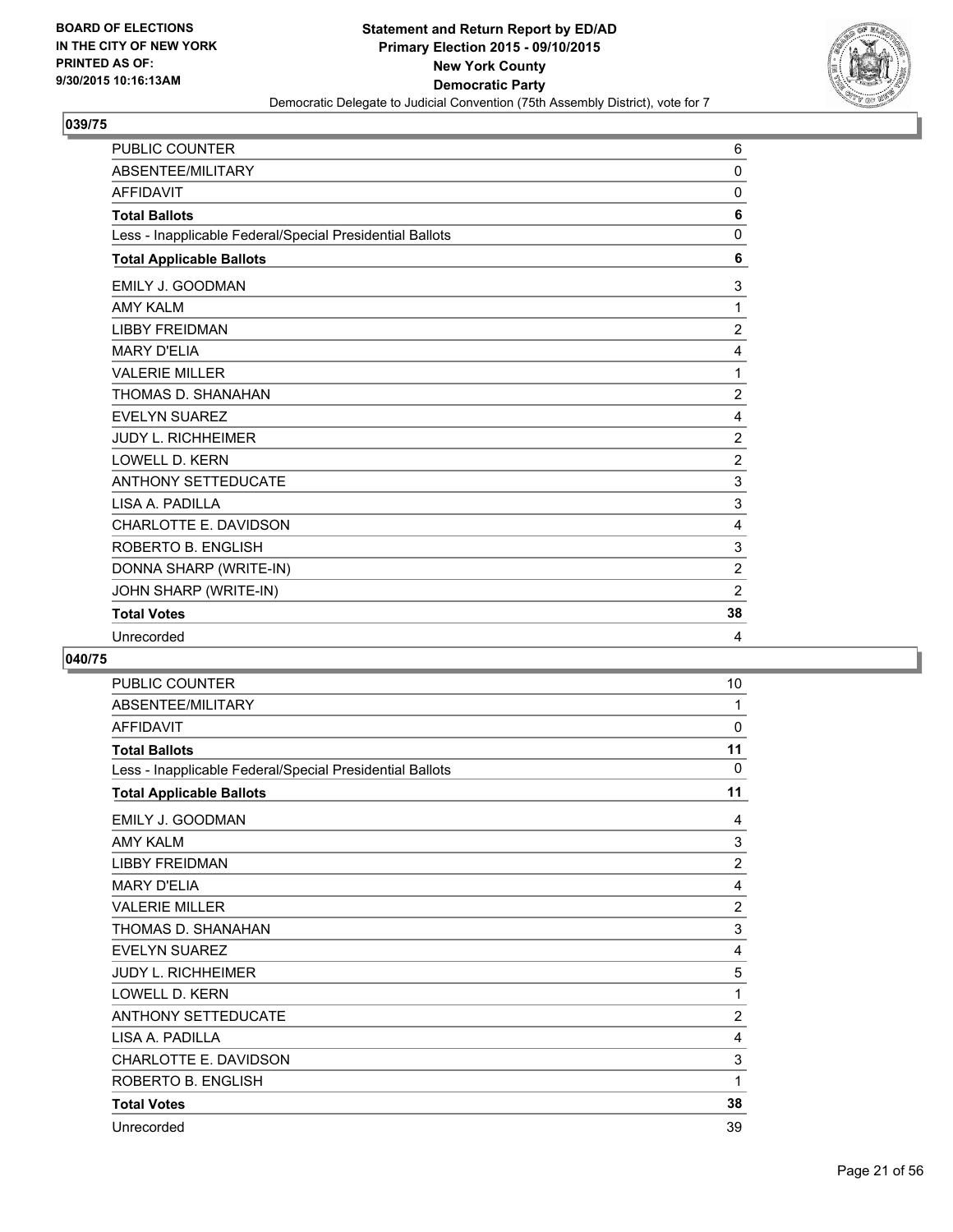

| PUBLIC COUNTER                                           | 27             |
|----------------------------------------------------------|----------------|
| ABSENTEE/MILITARY                                        | 3              |
| <b>AFFIDAVIT</b>                                         | $\Omega$       |
| <b>Total Ballots</b>                                     | 30             |
| Less - Inapplicable Federal/Special Presidential Ballots | 0              |
| <b>Total Applicable Ballots</b>                          | 30             |
| EMILY J. GOODMAN                                         | 14             |
| <b>AMY KALM</b>                                          | 9              |
| <b>LIBBY FREIDMAN</b>                                    | 11             |
| <b>MARY D'ELIA</b>                                       | 10             |
| <b>VALERIE MILLER</b>                                    | 8              |
| THOMAS D. SHANAHAN                                       | 9              |
| <b>EVELYN SUAREZ</b>                                     | 15             |
| <b>JUDY L. RICHHEIMER</b>                                | 14             |
| <b>LOWELL D. KERN</b>                                    | 7              |
| <b>ANTHONY SETTEDUCATE</b>                               | $\overline{7}$ |
| LISA A. PADILLA                                          | 17             |
| CHARLOTTE E. DAVIDSON                                    | 8              |
| ROBERTO B. ENGLISH                                       | 9              |
| <b>Total Votes</b>                                       | 138            |
| Unrecorded                                               | 72             |

| PUBLIC COUNTER                                           | 1 |
|----------------------------------------------------------|---|
| ABSENTEE/MILITARY                                        | 0 |
| <b>AFFIDAVIT</b>                                         | 0 |
| <b>Total Ballots</b>                                     | 1 |
| Less - Inapplicable Federal/Special Presidential Ballots | 0 |
| <b>Total Applicable Ballots</b>                          | 1 |
| <b>EMILY J. GOODMAN</b>                                  | 1 |
| <b>AMY KALM</b>                                          | 1 |
| <b>LIBBY FREIDMAN</b>                                    | 1 |
| <b>MARY D'ELIA</b>                                       | 0 |
| <b>VALERIE MILLER</b>                                    | 0 |
| THOMAS D. SHANAHAN                                       | 0 |
| <b>EVELYN SUAREZ</b>                                     | 0 |
| <b>JUDY L. RICHHEIMER</b>                                | 0 |
| <b>LOWELL D. KERN</b>                                    | 0 |
| <b>ANTHONY SETTEDUCATE</b>                               | 0 |
| LISA A. PADILLA                                          | 0 |
| CHARLOTTE E. DAVIDSON                                    | 0 |
| ROBERTO B. ENGLISH                                       | 0 |
| <b>Total Votes</b>                                       | 3 |
| Unrecorded                                               | 4 |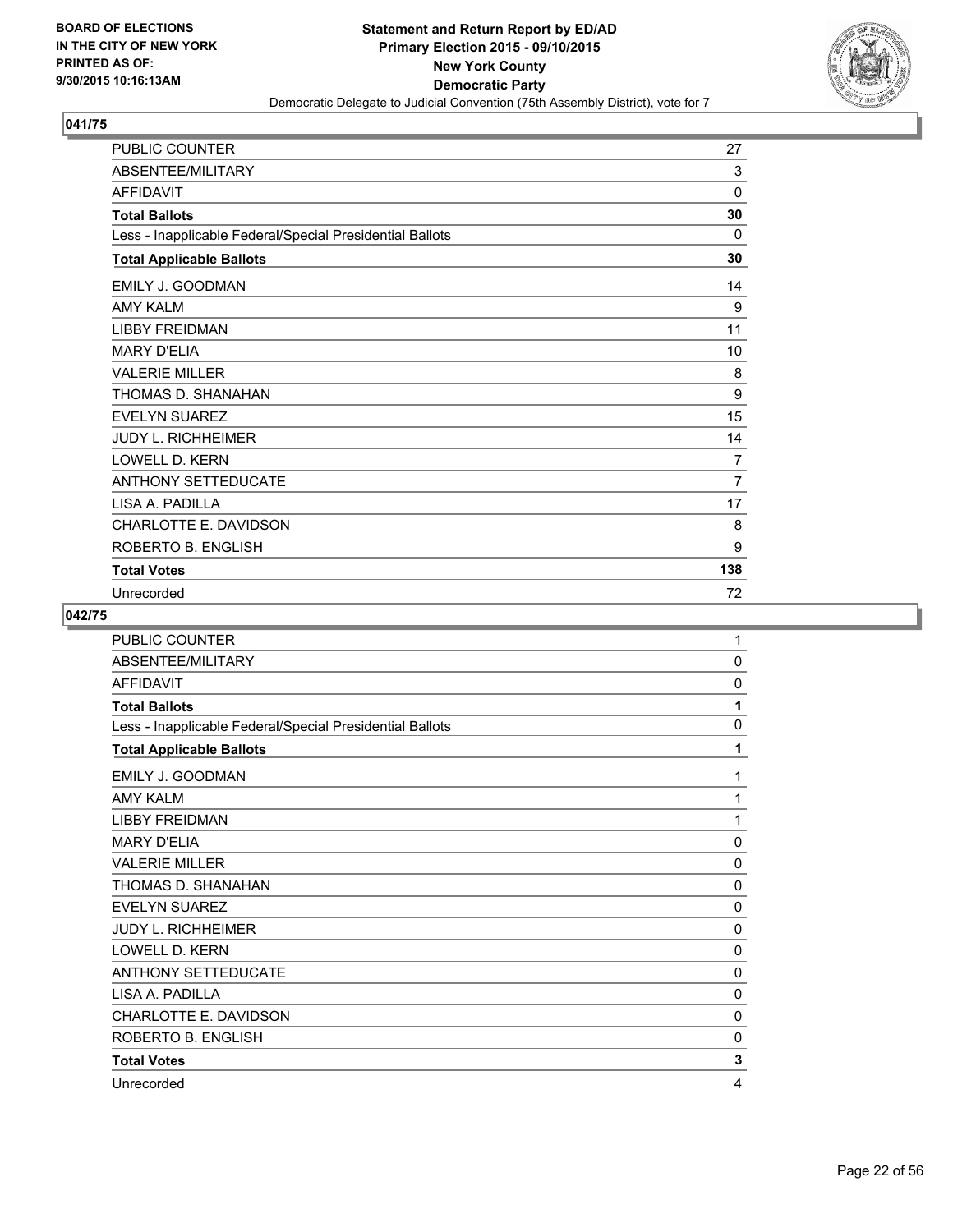

| PUBLIC COUNTER                                           | 30  |
|----------------------------------------------------------|-----|
| ABSENTEE/MILITARY                                        | 3   |
| <b>AFFIDAVIT</b>                                         | 0   |
| <b>Total Ballots</b>                                     | 33  |
| Less - Inapplicable Federal/Special Presidential Ballots | 0   |
| <b>Total Applicable Ballots</b>                          | 33  |
| EMILY J. GOODMAN                                         | 17  |
| <b>AMY KALM</b>                                          | 10  |
| <b>LIBBY FREIDMAN</b>                                    | 11  |
| <b>MARY D'ELIA</b>                                       | 8   |
| <b>VALERIE MILLER</b>                                    | 14  |
| THOMAS D. SHANAHAN                                       | 10  |
| <b>EVELYN SUAREZ</b>                                     | 16  |
| <b>JUDY L. RICHHEIMER</b>                                | 18  |
| <b>LOWELL D. KERN</b>                                    | 10  |
| <b>ANTHONY SETTEDUCATE</b>                               | 8   |
| LISA A. PADILLA                                          | 11  |
| CHARLOTTE E. DAVIDSON                                    | 16  |
| ROBERTO B. ENGLISH                                       | 9   |
| <b>Total Votes</b>                                       | 158 |
| Unrecorded                                               | 73  |

| <b>PUBLIC COUNTER</b>                                    | 45  |
|----------------------------------------------------------|-----|
| ABSENTEE/MILITARY                                        | 10  |
| <b>AFFIDAVIT</b>                                         | 0   |
| <b>Total Ballots</b>                                     | 55  |
| Less - Inapplicable Federal/Special Presidential Ballots | 0   |
| <b>Total Applicable Ballots</b>                          | 55  |
| EMILY J. GOODMAN                                         | 23  |
| <b>AMY KALM</b>                                          | 18  |
| <b>LIBBY FREIDMAN</b>                                    | 16  |
| <b>MARY D'ELIA</b>                                       | 17  |
| <b>VALERIE MILLER</b>                                    | 16  |
| THOMAS D. SHANAHAN                                       | 17  |
| <b>EVELYN SUAREZ</b>                                     | 24  |
| <b>JUDY L. RICHHEIMER</b>                                | 26  |
| <b>LOWELL D. KERN</b>                                    | 19  |
| <b>ANTHONY SETTEDUCATE</b>                               | 19  |
| LISA A. PADILLA                                          | 27  |
| CHARLOTTE E. DAVIDSON                                    | 27  |
| ROBERTO B. ENGLISH                                       | 18  |
| <b>Total Votes</b>                                       | 267 |
| Unrecorded                                               | 118 |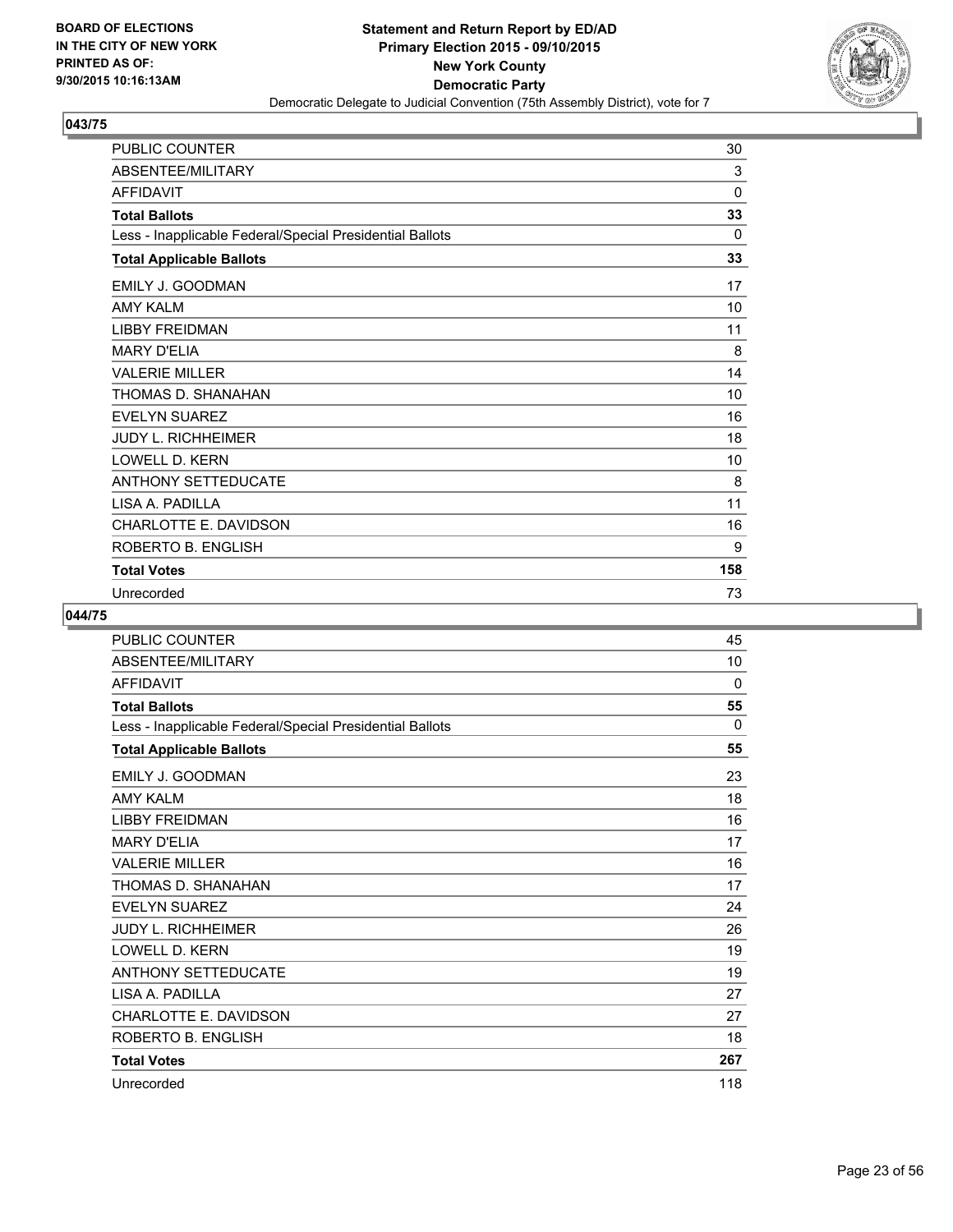

| PUBLIC COUNTER                                           | 7              |
|----------------------------------------------------------|----------------|
| ABSENTEE/MILITARY                                        | 3              |
| <b>AFFIDAVIT</b>                                         | $\mathbf{0}$   |
| <b>Total Ballots</b>                                     | 10             |
| Less - Inapplicable Federal/Special Presidential Ballots | $\Omega$       |
| <b>Total Applicable Ballots</b>                          | 10             |
| EMILY J. GOODMAN                                         | 4              |
| <b>AMY KALM</b>                                          | 3              |
| <b>LIBBY FREIDMAN</b>                                    | 3              |
| <b>MARY D'ELIA</b>                                       | 3              |
| <b>VALERIE MILLER</b>                                    | 3              |
| THOMAS D. SHANAHAN                                       | 3              |
| <b>EVELYN SUAREZ</b>                                     | 4              |
| <b>JUDY L. RICHHEIMER</b>                                | 1              |
| <b>LOWELL D. KERN</b>                                    | 3              |
| <b>ANTHONY SETTEDUCATE</b>                               | $\overline{2}$ |
| LISA A. PADILLA                                          | $\overline{2}$ |
| CHARLOTTE E. DAVIDSON                                    | 1              |
| ROBERTO B. ENGLISH                                       | $\overline{2}$ |
| <b>Total Votes</b>                                       | 34             |
| Unrecorded                                               | 36             |

| PUBLIC COUNTER                                           | 8              |
|----------------------------------------------------------|----------------|
| ABSENTEE/MILITARY                                        | 1              |
| <b>AFFIDAVIT</b>                                         | 0              |
| <b>Total Ballots</b>                                     | 9              |
| Less - Inapplicable Federal/Special Presidential Ballots | 0              |
| <b>Total Applicable Ballots</b>                          | 9              |
| EMILY J. GOODMAN                                         | 3              |
| <b>AMY KALM</b>                                          | $\overline{2}$ |
| <b>LIBBY FREIDMAN</b>                                    | $\overline{2}$ |
| <b>MARY D'ELIA</b>                                       | 3              |
| <b>VALERIE MILLER</b>                                    | 5              |
| THOMAS D. SHANAHAN                                       | $\overline{2}$ |
| <b>EVELYN SUAREZ</b>                                     | 5              |
| JUDY L. RICHHEIMER                                       | 5              |
| <b>LOWELL D. KERN</b>                                    | $\overline{2}$ |
| <b>ANTHONY SETTEDUCATE</b>                               | 4              |
| LISA A. PADILLA                                          | 6              |
| CHARLOTTE E. DAVIDSON                                    | $\overline{2}$ |
| ROBERTO B. ENGLISH                                       | 3              |
| <b>Total Votes</b>                                       | 44             |
| Unrecorded                                               | 19             |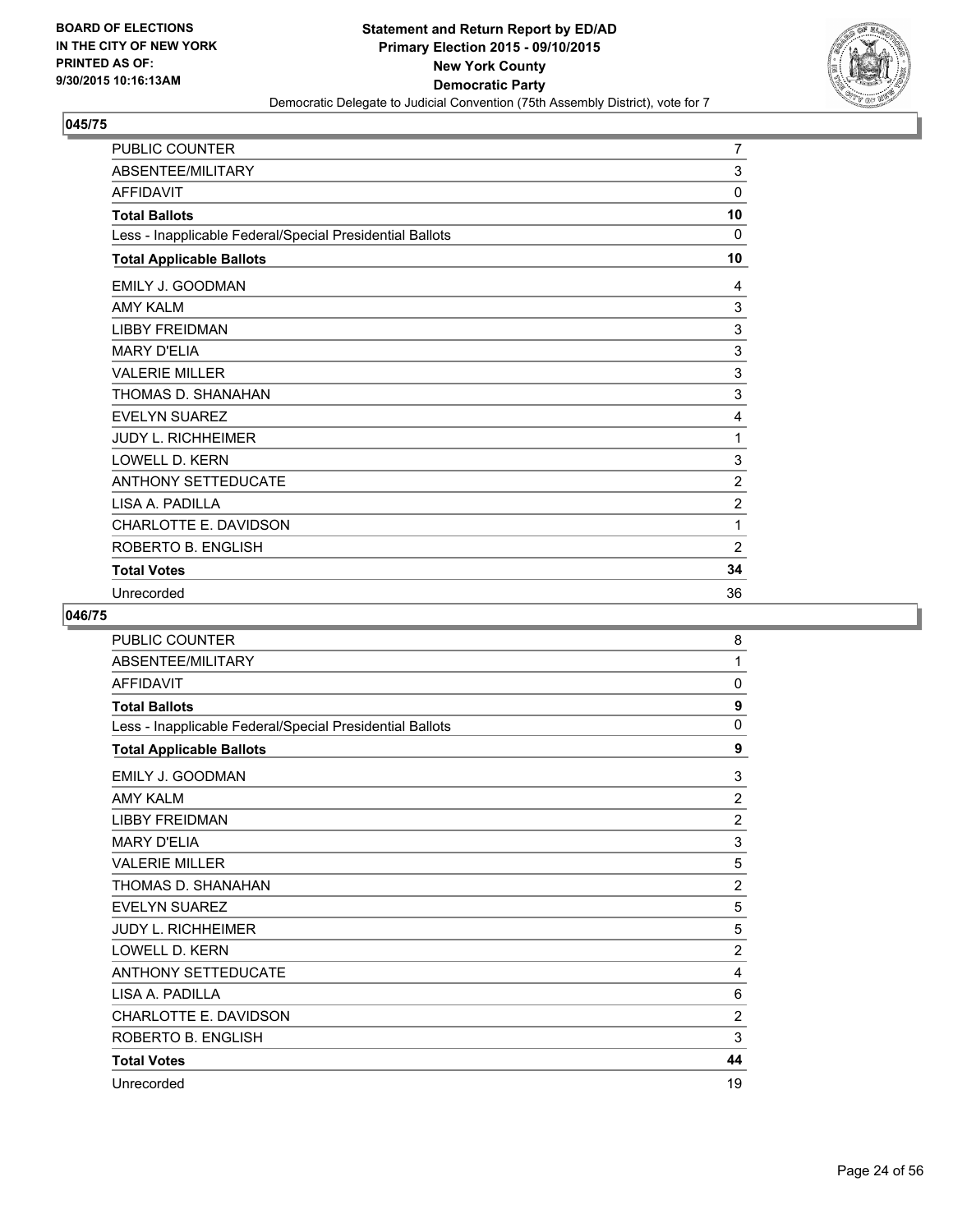

| PUBLIC COUNTER                                           | 4  |
|----------------------------------------------------------|----|
| ABSENTEE/MILITARY                                        | 1  |
| AFFIDAVIT                                                | 0  |
| <b>Total Ballots</b>                                     | 5  |
| Less - Inapplicable Federal/Special Presidential Ballots | 0  |
| <b>Total Applicable Ballots</b>                          | 5  |
| EMILY J. GOODMAN                                         | 4  |
| <b>AMY KALM</b>                                          | 1  |
| <b>LIBBY FREIDMAN</b>                                    | 4  |
| <b>MARY D'ELIA</b>                                       | 3  |
| <b>VALERIE MILLER</b>                                    | 4  |
| THOMAS D. SHANAHAN                                       | 0  |
| <b>EVELYN SUAREZ</b>                                     | 3  |
| <b>JUDY L. RICHHEIMER</b>                                | 1  |
| <b>LOWELL D. KERN</b>                                    | 3  |
| <b>ANTHONY SETTEDUCATE</b>                               | 0  |
| LISA A. PADILLA                                          | 4  |
| <b>CHARLOTTE E. DAVIDSON</b>                             | 1  |
| ROBERTO B. ENGLISH                                       | 3  |
| <b>Total Votes</b>                                       | 31 |
| Unrecorded                                               | 4  |

| PUBLIC COUNTER                                           | $\overline{7}$ |
|----------------------------------------------------------|----------------|
| ABSENTEE/MILITARY                                        | $\mathbf 0$    |
| <b>AFFIDAVIT</b>                                         | 0              |
| <b>Total Ballots</b>                                     | $\overline{7}$ |
| Less - Inapplicable Federal/Special Presidential Ballots | 0              |
| <b>Total Applicable Ballots</b>                          | $\overline{7}$ |
| EMILY J. GOODMAN                                         | 5              |
| <b>AMY KALM</b>                                          | 0              |
| <b>LIBBY FREIDMAN</b>                                    | 3              |
| <b>MARY D'ELIA</b>                                       | 4              |
| <b>VALERIE MILLER</b>                                    | $\overline{c}$ |
| THOMAS D. SHANAHAN                                       | 3              |
| <b>EVELYN SUAREZ</b>                                     | 5              |
| <b>JUDY L. RICHHEIMER</b>                                | 1              |
| LOWELL D. KERN                                           | 2              |
| <b>ANTHONY SETTEDUCATE</b>                               | $\overline{2}$ |
| LISA A. PADILLA                                          | $\overline{2}$ |
| CHARLOTTE E. DAVIDSON                                    | 4              |
| ROBERTO B. ENGLISH                                       | $\overline{2}$ |
| <b>Total Votes</b>                                       | 35             |
| Unrecorded                                               | 14             |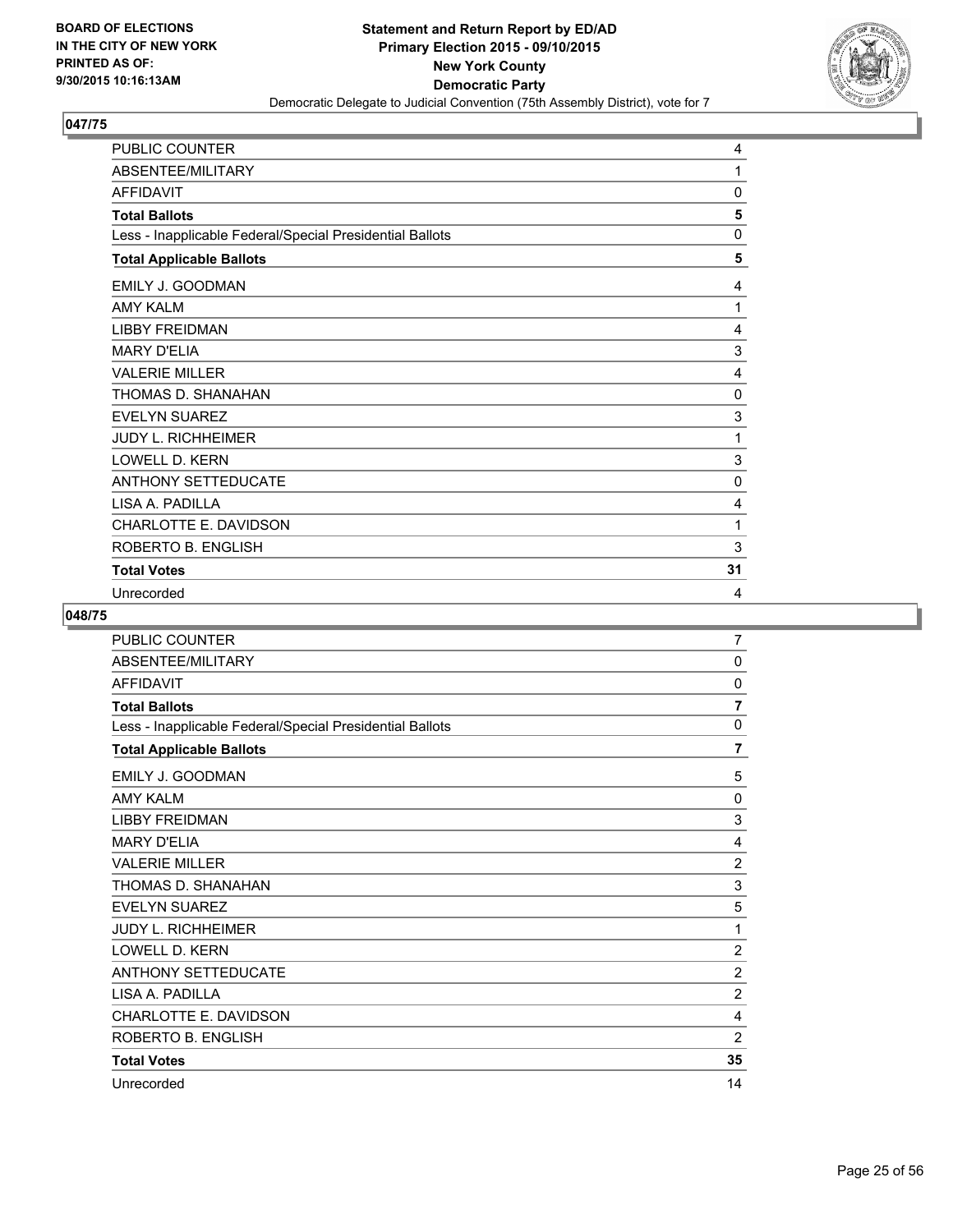

| PUBLIC COUNTER                                           | 6              |
|----------------------------------------------------------|----------------|
| ABSENTEE/MILITARY                                        | $\overline{2}$ |
| <b>AFFIDAVIT</b>                                         | 0              |
| <b>Total Ballots</b>                                     | 8              |
| Less - Inapplicable Federal/Special Presidential Ballots | 0              |
| <b>Total Applicable Ballots</b>                          | 8              |
| <b>EMILY J. GOODMAN</b>                                  | 3              |
| <b>AMY KALM</b>                                          | 1              |
| <b>LIBBY FREIDMAN</b>                                    | 5              |
| <b>MARY D'ELIA</b>                                       | 3              |
| <b>VALERIE MILLER</b>                                    | 1              |
| THOMAS D. SHANAHAN                                       | 3              |
| <b>EVELYN SUAREZ</b>                                     | 4              |
| <b>JUDY L. RICHHEIMER</b>                                | 1              |
| <b>LOWELL D. KERN</b>                                    | 0              |
| <b>ANTHONY SETTEDUCATE</b>                               | $\overline{2}$ |
| LISA A. PADILLA                                          | 1              |
| CHARLOTTE E. DAVIDSON                                    | 2              |
| ROBERTO B. ENGLISH                                       | $\overline{c}$ |
| BRIAN J JOROAN (WRITE-IN)                                | 1              |
| DANIEL P. COPE (WRITE-IN)                                | 1              |
| <b>Total Votes</b>                                       | 30             |
| Unrecorded                                               | 26             |

| PUBLIC COUNTER                                           | $\overline{c}$ |
|----------------------------------------------------------|----------------|
| ABSENTEE/MILITARY                                        | 1              |
| <b>AFFIDAVIT</b>                                         | $\mathbf{0}$   |
| <b>Total Ballots</b>                                     | 3              |
| Less - Inapplicable Federal/Special Presidential Ballots | 0              |
| <b>Total Applicable Ballots</b>                          | 3              |
| EMILY J. GOODMAN                                         | 2              |
| <b>AMY KALM</b>                                          | $\overline{2}$ |
| <b>LIBBY FREIDMAN</b>                                    | 1              |
| <b>MARY D'ELIA</b>                                       | $\overline{2}$ |
| <b>VALERIE MILLER</b>                                    | 1              |
| THOMAS D. SHANAHAN                                       | $\overline{2}$ |
| <b>EVELYN SUAREZ</b>                                     | $\overline{2}$ |
| <b>JUDY L. RICHHEIMER</b>                                | 3              |
| <b>LOWELL D. KERN</b>                                    | $\mathbf 0$    |
| <b>ANTHONY SETTEDUCATE</b>                               | 1              |
| <b>I ISA A. PADILLA</b>                                  | $\overline{2}$ |
| <b>CHARLOTTE E. DAVIDSON</b>                             | 1              |
| ROBERTO B. ENGLISH                                       | 2              |
| <b>Total Votes</b>                                       | 21             |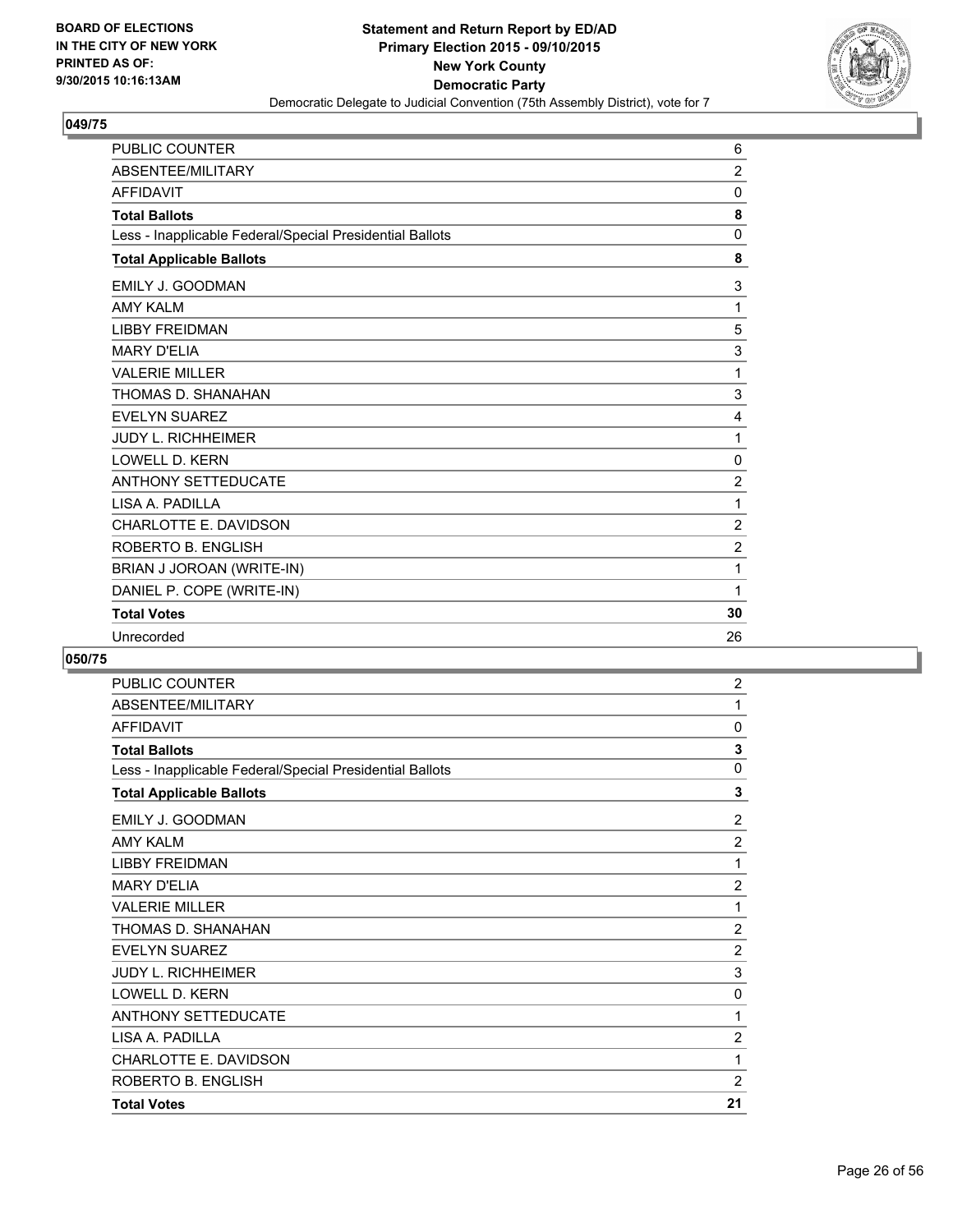

| PUBLIC COUNTER                                           | 1        |
|----------------------------------------------------------|----------|
| ABSENTEE/MILITARY                                        | $\Omega$ |
| <b>AFFIDAVIT</b>                                         | $\Omega$ |
| <b>Total Ballots</b>                                     | 1        |
| Less - Inapplicable Federal/Special Presidential Ballots | 0        |
| <b>Total Applicable Ballots</b>                          | 1        |
| EMILY J. GOODMAN                                         | 1        |
| <b>AMY KALM</b>                                          | 1        |
| <b>LIBBY FREIDMAN</b>                                    | 1        |
| <b>MARY D'ELIA</b>                                       | 0        |
| <b>VALERIE MILLER</b>                                    | 1        |
| THOMAS D. SHANAHAN                                       | 0        |
| <b>EVELYN SUAREZ</b>                                     | 0        |
| <b>JUDY L. RICHHEIMER</b>                                | 1        |
| LOWELL D. KERN                                           | 1        |
| <b>ANTHONY SETTEDUCATE</b>                               | 0        |
| LISA A. PADILLA                                          | 0        |
| CHARLOTTE E. DAVIDSON                                    | 1        |
| ROBERTO B. ENGLISH                                       | 0        |
| <b>Total Votes</b>                                       | 7        |

| PUBLIC COUNTER                                           | 4              |
|----------------------------------------------------------|----------------|
| ABSENTEE/MILITARY                                        | 1              |
| <b>AFFIDAVIT</b>                                         | $\mathbf{0}$   |
| <b>Total Ballots</b>                                     | 5              |
| Less - Inapplicable Federal/Special Presidential Ballots | 0              |
| <b>Total Applicable Ballots</b>                          | 5              |
| EMILY J. GOODMAN                                         | 4              |
| <b>AMY KALM</b>                                          | 4              |
| <b>LIBBY FREIDMAN</b>                                    | 3              |
| <b>MARY D'ELIA</b>                                       | 3              |
| <b>VALERIE MILLER</b>                                    | $\overline{2}$ |
| THOMAS D. SHANAHAN                                       | $\overline{2}$ |
| <b>EVELYN SUAREZ</b>                                     | 3              |
| <b>JUDY L. RICHHEIMER</b>                                | 3              |
| <b>LOWELL D. KERN</b>                                    | 1              |
| <b>ANTHONY SETTEDUCATE</b>                               | $\overline{2}$ |
| LISA A. PADILLA                                          | $\overline{2}$ |
| CHARLOTTE E. DAVIDSON                                    | 1              |
| ROBERTO B. ENGLISH                                       | $\overline{c}$ |
| <b>Total Votes</b>                                       | 32             |
| Unrecorded                                               | 3              |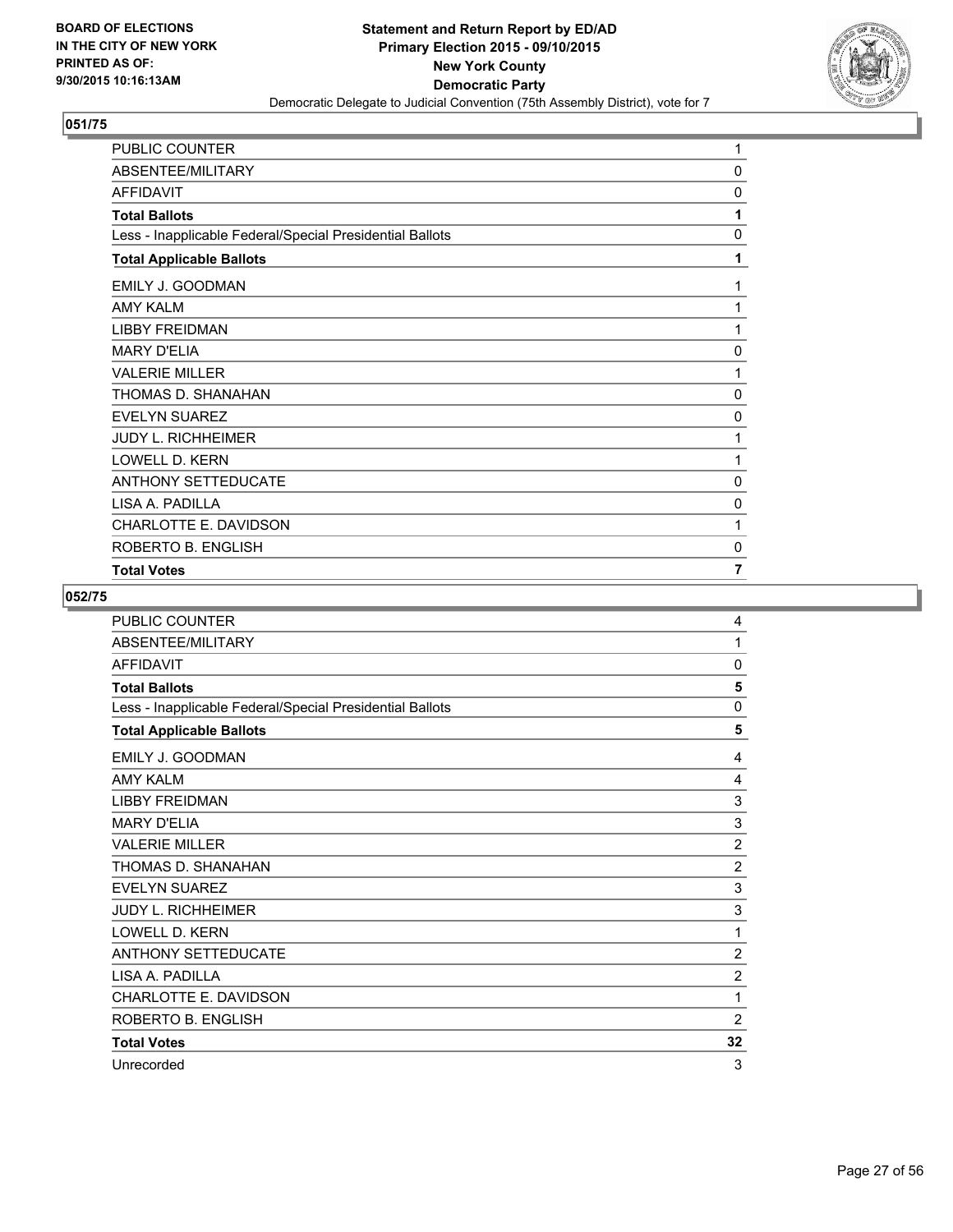

| <b>PUBLIC COUNTER</b>                                    | 2              |
|----------------------------------------------------------|----------------|
| ABSENTEE/MILITARY                                        | $\Omega$       |
| <b>AFFIDAVIT</b>                                         | 0              |
| <b>Total Ballots</b>                                     | $\mathbf{2}$   |
| Less - Inapplicable Federal/Special Presidential Ballots | $\Omega$       |
| <b>Total Applicable Ballots</b>                          | $\mathbf{2}$   |
| <b>EMILY J. GOODMAN</b>                                  | 2              |
| AMY KAI M                                                | 1              |
| <b>LIBBY FREIDMAN</b>                                    | 1              |
| <b>MARY D'ELIA</b>                                       | 1              |
| <b>VALERIE MILLER</b>                                    | $\overline{2}$ |
| THOMAS D. SHANAHAN                                       | 1              |
| <b>EVELYN SUAREZ</b>                                     | 1              |
| <b>JUDY L. RICHHEIMER</b>                                | 1              |
| <b>LOWELL D. KERN</b>                                    | 1              |
| ANTHONY SETTEDUCATE                                      | 0              |
| LISA A. PADILLA                                          | $\overline{2}$ |
| CHARLOTTE E. DAVIDSON                                    | 1              |
| ROBERTO B. ENGLISH                                       | 0              |
| <b>Total Votes</b>                                       | 14             |

| PUBLIC COUNTER                                           | 3              |
|----------------------------------------------------------|----------------|
| ABSENTEE/MILITARY                                        | 0              |
| <b>AFFIDAVIT</b>                                         | 0              |
| <b>Total Ballots</b>                                     | 3              |
| Less - Inapplicable Federal/Special Presidential Ballots | 0              |
| <b>Total Applicable Ballots</b>                          | 3              |
| EMILY J. GOODMAN                                         | 2              |
| <b>AMY KALM</b>                                          | $\overline{2}$ |
| <b>LIBBY FREIDMAN</b>                                    | 0              |
| <b>MARY D'FI IA</b>                                      | $\overline{2}$ |
| <b>VALERIE MILLER</b>                                    | $\overline{2}$ |
| THOMAS D. SHANAHAN                                       | $\mathbf{0}$   |
| <b>EVELYN SUAREZ</b>                                     | $\overline{2}$ |
| <b>JUDY L. RICHHEIMER</b>                                | 1              |
| <b>LOWELL D. KERN</b>                                    | 0              |
| <b>ANTHONY SETTEDUCATE</b>                               | $\mathbf{0}$   |
| LISA A. PADILLA                                          | $\overline{c}$ |
| CHARLOTTE E. DAVIDSON                                    | 0              |
| ROBERTO B. ENGLISH                                       | 1              |
| <b>Total Votes</b>                                       | 14             |
| Unrecorded                                               | 7              |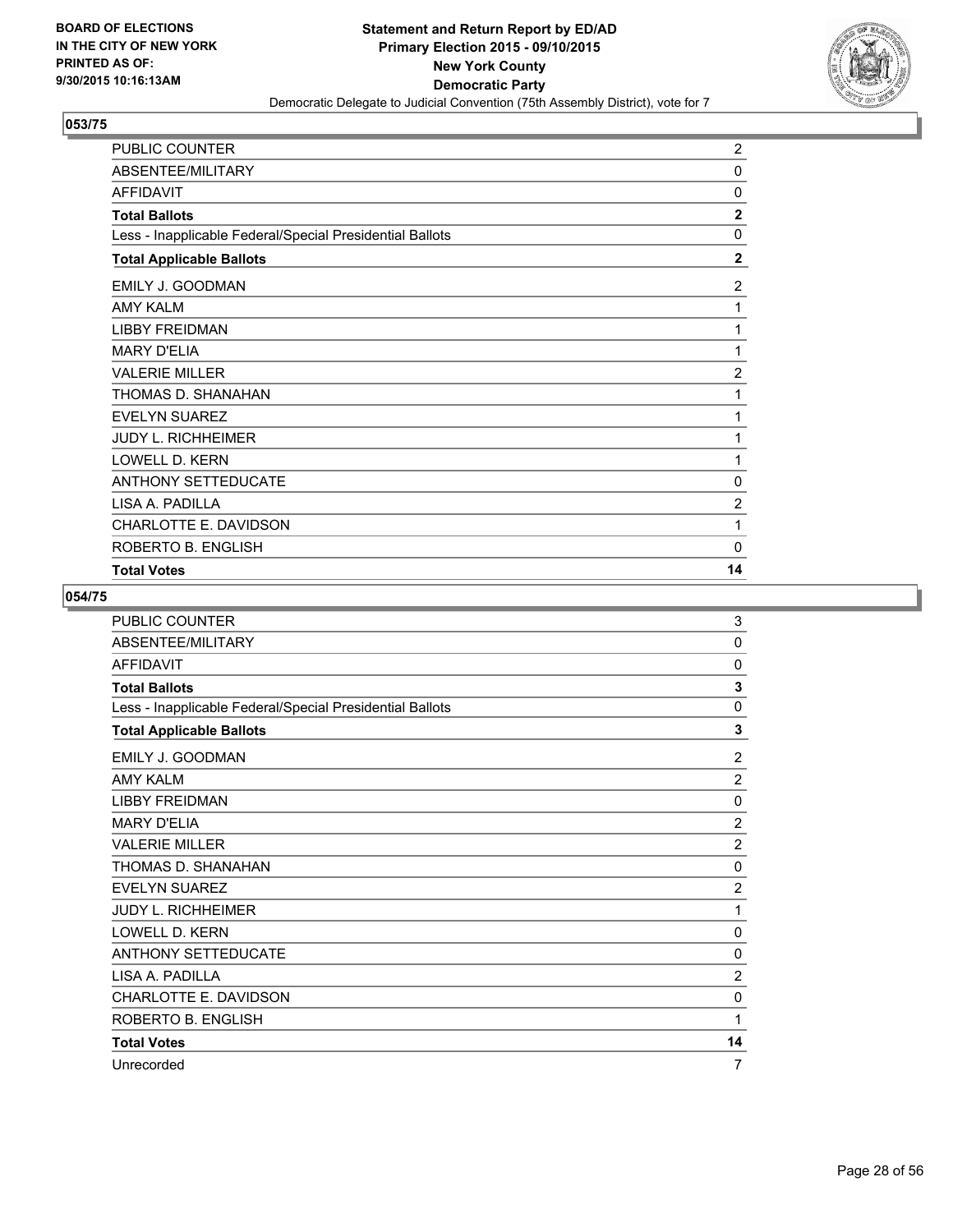

| PUBLIC COUNTER                                           | 5              |
|----------------------------------------------------------|----------------|
| ABSENTEE/MILITARY                                        | 1              |
| AFFIDAVIT                                                | 0              |
| <b>Total Ballots</b>                                     | 6              |
| Less - Inapplicable Federal/Special Presidential Ballots | 0              |
| <b>Total Applicable Ballots</b>                          | 6              |
| EMILY J. GOODMAN                                         | 4              |
| <b>AMY KALM</b>                                          | 1              |
| <b>LIBBY FREIDMAN</b>                                    | 4              |
| <b>MARY D'ELIA</b>                                       | 2              |
| <b>VALERIE MILLER</b>                                    | 3              |
| THOMAS D. SHANAHAN                                       | 4              |
| <b>EVELYN SUAREZ</b>                                     | $\overline{2}$ |
| <b>JUDY L. RICHHEIMER</b>                                | 1              |
| LOWELL D. KERN                                           | 1              |
| <b>ANTHONY SETTEDUCATE</b>                               | 1              |
| LISA A. PADILLA                                          | $\overline{2}$ |
| CHARLOTTE E. DAVIDSON                                    | $\overline{2}$ |
| ROBERTO B. ENGLISH                                       | 2              |
| <b>Total Votes</b>                                       | 29             |
| Unrecorded                                               | 13             |

| PUBLIC COUNTER                                           | 5              |
|----------------------------------------------------------|----------------|
| ABSENTEE/MILITARY                                        | 3              |
| <b>AFFIDAVIT</b>                                         | 0              |
| <b>Total Ballots</b>                                     | 8              |
| Less - Inapplicable Federal/Special Presidential Ballots | 0              |
| <b>Total Applicable Ballots</b>                          | 8              |
| EMILY J. GOODMAN                                         | 6              |
| <b>AMY KALM</b>                                          | $\overline{2}$ |
| <b>LIBBY FREIDMAN</b>                                    | 6              |
| <b>MARY D'ELIA</b>                                       | $\overline{2}$ |
| <b>VALERIE MILLER</b>                                    | 4              |
| THOMAS D. SHANAHAN                                       | 3              |
| <b>EVELYN SUAREZ</b>                                     | 1              |
| <b>JUDY L. RICHHEIMER</b>                                | 5              |
| LOWELL D. KERN                                           | 5              |
| <b>ANTHONY SETTEDUCATE</b>                               | 4              |
| LISA A. PADILLA                                          | 1              |
| CHARLOTTE E. DAVIDSON                                    | 3              |
| ROBERTO B. ENGLISH                                       | 4              |
| <b>Total Votes</b>                                       | 46             |
| Unrecorded                                               | 10             |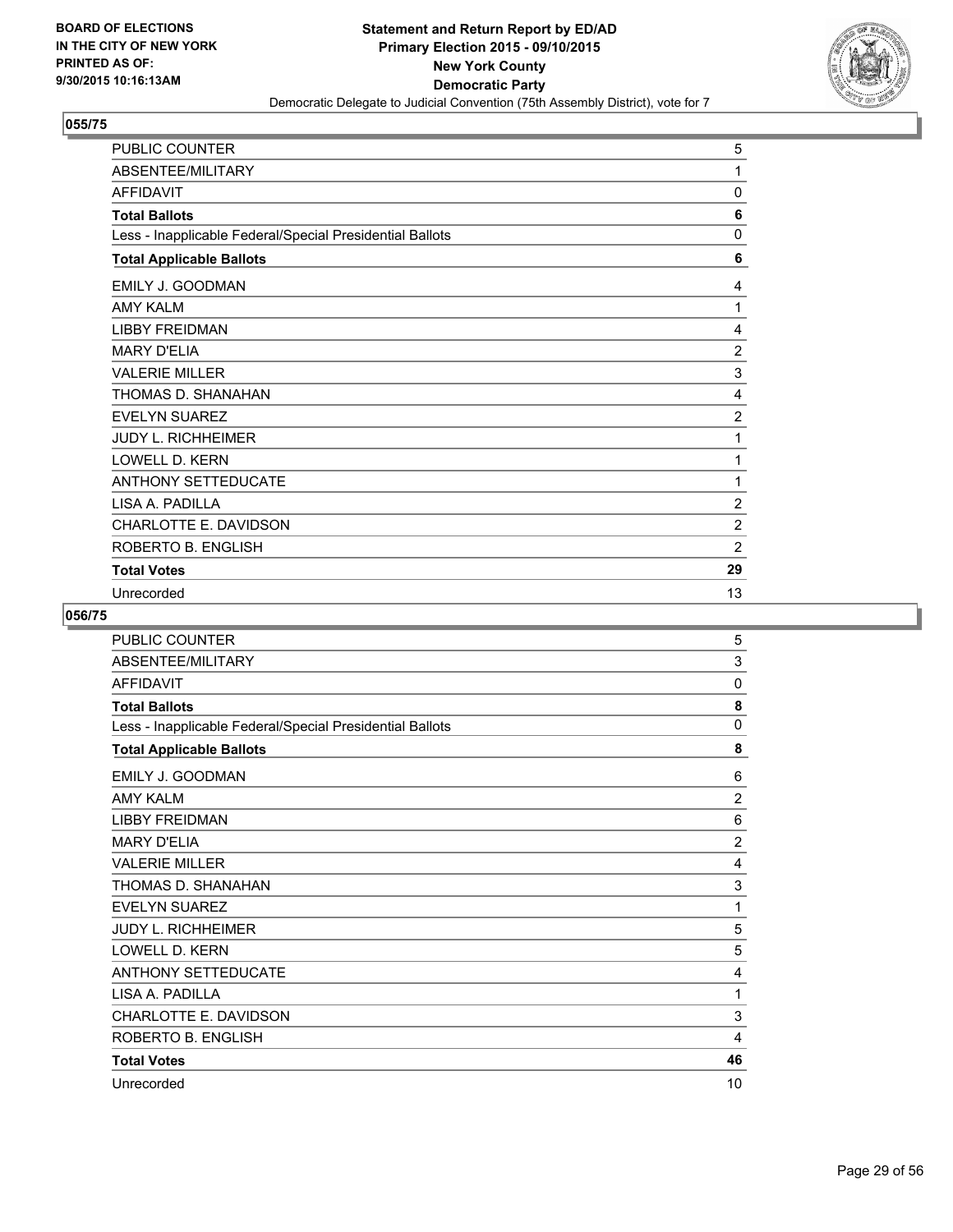

| PUBLIC COUNTER                                           | 4              |
|----------------------------------------------------------|----------------|
| ABSENTEE/MILITARY                                        | $\Omega$       |
| <b>AFFIDAVIT</b>                                         | $\Omega$       |
| <b>Total Ballots</b>                                     | 4              |
| Less - Inapplicable Federal/Special Presidential Ballots | 0              |
| <b>Total Applicable Ballots</b>                          | 4              |
| EMILY J. GOODMAN                                         | 4              |
| <b>AMY KALM</b>                                          | 1              |
| <b>LIBBY FREIDMAN</b>                                    | 4              |
| <b>MARY D'ELIA</b>                                       | $\overline{2}$ |
| <b>VALERIE MILLER</b>                                    | 3              |
| THOMAS D. SHANAHAN                                       | 1              |
| <b>EVELYN SUAREZ</b>                                     | $\overline{2}$ |
| <b>JUDY L. RICHHEIMER</b>                                | $\overline{c}$ |
| <b>LOWELL D. KERN</b>                                    | 1              |
| <b>ANTHONY SETTEDUCATE</b>                               | 0              |
| LISA A. PADILLA                                          | $\overline{2}$ |
| CHARLOTTE E. DAVIDSON                                    | $\overline{2}$ |
| ROBERTO B. ENGLISH                                       | $\Omega$       |
| <b>Total Votes</b>                                       | 24             |
| Unrecorded                                               | 4              |

## **058/75**

| <b>PUBLIC COUNTER</b>                                    | 1           |
|----------------------------------------------------------|-------------|
| ABSENTEE/MILITARY                                        | $\mathbf 0$ |
| <b>AFFIDAVIT</b>                                         | 0           |
| <b>Total Ballots</b>                                     | 1           |
| Less - Inapplicable Federal/Special Presidential Ballots | 0           |
| <b>Total Applicable Ballots</b>                          | 1           |
| <b>EMILY J. GOODMAN</b>                                  | 0           |
| <b>AMY KALM</b>                                          | $\mathbf 0$ |
| <b>I IBBY FREIDMAN</b>                                   | $\mathbf 0$ |
| <b>MARY D'FI IA</b>                                      | 1           |
| <b>VALERIE MILLER</b>                                    | $\mathbf 0$ |
| THOMAS D. SHANAHAN                                       | 0           |
| <b>EVELYN SUAREZ</b>                                     | $\mathbf 0$ |
| <b>JUDY L. RICHHEIMER</b>                                | $\mathbf 0$ |
| <b>LOWELL D. KERN</b>                                    | 0           |
| <b>ANTHONY SETTEDUCATE</b>                               | $\mathbf 0$ |
| LISA A. PADILLA                                          | $\mathbf 0$ |
| CHARLOTTE E. DAVIDSON                                    | 0           |
| ROBERTO B. ENGLISH                                       | 0           |
| <b>Total Votes</b>                                       | 1           |
| Unrecorded                                               | 6           |
| 059/75 COMBINED into: 061/75                             |             |
|                                                          |             |

**060/75 COMBINED into: 061/75**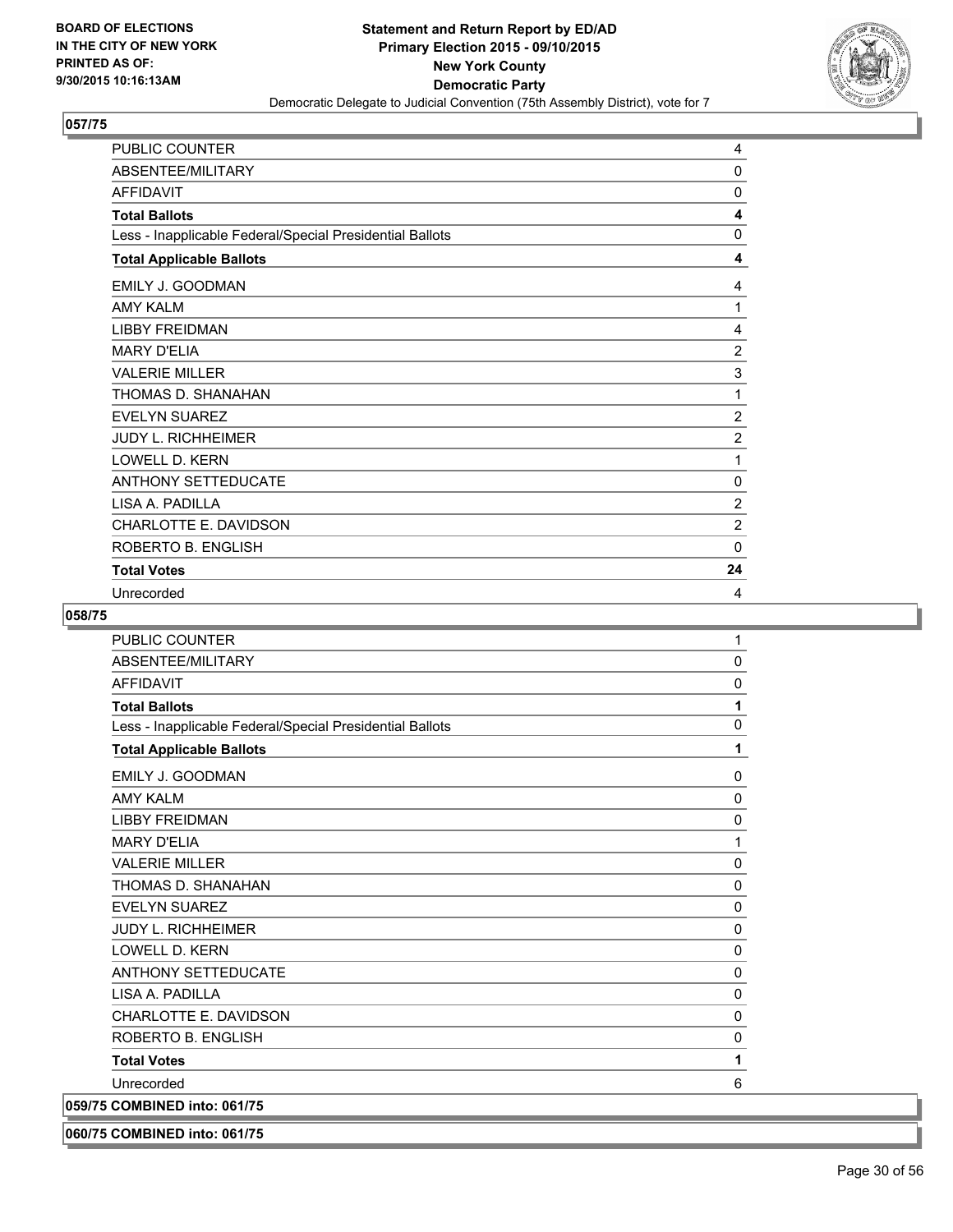

| PUBLIC COUNTER                                           | 0            |
|----------------------------------------------------------|--------------|
| ABSENTEE/MILITARY                                        | $\mathbf{0}$ |
| <b>AFFIDAVIT</b>                                         | 0            |
| <b>Total Ballots</b>                                     | 0            |
| Less - Inapplicable Federal/Special Presidential Ballots | $\mathbf{0}$ |
| <b>Total Applicable Ballots</b>                          | $\mathbf 0$  |
| EMILY J. GOODMAN                                         | 0            |
| <b>AMY KALM</b>                                          | $\Omega$     |
| <b>LIBBY FREIDMAN</b>                                    | 0            |
| <b>MARY D'ELIA</b>                                       | $\mathbf{0}$ |
| <b>VALERIE MILLER</b>                                    | $\mathbf{0}$ |
| THOMAS D. SHANAHAN                                       | 0            |
| <b>EVELYN SUAREZ</b>                                     | $\mathbf{0}$ |
| <b>JUDY L. RICHHEIMER</b>                                | $\mathbf{0}$ |
| LOWELL D. KERN                                           | 0            |
| <b>ANTHONY SETTEDUCATE</b>                               | 0            |
| LISA A. PADILLA                                          | 0            |
| <b>CHARLOTTE E. DAVIDSON</b>                             | $\mathbf{0}$ |
| ROBERTO B. ENGLISH                                       | 0            |
| <b>Total Votes</b>                                       | 0            |

| <b>PUBLIC COUNTER</b>                                    | 6              |
|----------------------------------------------------------|----------------|
| ABSENTEE/MILITARY                                        | 0              |
| <b>AFFIDAVIT</b>                                         | 0              |
| <b>Total Ballots</b>                                     | 6              |
| Less - Inapplicable Federal/Special Presidential Ballots | 0              |
| <b>Total Applicable Ballots</b>                          | 6              |
| EMILY J. GOODMAN                                         | 6              |
| AMY KAI M                                                | 3              |
| <b>I IBBY FREIDMAN</b>                                   | 6              |
| <b>MARY D'ELIA</b>                                       | $\overline{2}$ |
| <b>VALERIE MILLER</b>                                    | 6              |
| THOMAS D. SHANAHAN                                       | 3              |
| <b>EVELYN SUAREZ</b>                                     | 3              |
| <b>JUDY L. RICHHEIMER</b>                                | 3              |
| <b>LOWELL D. KERN</b>                                    | 1              |
| ANTHONY SETTEDUCATE                                      | $\overline{2}$ |
| LISA A. PADILLA                                          | $\overline{2}$ |
| CHARLOTTE E. DAVIDSON                                    | 4              |
| ROBERTO B. ENGLISH                                       | 1              |
| <b>Total Votes</b>                                       | 42             |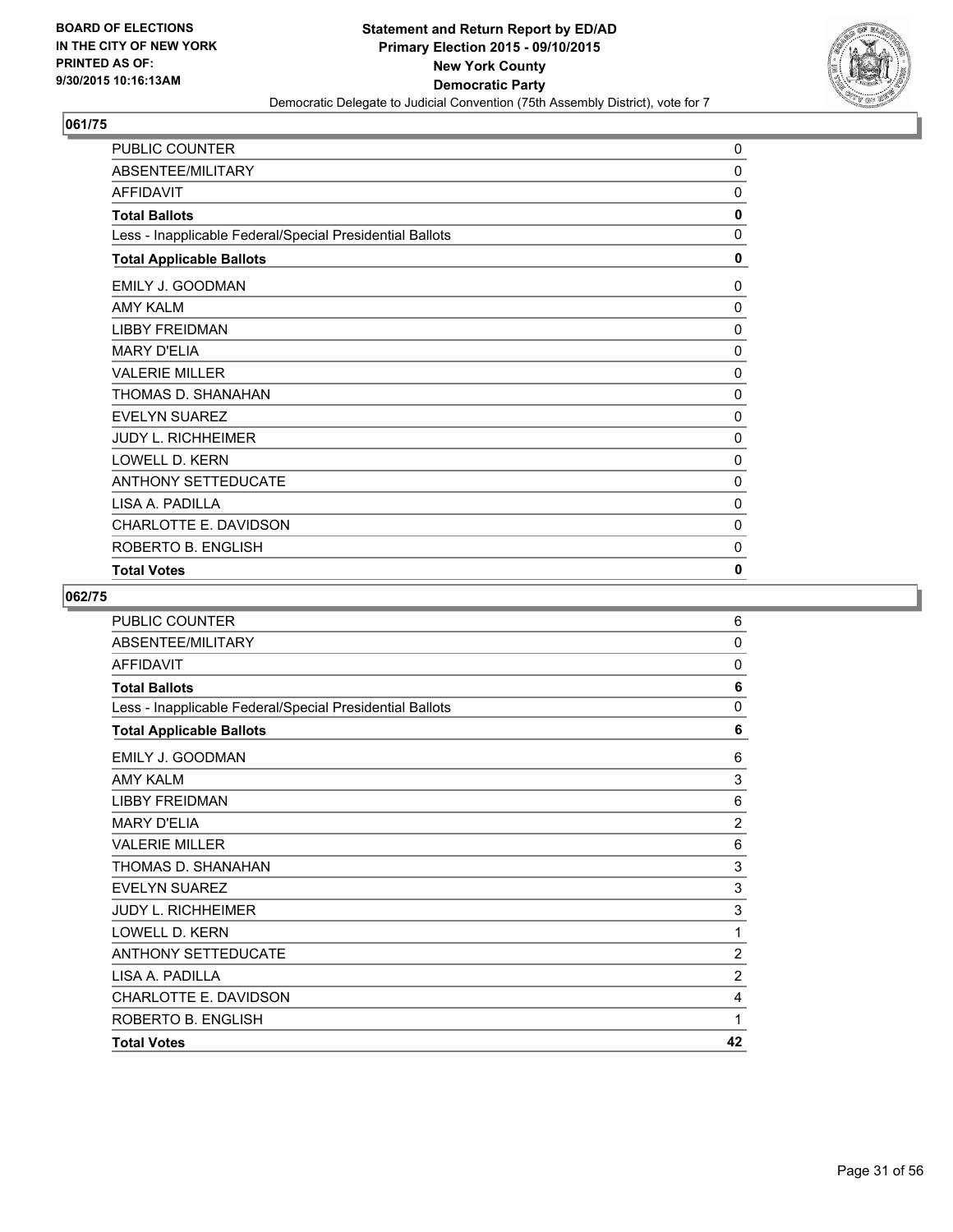

| PUBLIC COUNTER                                           | 12             |
|----------------------------------------------------------|----------------|
| ABSENTEE/MILITARY                                        | 0              |
| <b>AFFIDAVIT</b>                                         | $\mathbf{0}$   |
| <b>Total Ballots</b>                                     | 12             |
| Less - Inapplicable Federal/Special Presidential Ballots | 0              |
| <b>Total Applicable Ballots</b>                          | 12             |
| <b>EMILY J. GOODMAN</b>                                  | 5              |
| <b>AMY KAI M</b>                                         | 2              |
| <b>LIBBY FREIDMAN</b>                                    | 6              |
| <b>MARY D'ELIA</b>                                       | 3              |
| <b>VALERIE MILLER</b>                                    | $\overline{2}$ |
| THOMAS D. SHANAHAN                                       | 3              |
| <b>EVELYN SUAREZ</b>                                     | 6              |
| <b>JUDY L. RICHHEIMER</b>                                | 7              |
| <b>LOWELL D. KERN</b>                                    | 5              |
| <b>ANTHONY SETTEDUCATE</b>                               | 9              |
| LISA A. PADILLA                                          | 10             |
| CHARLOTTE E. DAVIDSON                                    | 8              |
| ROBERTO B. ENGLISH                                       | 5              |
| DAVID LOPEZ (WRITE-IN)                                   | 1              |
| ERNEST MODARELLI (WRITE-IN)                              | 1              |
| <b>Total Votes</b>                                       | 73             |
| Unrecorded                                               | 11             |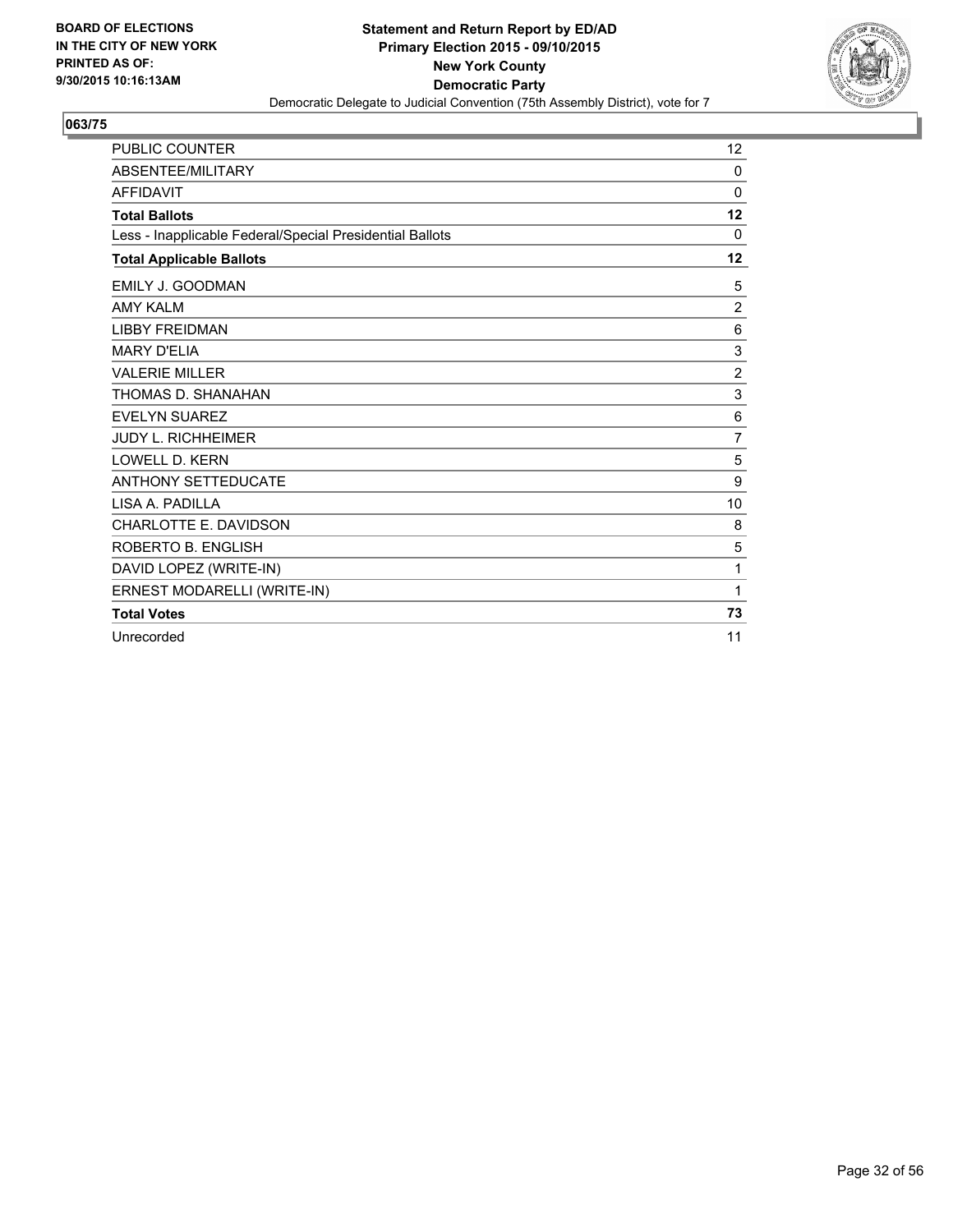

| PUBLIC COUNTER                                           | 17             |
|----------------------------------------------------------|----------------|
| <b>ABSENTEE/MILITARY</b>                                 | 1              |
| <b>AFFIDAVIT</b>                                         | $\Omega$       |
| <b>Total Ballots</b>                                     | 18             |
| Less - Inapplicable Federal/Special Presidential Ballots | $\Omega$       |
| <b>Total Applicable Ballots</b>                          | 18             |
| EMILY J. GOODMAN                                         | 9              |
| <b>AMY KALM</b>                                          | $\overline{7}$ |
| <b>LIBBY FREIDMAN</b>                                    | 3              |
| <b>MARY D'ELIA</b>                                       | 7              |
| <b>VALERIE MILLER</b>                                    | $\overline{7}$ |
| THOMAS D. SHANAHAN                                       | 5              |
| <b>EVELYN SUAREZ</b>                                     | 10             |
| <b>JUDY L. RICHHEIMER</b>                                | 5              |
| <b>LOWELL D. KERN</b>                                    | 4              |
| <b>ANTHONY SETTEDUCATE</b>                               | 6              |
| <b>I ISA A. PADILLA</b>                                  | 8              |
| CHARLOTTE E. DAVIDSON                                    | 8              |
| ROBERTO B. ENGLISH                                       | 5              |
| AIXA O TORRES (WRITE-IN)                                 | 1              |
| JUDY R RAPROGAL (WRITE-IN)                               | 1              |
| MARK R STZIN (WRITE-IN)                                  | 1              |
| PZDRO A CARDI (WRITE-IN)                                 | 1              |
| VIRGINA M KEE (WRITE-IN)                                 | 1              |
| <b>Total Votes</b>                                       | 89             |
| Unrecorded                                               | 37             |
| 065/75 COMBINED into: 076/75                             |                |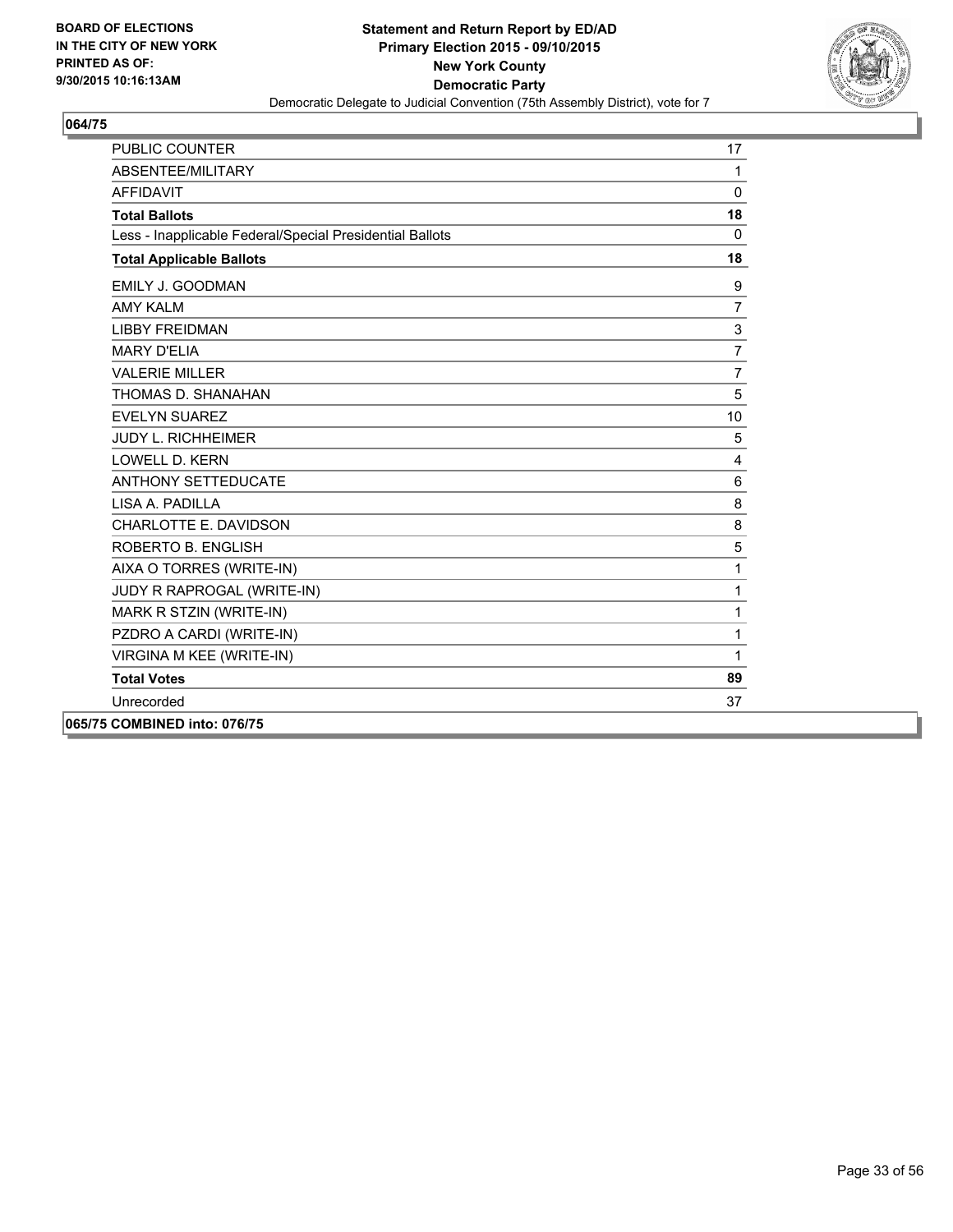

| PUBLIC COUNTER                                           | 3              |
|----------------------------------------------------------|----------------|
| ABSENTEE/MILITARY                                        | 0              |
| AFFIDAVIT                                                | 0              |
| <b>Total Ballots</b>                                     | 3              |
| Less - Inapplicable Federal/Special Presidential Ballots | 0              |
| <b>Total Applicable Ballots</b>                          | 3              |
| EMILY J. GOODMAN                                         | 3              |
| <b>AMY KALM</b>                                          | $\overline{2}$ |
| <b>LIBBY FREIDMAN</b>                                    | $\overline{2}$ |
| <b>MARY D'ELIA</b>                                       | 1              |
| <b>VALERIE MILLER</b>                                    | $\overline{2}$ |
| THOMAS D. SHANAHAN                                       | $\overline{2}$ |
| <b>EVELYN SUAREZ</b>                                     | $\overline{2}$ |
| <b>JUDY L. RICHHEIMER</b>                                | 0              |
| LOWELL D. KERN                                           | 0              |
| <b>ANTHONY SETTEDUCATE</b>                               | 0              |
| LISA A. PADILLA                                          | 1              |
| CHARLOTTE E. DAVIDSON                                    | 1              |
| ROBERTO B. ENGLISH                                       | $\Omega$       |
| <b>Total Votes</b>                                       | 16             |
| Unrecorded                                               | 5              |

| PUBLIC COUNTER                                           | 6              |
|----------------------------------------------------------|----------------|
| ABSENTEE/MILITARY                                        | 0              |
| <b>AFFIDAVIT</b>                                         | 0              |
| <b>Total Ballots</b>                                     | 6              |
| Less - Inapplicable Federal/Special Presidential Ballots | 0              |
| <b>Total Applicable Ballots</b>                          | 6              |
| EMILY J. GOODMAN                                         | 4              |
| <b>AMY KALM</b>                                          | 4              |
| <b>LIBBY FREIDMAN</b>                                    | 5              |
| <b>MARY D'ELIA</b>                                       | 5              |
| <b>VALERIE MILLER</b>                                    | 5              |
| THOMAS D. SHANAHAN                                       | $\overline{2}$ |
| <b>EVELYN SUAREZ</b>                                     | $\overline{2}$ |
| <b>JUDY L. RICHHEIMER</b>                                | $\overline{4}$ |
| LOWELL D. KERN                                           | 1              |
| <b>ANTHONY SETTEDUCATE</b>                               | 0              |
| LISA A. PADILLA                                          | 4              |
| CHARLOTTE E. DAVIDSON                                    | 4              |
| ROBERTO B. ENGLISH                                       | 1              |
| <b>Total Votes</b>                                       | 41             |
| Unrecorded                                               | 1              |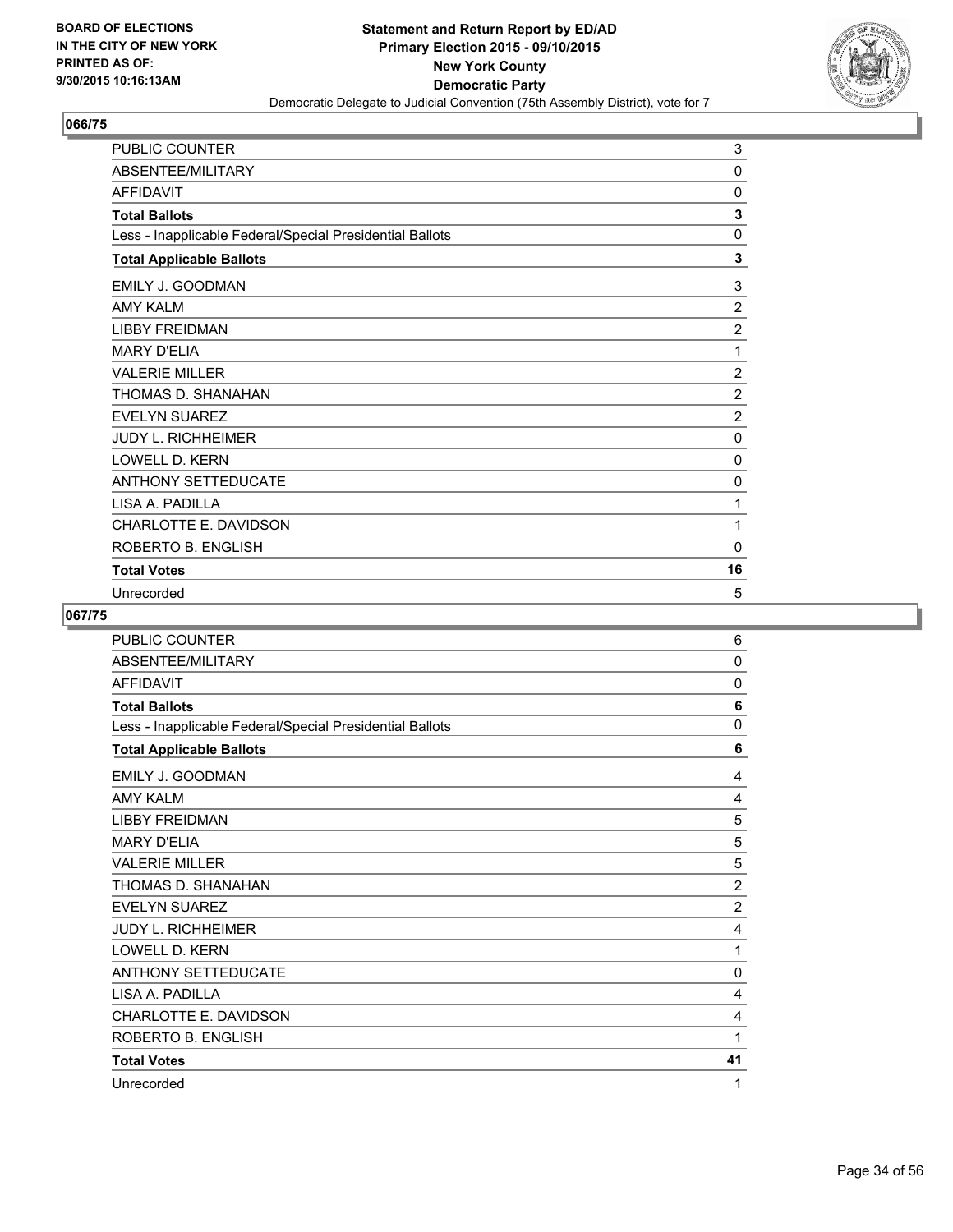

| <b>PUBLIC COUNTER</b>                                    | 1              |
|----------------------------------------------------------|----------------|
| ABSENTEE/MILITARY                                        | $\mathbf{0}$   |
| <b>AFFIDAVIT</b>                                         | $\mathbf{0}$   |
| <b>Total Ballots</b>                                     | 1              |
| Less - Inapplicable Federal/Special Presidential Ballots | $\mathbf{0}$   |
| <b>Total Applicable Ballots</b>                          | 1              |
| EMILY J. GOODMAN                                         | $\mathbf{0}$   |
| <b>AMY KALM</b>                                          | 0              |
| <b>LIBBY FREIDMAN</b>                                    | 0              |
| <b>MARY D'ELIA</b>                                       | $\mathbf{0}$   |
| <b>VALERIE MILLER</b>                                    | $\mathbf{0}$   |
| THOMAS D. SHANAHAN                                       | 0              |
| <b>EVELYN SUAREZ</b>                                     | 1              |
| <b>JUDY L. RICHHEIMER</b>                                | 1              |
| LOWELL D. KERN                                           | 1              |
| <b>ANTHONY SETTEDUCATE</b>                               | 1              |
| I ISA A. PADILLA                                         | 1              |
| CHARLOTTE E. DAVIDSON                                    | 1              |
| ROBERTO B. ENGLISH                                       | 1              |
| <b>Total Votes</b>                                       | $\overline{7}$ |

| <b>PUBLIC COUNTER</b>                                    | 4              |
|----------------------------------------------------------|----------------|
| ABSENTEE/MILITARY                                        | $\mathbf{0}$   |
| <b>AFFIDAVIT</b>                                         | $\mathbf{0}$   |
| <b>Total Ballots</b>                                     | 4              |
| Less - Inapplicable Federal/Special Presidential Ballots | $\mathbf{0}$   |
| <b>Total Applicable Ballots</b>                          | 4              |
| EMILY J. GOODMAN                                         | $\overline{2}$ |
| <b>AMY KALM</b>                                          | 1              |
| <b>LIBBY FREIDMAN</b>                                    | $\overline{2}$ |
| <b>MARY D'ELIA</b>                                       | $\mathbf 0$    |
| <b>VALERIE MILLER</b>                                    | 0              |
| THOMAS D. SHANAHAN                                       | $\overline{2}$ |
| <b>EVELYN SUAREZ</b>                                     | 3              |
| <b>JUDY L. RICHHEIMER</b>                                | $\overline{2}$ |
| LOWELL D. KERN                                           | $\overline{2}$ |
| <b>ANTHONY SETTEDUCATE</b>                               | $\overline{2}$ |
| LISA A. PADILLA                                          | $\overline{2}$ |
| CHARLOTTE E. DAVIDSON                                    | 3              |
| ROBERTO B. ENGLISH                                       | $\overline{2}$ |
| <b>Total Votes</b>                                       | 23             |
| Unrecorded                                               | 5              |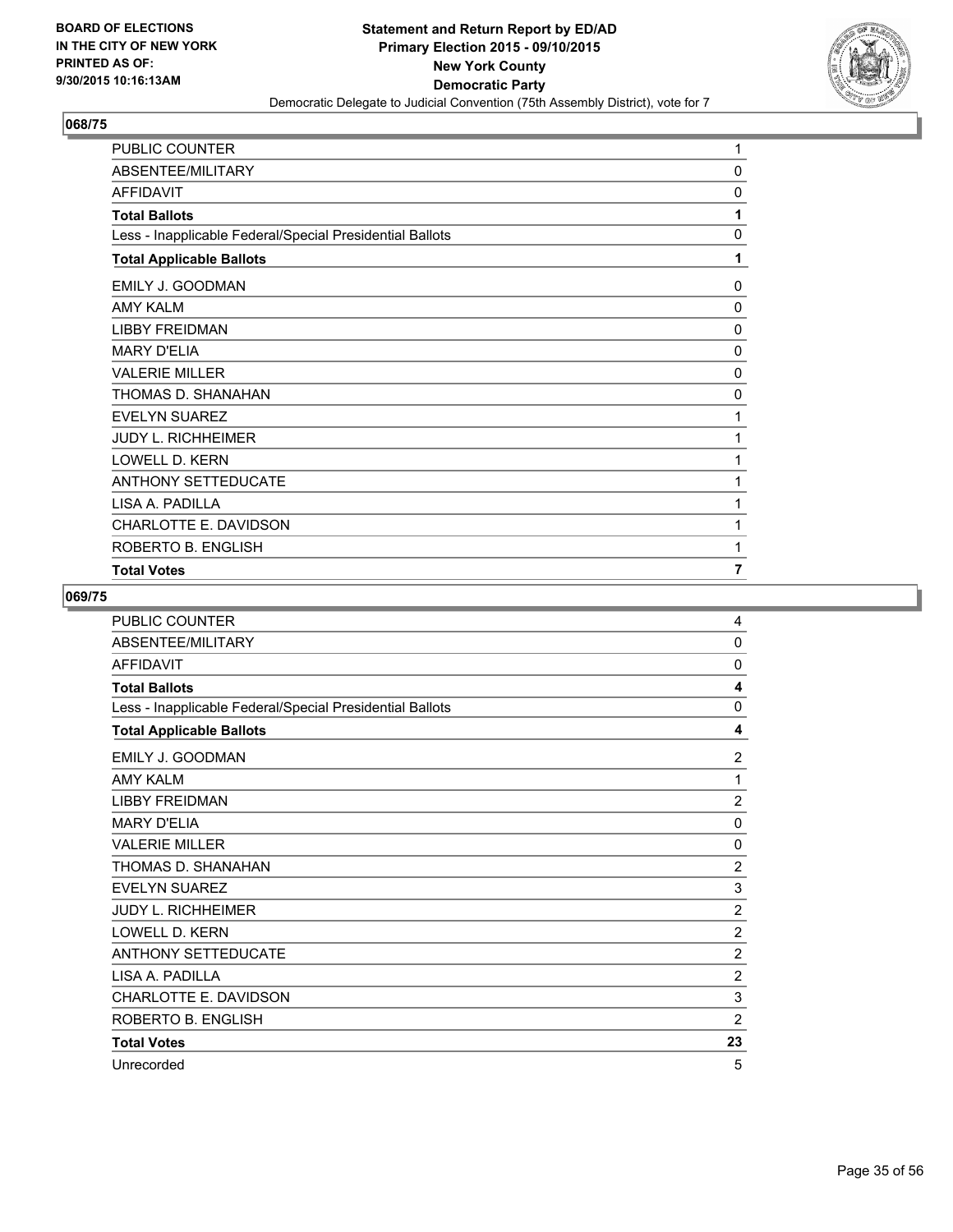

| PUBLIC COUNTER                                           | $\overline{7}$ |
|----------------------------------------------------------|----------------|
| ABSENTEE/MILITARY                                        | $\Omega$       |
| <b>AFFIDAVIT</b>                                         | 0              |
| <b>Total Ballots</b>                                     | 7              |
| Less - Inapplicable Federal/Special Presidential Ballots | 0              |
| <b>Total Applicable Ballots</b>                          | $\overline{7}$ |
| EMILY J. GOODMAN                                         | 6              |
| <b>AMY KALM</b>                                          | 3              |
| <b>LIBBY FREIDMAN</b>                                    | 5              |
| <b>MARY D'ELIA</b>                                       | 4              |
| <b>VALERIE MILLER</b>                                    | 6              |
| THOMAS D. SHANAHAN                                       | 4              |
| <b>EVELYN SUAREZ</b>                                     | 5              |
| <b>JUDY L. RICHHEIMER</b>                                | 3              |
| <b>LOWELL D. KERN</b>                                    | 3              |
| ANTHONY SETTEDUCATE                                      | $\overline{c}$ |
| LISA A. PADILLA                                          | 4              |
| CHARLOTTE E. DAVIDSON                                    | 1              |
| ROBERTO B. ENGLISH                                       | 2              |
| <b>Total Votes</b>                                       | 48             |
| Unrecorded                                               | 1              |

| PUBLIC COUNTER                                           | 29  |
|----------------------------------------------------------|-----|
| ABSENTEE/MILITARY                                        | 1   |
| <b>AFFIDAVIT</b>                                         | 0   |
| <b>Total Ballots</b>                                     | 30  |
| Less - Inapplicable Federal/Special Presidential Ballots | 0   |
| <b>Total Applicable Ballots</b>                          | 30  |
| EMILY J. GOODMAN                                         | 15  |
| <b>AMY KALM</b>                                          | 8   |
| <b>LIBBY FREIDMAN</b>                                    | 15  |
| <b>MARY D'FI IA</b>                                      | 7   |
| <b>VALERIE MILLER</b>                                    | 8   |
| THOMAS D. SHANAHAN                                       | 9   |
| <b>EVELYN SUAREZ</b>                                     | 17  |
| <b>JUDY L. RICHHEIMER</b>                                | 16  |
| <b>LOWELL D. KERN</b>                                    | 11  |
| <b>ANTHONY SETTEDUCATE</b>                               | 9   |
| LISA A. PADILLA                                          | 12  |
| CHARLOTTE E. DAVIDSON                                    | 10  |
| ROBERTO B. ENGLISH                                       | 12  |
| <b>Total Votes</b>                                       | 149 |
| Unrecorded                                               | 61  |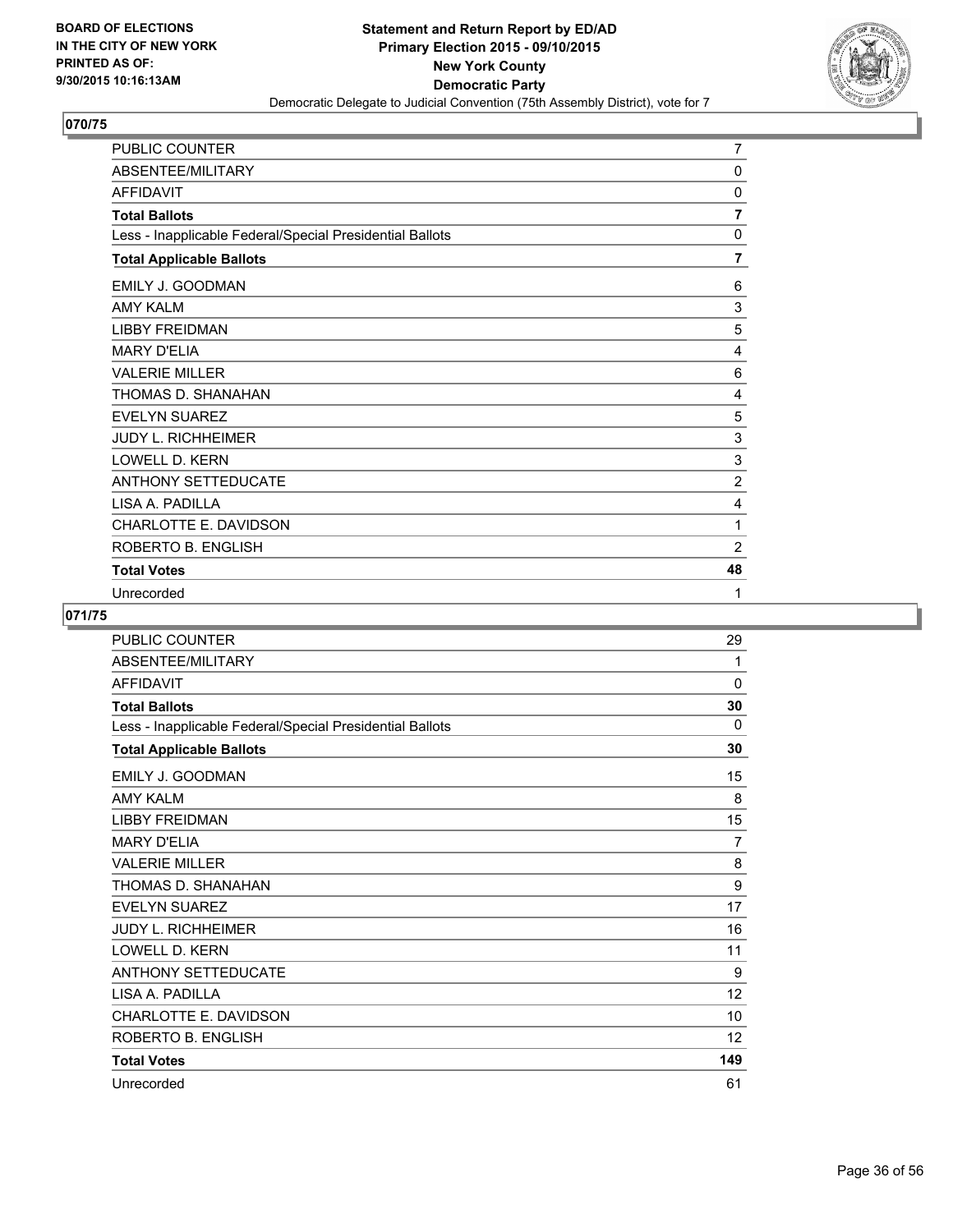

| <b>PUBLIC COUNTER</b>                                    | 83           |
|----------------------------------------------------------|--------------|
| <b>ABSENTEE/MILITARY</b>                                 | 1            |
| <b>AFFIDAVIT</b>                                         | $\Omega$     |
| <b>Total Ballots</b>                                     | 84           |
| Less - Inapplicable Federal/Special Presidential Ballots | $\mathbf{0}$ |
| <b>Total Applicable Ballots</b>                          | 84           |
| <b>EMILY J. GOODMAN</b>                                  | 53           |
| <b>AMY KALM</b>                                          | 30           |
| <b>LIBBY FREIDMAN</b>                                    | 31           |
| <b>MARY D'ELIA</b>                                       | 46           |
| <b>VALERIE MILLER</b>                                    | 38           |
| THOMAS D. SHANAHAN                                       | 32           |
| <b>EVELYN SUAREZ</b>                                     | 35           |
| <b>JUDY L. RICHHEIMER</b>                                | 35           |
| <b>LOWELL D. KERN</b>                                    | 18           |
| <b>ANTHONY SETTEDUCATE</b>                               | 14           |
| LISA A. PADILLA                                          | 37           |
| CHARLOTTE E. DAVIDSON                                    | 33           |
| ROBERTO B. ENGLISH                                       | 29           |
| ELIZABETH FALLETTA (WRITE-IN)                            | 1            |
| JULIET HOFNER (WRITE-IN)                                 | 1            |
| KAY MICHAELS (WRITE-IN)                                  | 1            |
| KIM SYKES (WRITE-IN)                                     | 1            |
| LOUIS VUOLO (WRITE-IN)                                   | 1            |
| THOMAS ADCOCK (WRITE-IN)                                 | 1            |
| <b>Total Votes</b>                                       | 437          |
| Unrecorded                                               | 151          |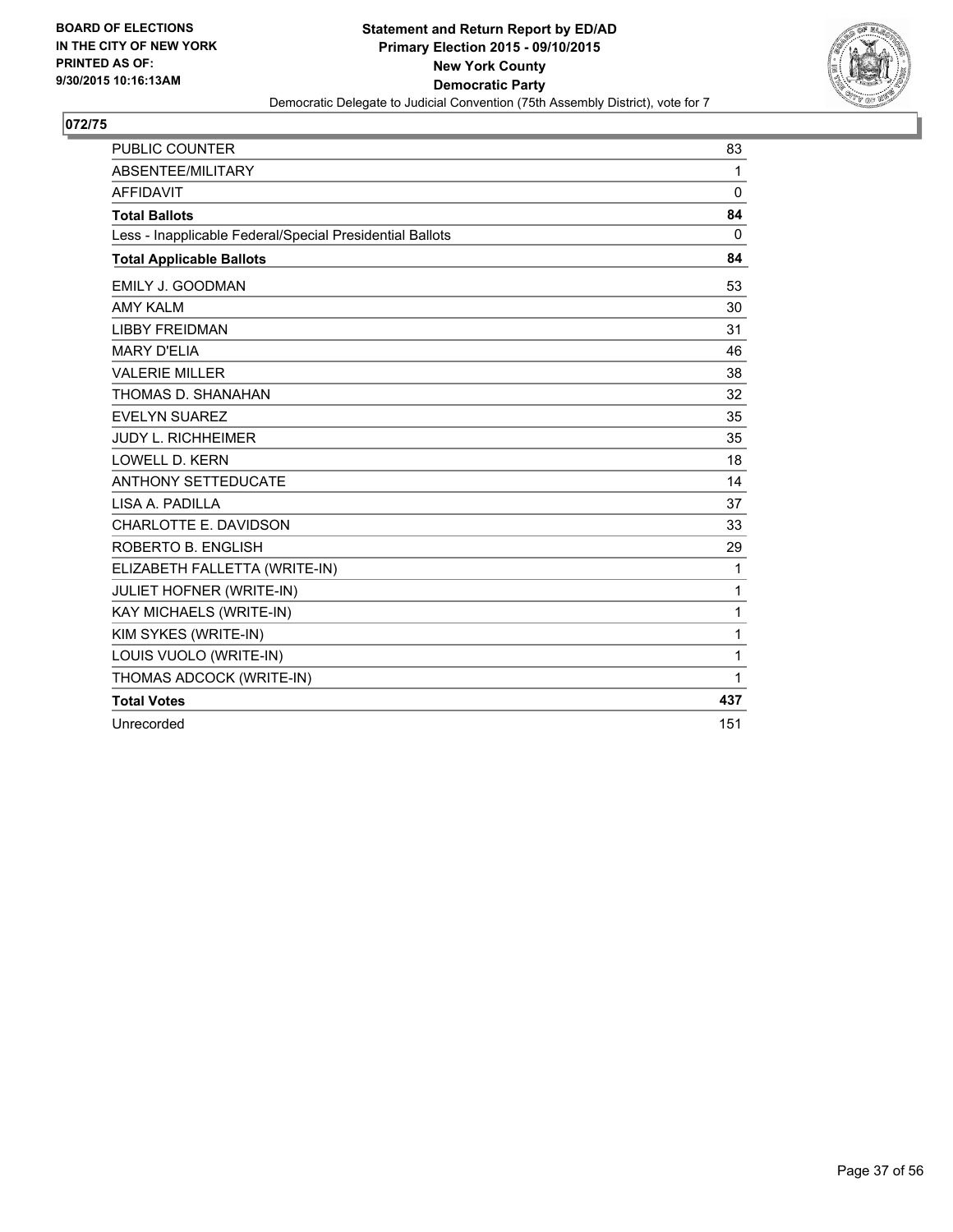

| PUBLIC COUNTER                                           | 6              |
|----------------------------------------------------------|----------------|
| ABSENTEE/MILITARY                                        | $\mathbf{0}$   |
| AFFIDAVIT                                                | 0              |
| <b>Total Ballots</b>                                     | 6              |
| Less - Inapplicable Federal/Special Presidential Ballots | 0              |
| <b>Total Applicable Ballots</b>                          | 6              |
| EMILY J. GOODMAN                                         | 3              |
| <b>AMY KALM</b>                                          | 3              |
| <b>LIBBY FREIDMAN</b>                                    | 3              |
| <b>MARY D'ELIA</b>                                       | 4              |
| <b>VALERIE MILLER</b>                                    | 3              |
| THOMAS D. SHANAHAN                                       | 3              |
| <b>EVELYN SUAREZ</b>                                     | $\overline{2}$ |
| <b>JUDY L. RICHHEIMER</b>                                | 1              |
| <b>LOWELL D. KERN</b>                                    | 1              |
| <b>ANTHONY SETTEDUCATE</b>                               | 1              |
| LISA A. PADILLA                                          | 1              |
| <b>CHARLOTTE E. DAVIDSON</b>                             | 1              |
| ROBERTO B. ENGLISH                                       | 1              |
| <b>Total Votes</b>                                       | 27             |
| Unrecorded                                               | 15             |

| <b>PUBLIC COUNTER</b>                                    | 43       |
|----------------------------------------------------------|----------|
| ABSENTEE/MILITARY                                        | 3        |
| <b>AFFIDAVIT</b>                                         | 1        |
| <b>Total Ballots</b>                                     | 47       |
| Less - Inapplicable Federal/Special Presidential Ballots | $\Omega$ |
| <b>Total Applicable Ballots</b>                          | 47       |
| <b>EMILY J. GOODMAN</b>                                  | 25       |
| <b>AMY KALM</b>                                          | 9        |
| <b>LIBBY FREIDMAN</b>                                    | 12       |
| <b>MARY D'FI IA</b>                                      | 14       |
| <b>VALERIE MILLER</b>                                    | 16       |
| THOMAS D. SHANAHAN                                       | 16       |
| <b>EVELYN SUAREZ</b>                                     | 17       |
| <b>JUDY L. RICHHEIMER</b>                                | 13       |
| <b>LOWELL D. KERN</b>                                    | 3        |
| <b>ANTHONY SETTEDUCATE</b>                               | 16       |
| LISA A. PADILLA                                          | 16       |
| CHARLOTTE E. DAVIDSON                                    | 15       |
| ROBERTO B. ENGLISH                                       | 14       |
| UNATTRIBUTABLE WRITE-IN (WRITE-IN)                       | 1        |
| <b>Total Votes</b>                                       | 187      |
| Unrecorded                                               | 142      |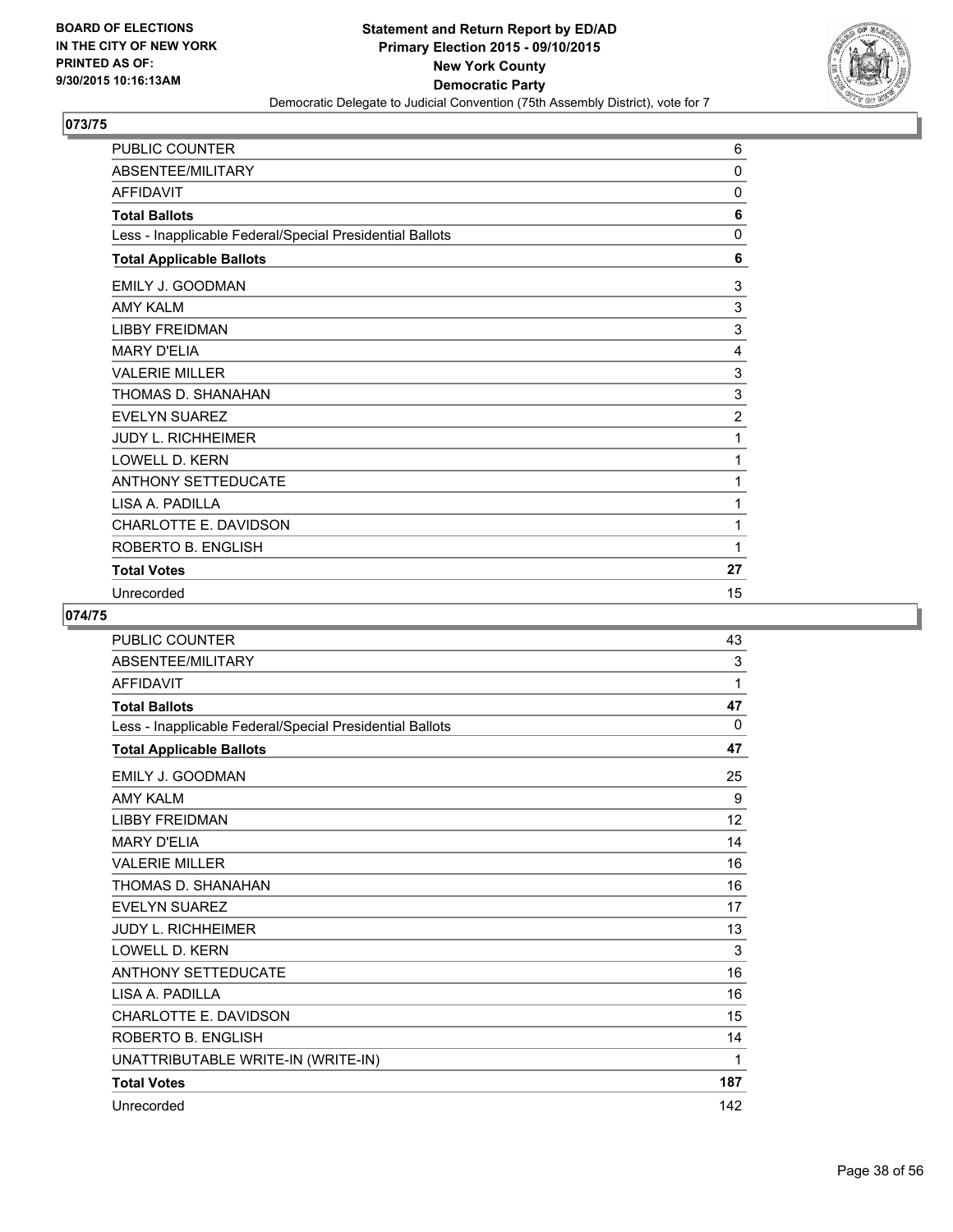

| PUBLIC COUNTER                                           | 10             |
|----------------------------------------------------------|----------------|
| ABSENTEE/MILITARY                                        | 1              |
| AFFIDAVIT                                                | 0              |
| <b>Total Ballots</b>                                     | 11             |
| Less - Inapplicable Federal/Special Presidential Ballots | 0              |
| <b>Total Applicable Ballots</b>                          | 11             |
| EMILY J. GOODMAN                                         | 6              |
| <b>AMY KALM</b>                                          | 3              |
| <b>LIBBY FREIDMAN</b>                                    | 8              |
| <b>MARY D'ELIA</b>                                       | 6              |
| <b>VALERIE MILLER</b>                                    | 6              |
| THOMAS D. SHANAHAN                                       | 5              |
| <b>EVELYN SUAREZ</b>                                     | 5              |
| <b>JUDY L. RICHHEIMER</b>                                | $\overline{2}$ |
| <b>LOWELL D. KERN</b>                                    | 3              |
| <b>ANTHONY SETTEDUCATE</b>                               | $\overline{2}$ |
| LISA A. PADILLA                                          | 5              |
| <b>CHARLOTTE E. DAVIDSON</b>                             | 5              |
| ROBERTO B. ENGLISH                                       | $\overline{2}$ |
| <b>Total Votes</b>                                       | 58             |
| Unrecorded                                               | 19             |

| PUBLIC COUNTER                                           | 17             |
|----------------------------------------------------------|----------------|
| ABSENTEE/MILITARY                                        | 0              |
| <b>AFFIDAVIT</b>                                         | 0              |
| <b>Total Ballots</b>                                     | 17             |
| Less - Inapplicable Federal/Special Presidential Ballots | 0              |
| <b>Total Applicable Ballots</b>                          | 17             |
| EMILY J. GOODMAN                                         | 12             |
| <b>AMY KALM</b>                                          | 9              |
| <b>LIBBY FREIDMAN</b>                                    | 10             |
| <b>MARY D'ELIA</b>                                       | 13             |
| <b>VALERIE MILLER</b>                                    | 7              |
| THOMAS D. SHANAHAN                                       | 10             |
| <b>EVELYN SUAREZ</b>                                     | 6              |
| <b>JUDY L. RICHHEIMER</b>                                | 5              |
| <b>LOWELL D. KERN</b>                                    | 3              |
| <b>ANTHONY SETTEDUCATE</b>                               | 1              |
| LISA A. PADILLA                                          | $\overline{2}$ |
| CHARLOTTE E. DAVIDSON                                    | 5              |
| ROBERTO B. ENGLISH                                       | $\overline{2}$ |
| <b>Total Votes</b>                                       | 85             |
| Unrecorded                                               | 34             |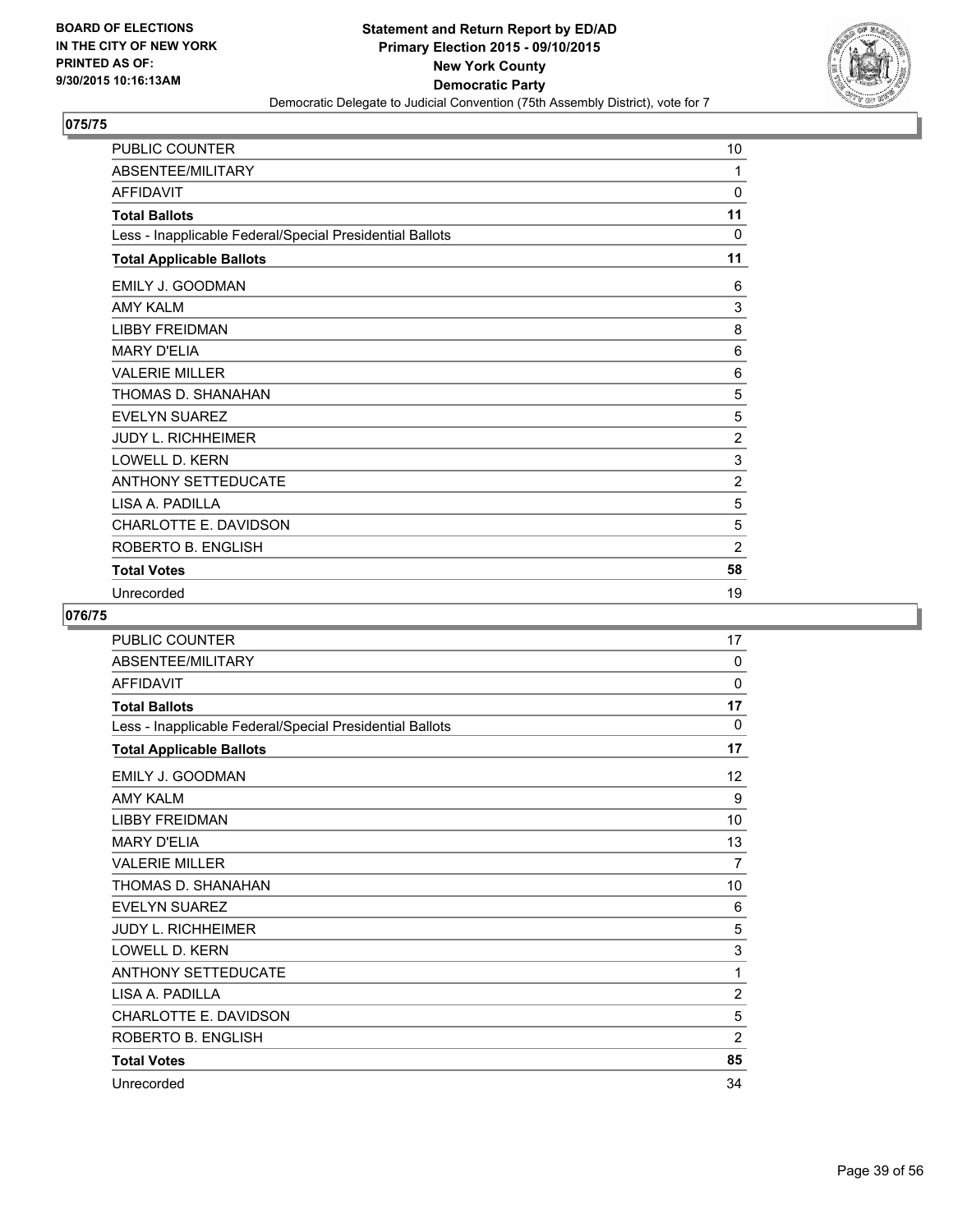

| PUBLIC COUNTER                                           | 1              |
|----------------------------------------------------------|----------------|
| ABSENTEE/MILITARY                                        | $\overline{2}$ |
| AFFIDAVIT                                                | 0              |
| <b>Total Ballots</b>                                     | 3              |
| Less - Inapplicable Federal/Special Presidential Ballots | 0              |
| <b>Total Applicable Ballots</b>                          | 3              |
| EMILY J. GOODMAN                                         | 1              |
| <b>AMY KALM</b>                                          | 1              |
| <b>LIBBY FREIDMAN</b>                                    | 0              |
| <b>MARY D'ELIA</b>                                       | 3              |
| <b>VALERIE MILLER</b>                                    | 1              |
| THOMAS D. SHANAHAN                                       | 1              |
| <b>EVELYN SUAREZ</b>                                     | $\mathbf{0}$   |
| <b>JUDY L. RICHHEIMER</b>                                | 0              |
| <b>LOWELL D. KERN</b>                                    | 0              |
| <b>ANTHONY SETTEDUCATE</b>                               | 0              |
| LISA A. PADILLA                                          | 0              |
| CHARLOTTE E. DAVIDSON                                    | 0              |
| ROBERTO B. ENGLISH                                       | 0              |
| <b>Total Votes</b>                                       | $\overline{7}$ |
| Unrecorded                                               | 14             |

| PUBLIC COUNTER                                           | $\overline{2}$ |
|----------------------------------------------------------|----------------|
| ABSENTEE/MILITARY                                        | 1              |
| <b>AFFIDAVIT</b>                                         | 0              |
| <b>Total Ballots</b>                                     | 3              |
| Less - Inapplicable Federal/Special Presidential Ballots | $\mathbf 0$    |
| <b>Total Applicable Ballots</b>                          | 3              |
| EMILY J. GOODMAN                                         | $\overline{2}$ |
| <b>AMY KALM</b>                                          | 1              |
| <b>LIBBY FREIDMAN</b>                                    | 1              |
| <b>MARY D'ELIA</b>                                       | $\overline{2}$ |
| <b>VALERIE MILLER</b>                                    | 1              |
| THOMAS D. SHANAHAN                                       | $\overline{2}$ |
| <b>EVELYN SUAREZ</b>                                     | 1              |
| <b>JUDY L. RICHHEIMER</b>                                | 1              |
| <b>LOWELL D. KERN</b>                                    | $\overline{2}$ |
| <b>ANTHONY SETTEDUCATE</b>                               | 1              |
| LISA A. PADILLA                                          | $\overline{2}$ |
| CHARLOTTE E. DAVIDSON                                    | $\overline{2}$ |
| ROBERTO B. ENGLISH                                       | $\overline{2}$ |
| <b>Total Votes</b>                                       | 20             |
| Unrecorded                                               | 1              |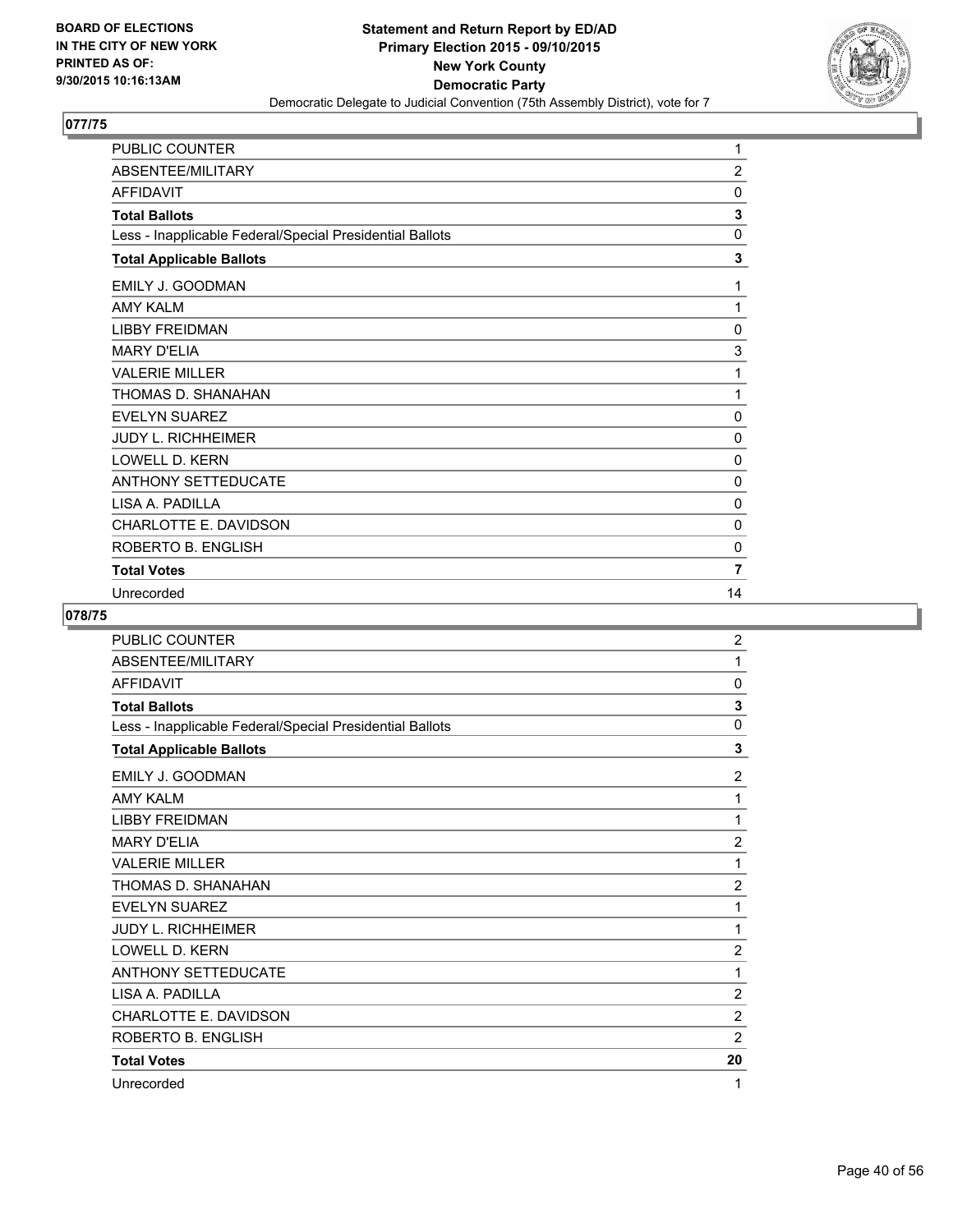

| PUBLIC COUNTER                                           | 5              |
|----------------------------------------------------------|----------------|
| ABSENTEE/MILITARY                                        | 1              |
| <b>AFFIDAVIT</b>                                         | 1              |
| <b>Total Ballots</b>                                     | 7              |
| Less - Inapplicable Federal/Special Presidential Ballots | 0              |
| <b>Total Applicable Ballots</b>                          | 7              |
| EMILY J. GOODMAN                                         | 4              |
| <b>AMY KALM</b>                                          | $\overline{2}$ |
| <b>LIBBY FREIDMAN</b>                                    | $\overline{2}$ |
| <b>MARY D'ELIA</b>                                       | 4              |
| <b>VALERIE MILLER</b>                                    | 3              |
| THOMAS D. SHANAHAN                                       | 1              |
| <b>EVELYN SUAREZ</b>                                     | 4              |
| <b>JUDY L. RICHHEIMER</b>                                | 3              |
| LOWELL D. KERN                                           | 1              |
| ANTHONY SETTEDUCATE                                      | 1              |
| LISA A. PADILLA                                          | 4              |
| CHARLOTTE E. DAVIDSON                                    | 3              |
| ROBERTO B. ENGLISH                                       | 1              |
| <b>Total Votes</b>                                       | 33             |
| Unrecorded                                               | 16             |

| PUBLIC COUNTER                                           | 7              |
|----------------------------------------------------------|----------------|
| ABSENTEE/MILITARY                                        | 1              |
| <b>AFFIDAVIT</b>                                         | 0              |
| <b>Total Ballots</b>                                     | 8              |
| Less - Inapplicable Federal/Special Presidential Ballots | $\mathbf 0$    |
| <b>Total Applicable Ballots</b>                          | 8              |
| EMILY J. GOODMAN                                         | 4              |
| <b>AMY KALM</b>                                          | 4              |
| <b>LIBBY FREIDMAN</b>                                    | 3              |
| <b>MARY D'ELIA</b>                                       | 4              |
| <b>VALERIE MILLER</b>                                    | 3              |
| THOMAS D. SHANAHAN                                       | 4              |
| <b>EVELYN SUAREZ</b>                                     | 1              |
| <b>JUDY L. RICHHEIMER</b>                                | $\overline{2}$ |
| <b>LOWELL D. KERN</b>                                    | 1              |
| <b>ANTHONY SETTEDUCATE</b>                               | 1              |
| LISA A. PADILLA                                          | $\overline{2}$ |
| CHARLOTTE E. DAVIDSON                                    | 3              |
| ROBERTO B. ENGLISH                                       | $\overline{2}$ |
| <b>Total Votes</b>                                       | 34             |
| Unrecorded                                               | 22             |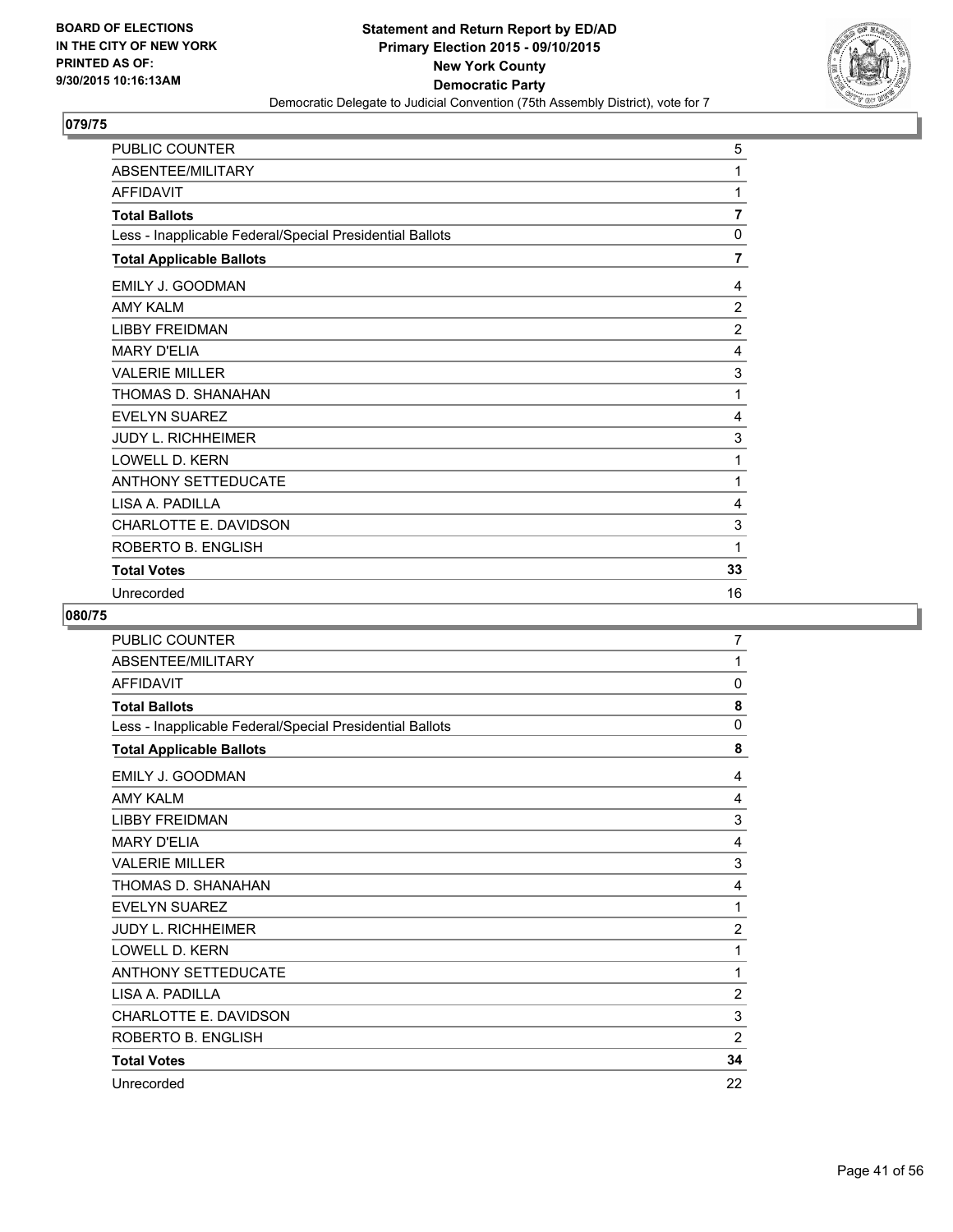

| PUBLIC COUNTER                                           | 5              |
|----------------------------------------------------------|----------------|
| ABSENTEE/MILITARY                                        | 1              |
| <b>AFFIDAVIT</b>                                         | 0              |
| <b>Total Ballots</b>                                     | 6              |
| Less - Inapplicable Federal/Special Presidential Ballots | 0              |
| <b>Total Applicable Ballots</b>                          | 6              |
| EMILY J. GOODMAN                                         | 4              |
| AMY KAI M                                                | 3              |
| <b>LIBBY FREIDMAN</b>                                    | $\overline{2}$ |
| <b>MARY D'ELIA</b>                                       | 4              |
| <b>VALERIE MILLER</b>                                    | 1              |
| THOMAS D. SHANAHAN                                       | 3              |
| <b>EVELYN SUAREZ</b>                                     | 3              |
| <b>JUDY L. RICHHEIMER</b>                                | 1              |
| <b>LOWELL D. KERN</b>                                    | 3              |
| ANTHONY SETTEDUCATE                                      | 3              |
| LISA A. PADILLA                                          | 3              |
| CHARLOTTE E. DAVIDSON                                    | 1              |
| ROBERTO B. ENGLISH                                       | 3              |
| <b>Total Votes</b>                                       | 34             |
| Unrecorded                                               | 8              |

| PUBLIC COUNTER                                           | 5              |
|----------------------------------------------------------|----------------|
| ABSENTEE/MILITARY                                        | 0              |
| <b>AFFIDAVIT</b>                                         | 0              |
| <b>Total Ballots</b>                                     | 5              |
| Less - Inapplicable Federal/Special Presidential Ballots | 0              |
| <b>Total Applicable Ballots</b>                          | 5              |
| EMILY J. GOODMAN                                         | $\overline{2}$ |
| <b>AMY KALM</b>                                          | 1              |
| <b>LIBBY FREIDMAN</b>                                    | 1              |
| <b>MARY D'ELIA</b>                                       | $\overline{2}$ |
| <b>VALERIE MILLER</b>                                    | 1              |
| THOMAS D. SHANAHAN                                       | 3              |
| <b>EVELYN SUAREZ</b>                                     | 1              |
| <b>JUDY L. RICHHEIMER</b>                                | 1              |
| LOWELL D. KERN                                           | 1              |
| <b>ANTHONY SETTEDUCATE</b>                               | $\overline{2}$ |
| LISA A. PADILLA                                          | 0              |
| CHARLOTTE E. DAVIDSON                                    | 1              |
| ROBERTO B. ENGLISH                                       | 1              |
| <b>Total Votes</b>                                       | 17             |
| Unrecorded                                               | 18             |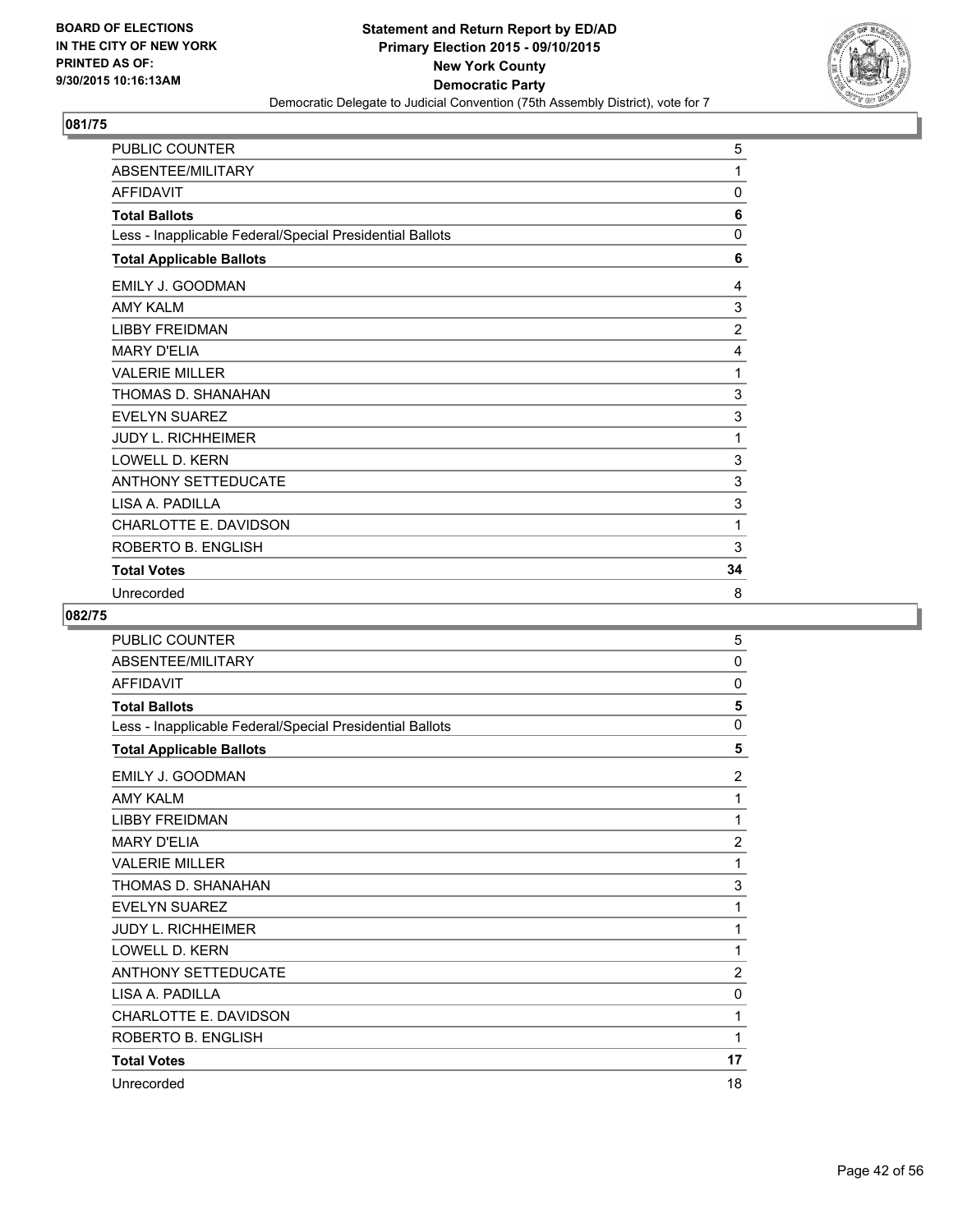

| PUBLIC COUNTER                                           | 12             |
|----------------------------------------------------------|----------------|
| ABSENTEE/MILITARY                                        | 1              |
| <b>AFFIDAVIT</b>                                         | 0              |
| <b>Total Ballots</b>                                     | 13             |
| Less - Inapplicable Federal/Special Presidential Ballots | 0              |
| <b>Total Applicable Ballots</b>                          | 13             |
| EMILY J. GOODMAN                                         | 6              |
| <b>AMY KALM</b>                                          | 6              |
| <b>LIBBY FREIDMAN</b>                                    | 3              |
| <b>MARY D'ELIA</b>                                       | 10             |
| <b>VALERIE MILLER</b>                                    | 5              |
| THOMAS D. SHANAHAN                                       | 7              |
| <b>EVELYN SUAREZ</b>                                     | 4              |
| <b>JUDY L. RICHHEIMER</b>                                | $\overline{2}$ |
| LOWELL D. KERN                                           | 3              |
| <b>ANTHONY SETTEDUCATE</b>                               | 3              |
| LISA A. PADILLA                                          | 7              |
| <b>CHARLOTTE E. DAVIDSON</b>                             | $\overline{2}$ |
| ROBERTO B. ENGLISH                                       | 5              |
| <b>Total Votes</b>                                       | 63             |
| Unrecorded                                               | 28             |

| PUBLIC COUNTER                                           | 8              |
|----------------------------------------------------------|----------------|
| ABSENTEE/MILITARY                                        | 1              |
| <b>AFFIDAVIT</b>                                         | 0              |
| <b>Total Ballots</b>                                     | 9              |
| Less - Inapplicable Federal/Special Presidential Ballots | 0              |
| <b>Total Applicable Ballots</b>                          | 9              |
| EMILY J. GOODMAN                                         | 4              |
| <b>AMY KALM</b>                                          | 4              |
| <b>LIBBY FREIDMAN</b>                                    | 4              |
| <b>MARY D'ELIA</b>                                       | 3              |
| <b>VALERIE MILLER</b>                                    | $\overline{2}$ |
| THOMAS D. SHANAHAN                                       | 6              |
| <b>EVELYN SUAREZ</b>                                     | $\overline{2}$ |
| <b>JUDY L. RICHHEIMER</b>                                | 1              |
| <b>LOWELL D. KERN</b>                                    | 1              |
| <b>ANTHONY SETTEDUCATE</b>                               | 1              |
| LISA A. PADILLA                                          | 3              |
| CHARLOTTE E. DAVIDSON                                    | 4              |
| ROBERTO B. ENGLISH                                       | 3              |
| <b>Total Votes</b>                                       | 38             |
| Unrecorded                                               | 25             |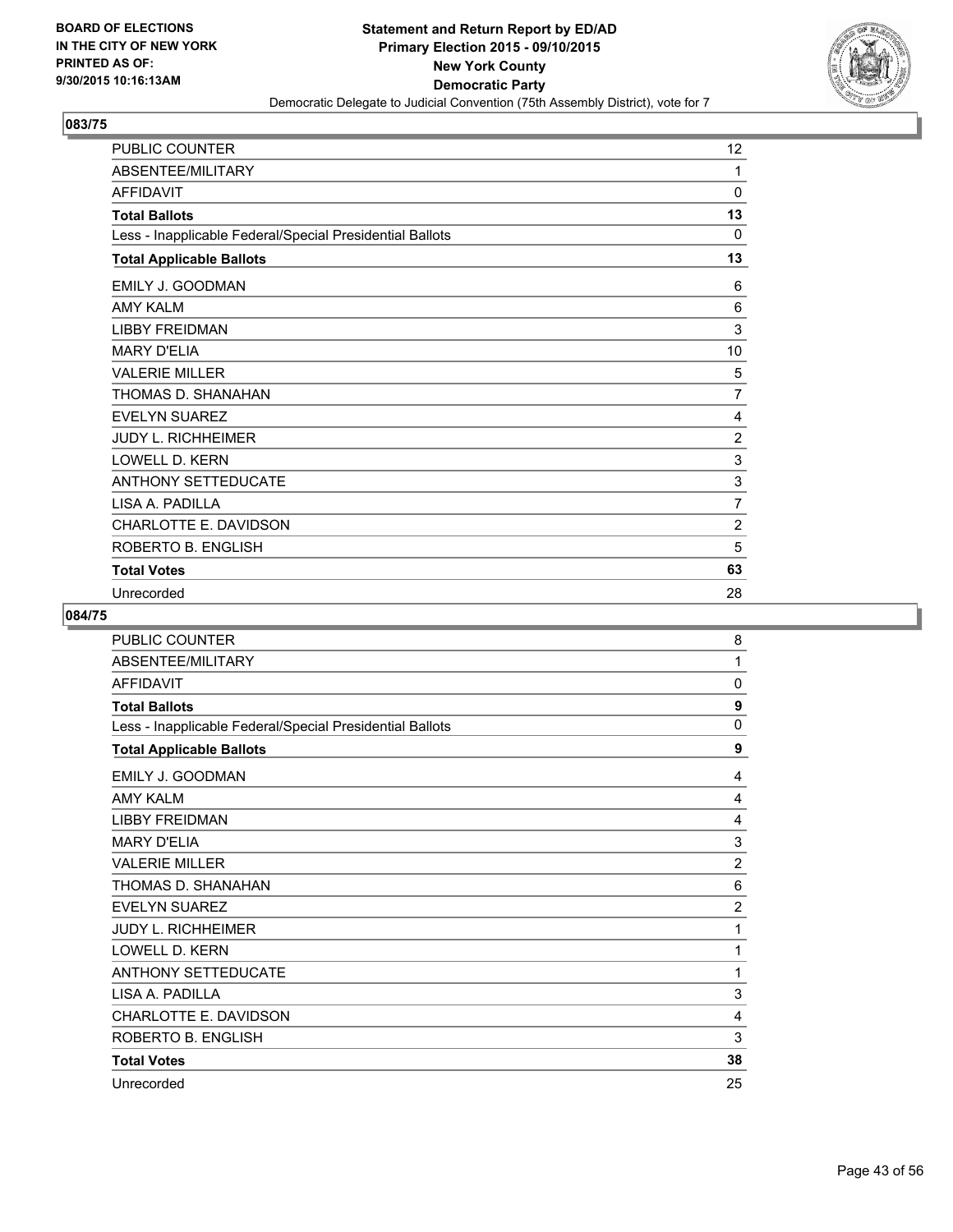

| <b>PUBLIC COUNTER</b>                                    | 4              |
|----------------------------------------------------------|----------------|
| ABSENTEE/MILITARY                                        | 1              |
| <b>AFFIDAVIT</b>                                         | 0              |
| <b>Total Ballots</b>                                     | 5              |
| Less - Inapplicable Federal/Special Presidential Ballots | 0              |
| <b>Total Applicable Ballots</b>                          | 5              |
| EMILY J. GOODMAN                                         | 3              |
| <b>AMY KALM</b>                                          | 3              |
| <b>LIBBY FREIDMAN</b>                                    | $\overline{2}$ |
| <b>MARY D'ELIA</b>                                       | $\overline{2}$ |
| <b>VALERIE MILLER</b>                                    | $\overline{2}$ |
| THOMAS D. SHANAHAN                                       | $\overline{2}$ |
| <b>EVELYN SUAREZ</b>                                     | 3              |
| <b>JUDY L. RICHHEIMER</b>                                | $\overline{2}$ |
| <b>LOWELL D. KERN</b>                                    | $\overline{2}$ |
| <b>ANTHONY SETTEDUCATE</b>                               | 2              |
| LISA A. PADILLA                                          | 3              |
| <b>CHARLOTTE E. DAVIDSON</b>                             | $\overline{2}$ |
| ROBERTO B. ENGLISH                                       | 1              |
| UNATTRIBUTABLE WRITE-IN (WRITE-IN)                       | 1              |
| <b>Total Votes</b>                                       | 30             |
| Unrecorded                                               | 5              |

| <b>PUBLIC COUNTER</b>                                    | $\mathbf{0}$ |
|----------------------------------------------------------|--------------|
| ABSENTEE/MILITARY                                        | 1            |
| <b>AFFIDAVIT</b>                                         | 0            |
| <b>Total Ballots</b>                                     | 1            |
| Less - Inapplicable Federal/Special Presidential Ballots | 0            |
| <b>Total Applicable Ballots</b>                          | 1            |
| EMILY J. GOODMAN                                         | $\Omega$     |
| <b>AMY KAI M</b>                                         | 0            |
| <b>LIBBY FREIDMAN</b>                                    | 0            |
| <b>MARY D'ELIA</b>                                       | $\mathbf 0$  |
| <b>VALERIE MILLER</b>                                    | 0            |
| THOMAS D. SHANAHAN                                       | 0            |
| <b>EVELYN SUAREZ</b>                                     | 1            |
| <b>JUDY L. RICHHEIMER</b>                                | 1            |
| LOWELL D. KERN                                           | 1            |
| <b>ANTHONY SETTEDUCATE</b>                               | 1            |
| LISA A. PADILLA                                          | 1            |
| CHARLOTTE E. DAVIDSON                                    | 1            |
| ROBERTO B. ENGLISH                                       | 1            |
| <b>Total Votes</b>                                       | 7            |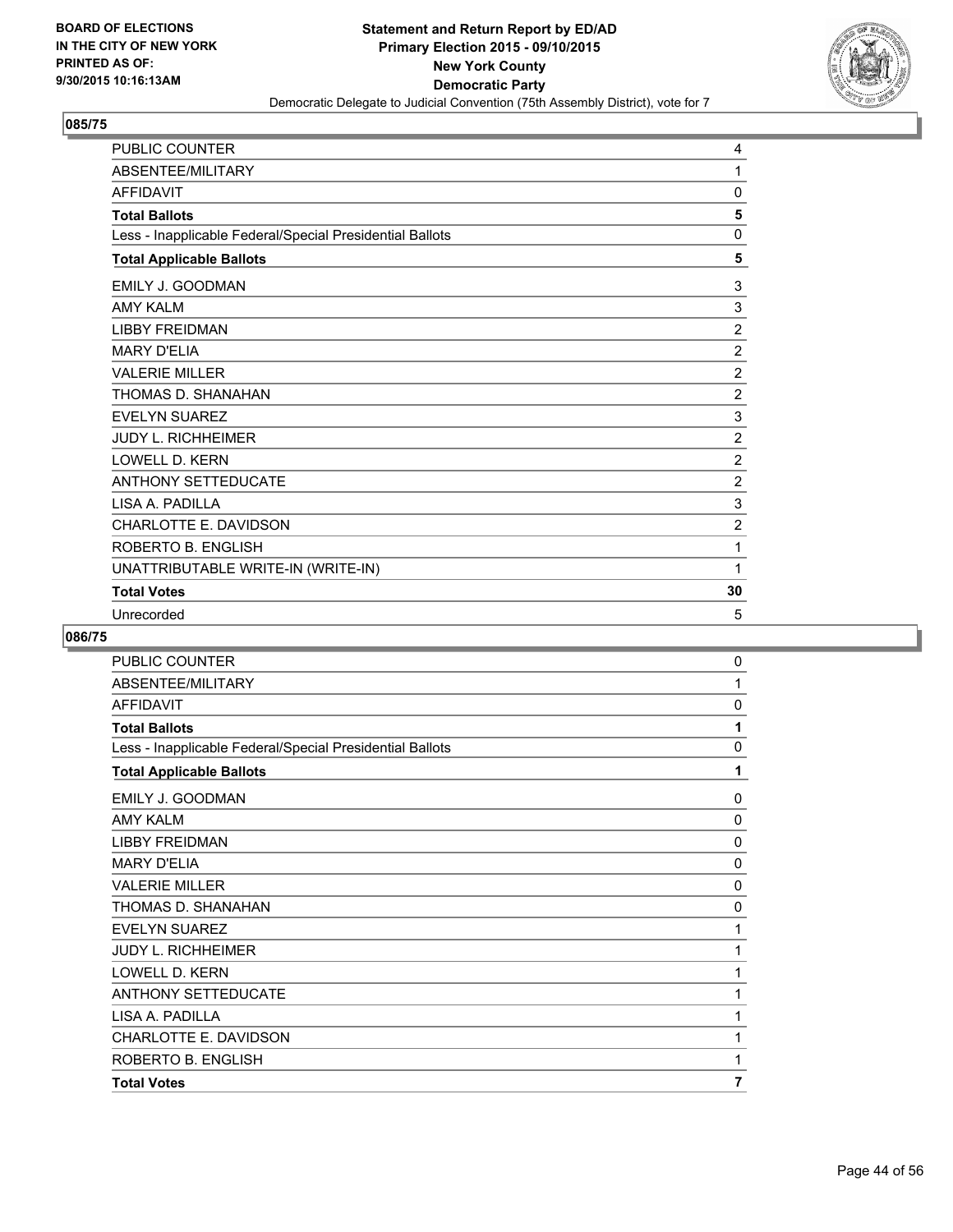

| PUBLIC COUNTER                                           | 3              |
|----------------------------------------------------------|----------------|
| ABSENTEE/MILITARY                                        | $\mathbf{0}$   |
| AFFIDAVIT                                                | 0              |
| <b>Total Ballots</b>                                     | 3              |
| Less - Inapplicable Federal/Special Presidential Ballots | 0              |
| <b>Total Applicable Ballots</b>                          | 3              |
| EMILY J. GOODMAN                                         | 1              |
| <b>AMY KALM</b>                                          | $\overline{2}$ |
| <b>LIBBY FREIDMAN</b>                                    | $\overline{2}$ |
| <b>MARY D'ELIA</b>                                       | $\overline{2}$ |
| <b>VALERIE MILLER</b>                                    | $\overline{2}$ |
| THOMAS D. SHANAHAN                                       | $\overline{2}$ |
| <b>EVELYN SUAREZ</b>                                     | 1              |
| <b>JUDY L. RICHHEIMER</b>                                | 1              |
| <b>LOWELL D. KERN</b>                                    | 0              |
| <b>ANTHONY SETTEDUCATE</b>                               | 1              |
| LISA A. PADILLA                                          | 0              |
| CHARLOTTE E. DAVIDSON                                    | 0              |
| ROBERTO B. ENGLISH                                       | $\mathbf{0}$   |
| <b>Total Votes</b>                                       | 14             |
| Unrecorded                                               | 7              |

| PUBLIC COUNTER                                           | $\overline{c}$ |
|----------------------------------------------------------|----------------|
| ABSENTEE/MILITARY                                        | 0              |
| <b>AFFIDAVIT</b>                                         | 0              |
| <b>Total Ballots</b>                                     | $\mathbf 2$    |
| Less - Inapplicable Federal/Special Presidential Ballots | 0              |
| <b>Total Applicable Ballots</b>                          | $\overline{2}$ |
| EMILY J. GOODMAN                                         | 1              |
| <b>AMY KALM</b>                                          | $\overline{2}$ |
| <b>LIBBY FREIDMAN</b>                                    | 1              |
| <b>MARY D'ELIA</b>                                       | $\overline{2}$ |
| <b>VALERIE MILLER</b>                                    | $\overline{2}$ |
| THOMAS D. SHANAHAN                                       | 1              |
| <b>EVELYN SUAREZ</b>                                     | 1              |
| <b>JUDY L. RICHHEIMER</b>                                | 1              |
| LOWELL D. KERN                                           | 0              |
| <b>ANTHONY SETTEDUCATE</b>                               | 0              |
| LISA A. PADILLA                                          | 1              |
| CHARLOTTE E. DAVIDSON                                    | 1              |
| ROBERTO B. ENGLISH                                       | $\Omega$       |
| <b>Total Votes</b>                                       | 13             |
| Unrecorded                                               | 1              |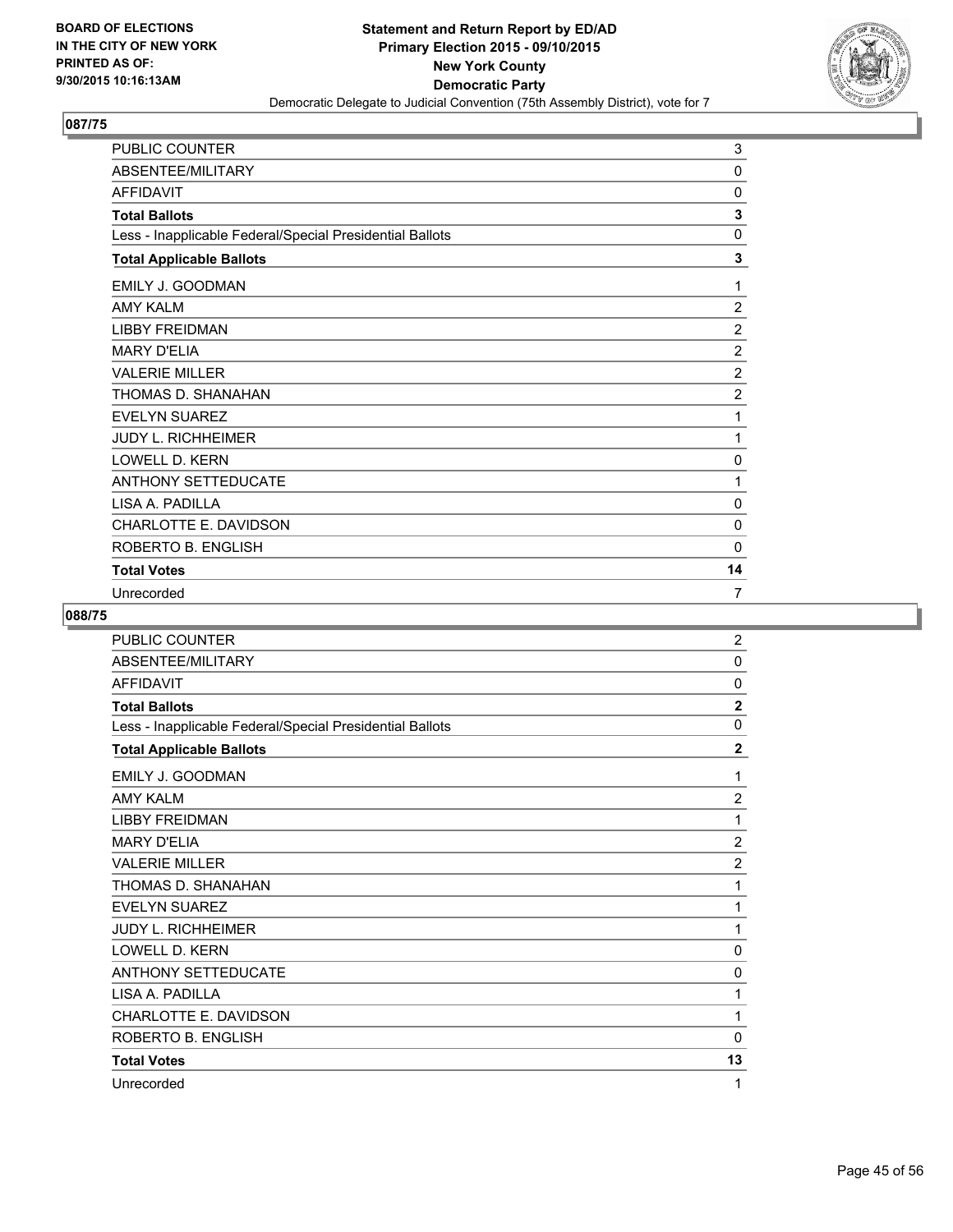

| PUBLIC COUNTER                                           | $\overline{c}$ |
|----------------------------------------------------------|----------------|
| ABSENTEE/MILITARY                                        | $\overline{c}$ |
| <b>AFFIDAVIT</b>                                         | 0              |
| <b>Total Ballots</b>                                     | 4              |
| Less - Inapplicable Federal/Special Presidential Ballots | 0              |
| <b>Total Applicable Ballots</b>                          | 4              |
| EMILY J. GOODMAN                                         | 4              |
| <b>AMY KALM</b>                                          | 3              |
| <b>LIBBY FREIDMAN</b>                                    | 3              |
| <b>MARY D'ELIA</b>                                       | $\overline{2}$ |
| <b>VALERIE MILLER</b>                                    | $\overline{2}$ |
| THOMAS D. SHANAHAN                                       | 1              |
| <b>EVELYN SUAREZ</b>                                     | 1              |
| <b>JUDY L. RICHHEIMER</b>                                | 3              |
| <b>LOWELL D. KERN</b>                                    | 1              |
| <b>ANTHONY SETTEDUCATE</b>                               | 0              |
| LISA A. PADILLA                                          | $\overline{2}$ |
| <b>CHARLOTTE E. DAVIDSON</b>                             | 3              |
| ROBERTO B. ENGLISH                                       | $\mathbf{0}$   |
| <b>Total Votes</b>                                       | 25             |
| Unrecorded                                               | 3              |

| PUBLIC COUNTER                                           | 0 |
|----------------------------------------------------------|---|
| ABSENTEE/MILITARY                                        | 0 |
| <b>AFFIDAVIT</b>                                         | 0 |
| <b>Total Ballots</b>                                     | 0 |
| Less - Inapplicable Federal/Special Presidential Ballots | 0 |
| <b>Total Applicable Ballots</b>                          | 0 |
| EMILY J. GOODMAN                                         | 0 |
| AMY KAI M                                                | 0 |
| <b>I IBBY FREIDMAN</b>                                   | 0 |
| <b>MARY D'FI IA</b>                                      | 0 |
| <b>VALERIE MILLER</b>                                    | 0 |
| THOMAS D. SHANAHAN                                       | 0 |
| <b>EVELYN SUAREZ</b>                                     | 0 |
| <b>JUDY L. RICHHEIMER</b>                                | 0 |
| <b>LOWELL D. KERN</b>                                    | 0 |
| <b>ANTHONY SETTEDUCATE</b>                               | 0 |
| LISA A. PADILLA                                          | 0 |
| <b>CHARLOTTE E. DAVIDSON</b>                             | 0 |
| ROBERTO B. ENGLISH                                       | 0 |
| <b>Total Votes</b>                                       | 0 |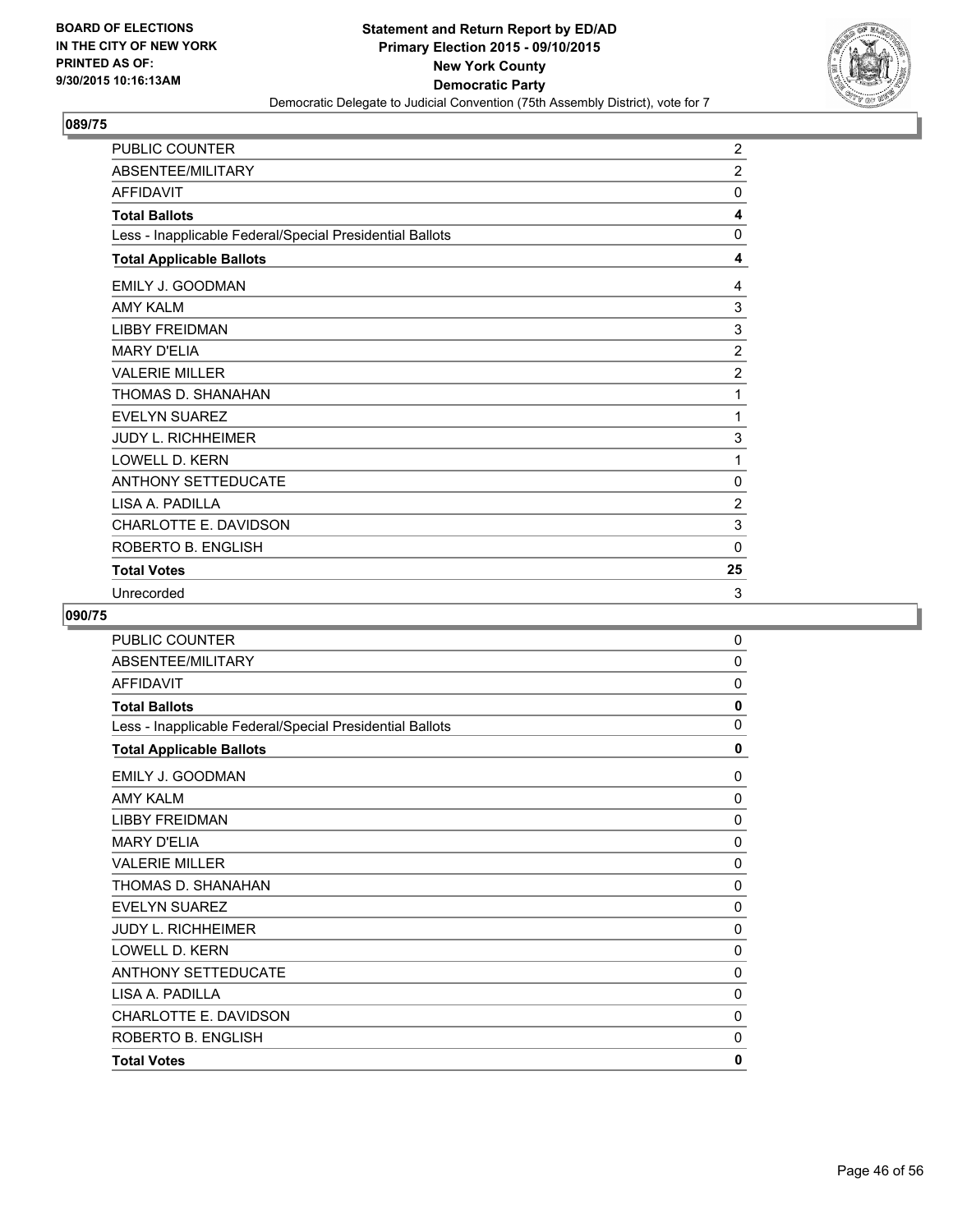

| <b>PUBLIC COUNTER</b>                                    | 3        |
|----------------------------------------------------------|----------|
| ABSENTEE/MILITARY                                        | 1        |
| <b>AFFIDAVIT</b>                                         | 0        |
| <b>Total Ballots</b>                                     | 4        |
| Less - Inapplicable Federal/Special Presidential Ballots | $\Omega$ |
| <b>Total Applicable Ballots</b>                          | 4        |
| EMILY J. GOODMAN                                         | 3        |
| AMY KAI M                                                | 1        |
| <b>LIBBY FREIDMAN</b>                                    | 3        |
| <b>MARY D'ELIA</b>                                       | 3        |
| <b>VALERIE MILLER</b>                                    | 3        |
| THOMAS D. SHANAHAN                                       | 0        |
| <b>EVELYN SUAREZ</b>                                     | 3        |
| <b>JUDY L. RICHHEIMER</b>                                | 3        |
| LOWELL D. KERN                                           | 1        |
| ANTHONY SETTEDUCATE                                      | 1        |
| LISA A. PADILLA                                          | 3        |
| CHARLOTTE E. DAVIDSON                                    | 3        |
| ROBERTO B. ENGLISH                                       | 1        |
| <b>Total Votes</b>                                       | 28       |

| <b>PUBLIC COUNTER</b>                                    | $\overline{7}$   |
|----------------------------------------------------------|------------------|
| ABSENTEE/MILITARY                                        | $\overline{2}$   |
| <b>AFFIDAVIT</b>                                         | $\mathbf 0$      |
| <b>Total Ballots</b>                                     | $\boldsymbol{9}$ |
| Less - Inapplicable Federal/Special Presidential Ballots | $\mathbf 0$      |
| <b>Total Applicable Ballots</b>                          | 9                |
| EMILY J. GOODMAN                                         | 5                |
| <b>AMY KALM</b>                                          | 3                |
| <b>LIBBY FREIDMAN</b>                                    | 5                |
| <b>MARY D'ELIA</b>                                       | 1                |
| <b>VALERIE MILLER</b>                                    | 4                |
| THOMAS D. SHANAHAN                                       | $\overline{2}$   |
| <b>EVELYN SUAREZ</b>                                     | 4                |
| <b>JUDY L. RICHHEIMER</b>                                | 6                |
| <b>LOWELL D. KERN</b>                                    | 6                |
| <b>ANTHONY SETTEDUCATE</b>                               | 3                |
| <b>I ISA A. PADILLA</b>                                  | $\overline{2}$   |
| CHARLOTTE E. DAVIDSON                                    | 6                |
| ROBERTO B. ENGLISH                                       | 3                |
| <b>Total Votes</b>                                       | 50               |
| Unrecorded                                               | 13               |
| 093/75 COMBINED into: 085/75                             |                  |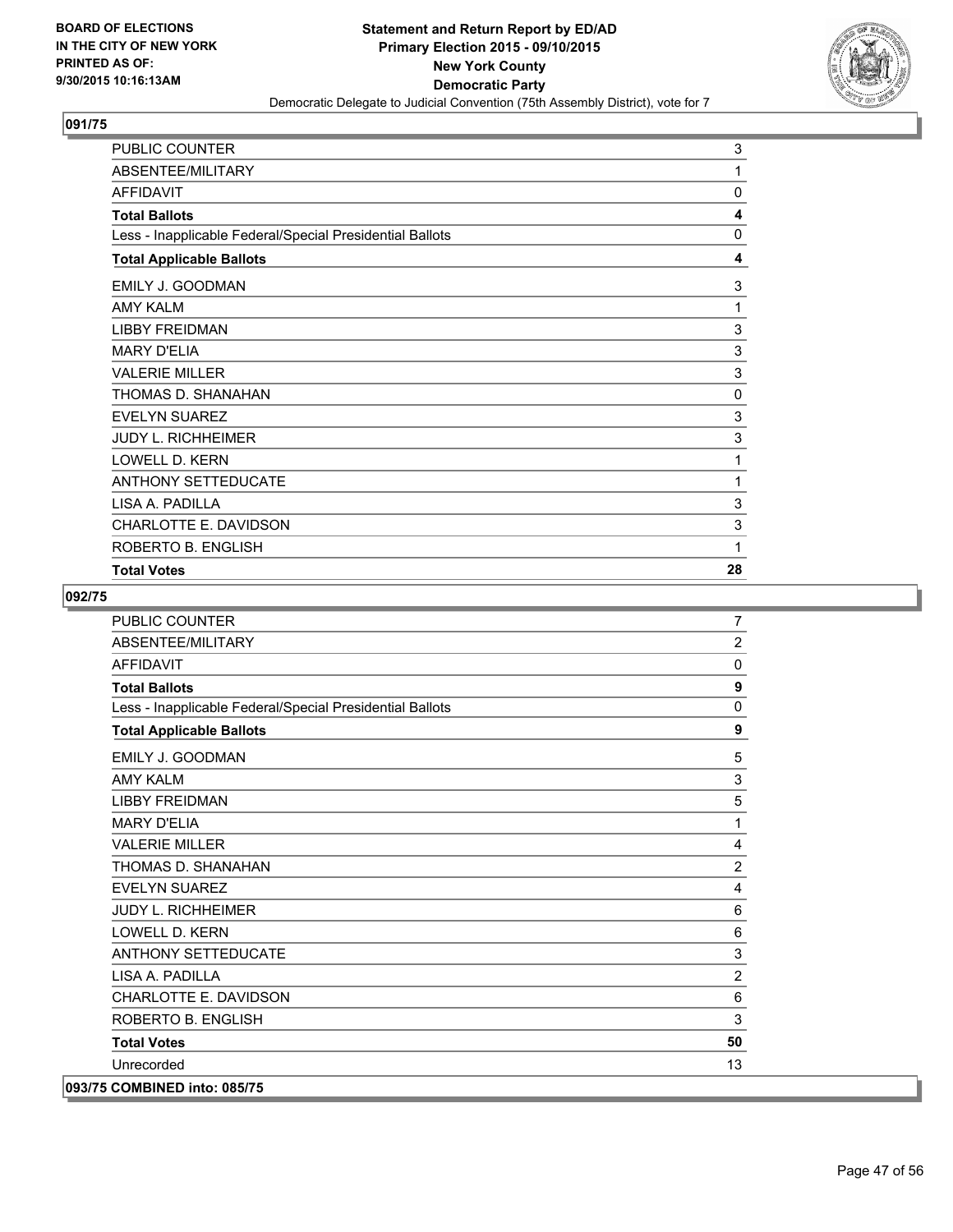

| <b>PUBLIC COUNTER</b>                                    | 3              |
|----------------------------------------------------------|----------------|
| ABSENTEE/MILITARY                                        | 1              |
| <b>AFFIDAVIT</b>                                         | 0              |
| <b>Total Ballots</b>                                     | 4              |
| Less - Inapplicable Federal/Special Presidential Ballots | 0              |
| <b>Total Applicable Ballots</b>                          | 4              |
| EMILY J. GOODMAN                                         | 3              |
| <b>AMY KALM</b>                                          | 3              |
| <b>LIBBY FREIDMAN</b>                                    | 2              |
| <b>MARY D'FI IA</b>                                      | $\overline{2}$ |
| <b>VALERIE MILLER</b>                                    | $\overline{2}$ |
| THOMAS D. SHANAHAN                                       | $\overline{2}$ |
| <b>EVELYN SUAREZ</b>                                     | $\Omega$       |
| <b>JUDY L. RICHHEIMER</b>                                | 0              |
| <b>LOWELL D. KERN</b>                                    | 1              |
| <b>ANTHONY SETTEDUCATE</b>                               | 1              |
| <b>I ISA A. PADILLA</b>                                  | 2              |
| CHARLOTTE E. DAVIDSON                                    | 1              |
| ROBERTO B. ENGLISH                                       | $\overline{2}$ |
| HARLAN LEVY (WRITE-IN)                                   | 1              |
| <b>Total Votes</b>                                       | 22             |
| Unrecorded                                               | 6              |

| <b>PUBLIC COUNTER</b>                                    | 29             |
|----------------------------------------------------------|----------------|
| ABSENTEE/MILITARY                                        | $\mathbf 1$    |
| <b>AFFIDAVIT</b>                                         | 1              |
| <b>Total Ballots</b>                                     | 31             |
| Less - Inapplicable Federal/Special Presidential Ballots | 0              |
| <b>Total Applicable Ballots</b>                          | 31             |
| EMILY J. GOODMAN                                         | 26             |
| <b>AMY KALM</b>                                          | 15             |
| <b>LIBBY FREIDMAN</b>                                    | 20             |
| <b>MARY D'FI IA</b>                                      | 11             |
| <b>VALERIE MILLER</b>                                    | 17             |
| THOMAS D. SHANAHAN                                       | 15             |
| <b>EVELYN SUAREZ</b>                                     | 10             |
| <b>JUDY L. RICHHEIMER</b>                                | 13             |
| <b>LOWELL D. KERN</b>                                    | 6              |
| <b>ANTHONY SETTEDUCATE</b>                               | 3              |
| LISA A. PADILLA                                          | $\overline{7}$ |
| <b>CHARLOTTE E. DAVIDSON</b>                             | 15             |
| ROBERTO B. ENGLISH                                       | 4              |
| <b>Total Votes</b>                                       | 162            |
| Unrecorded                                               | 55             |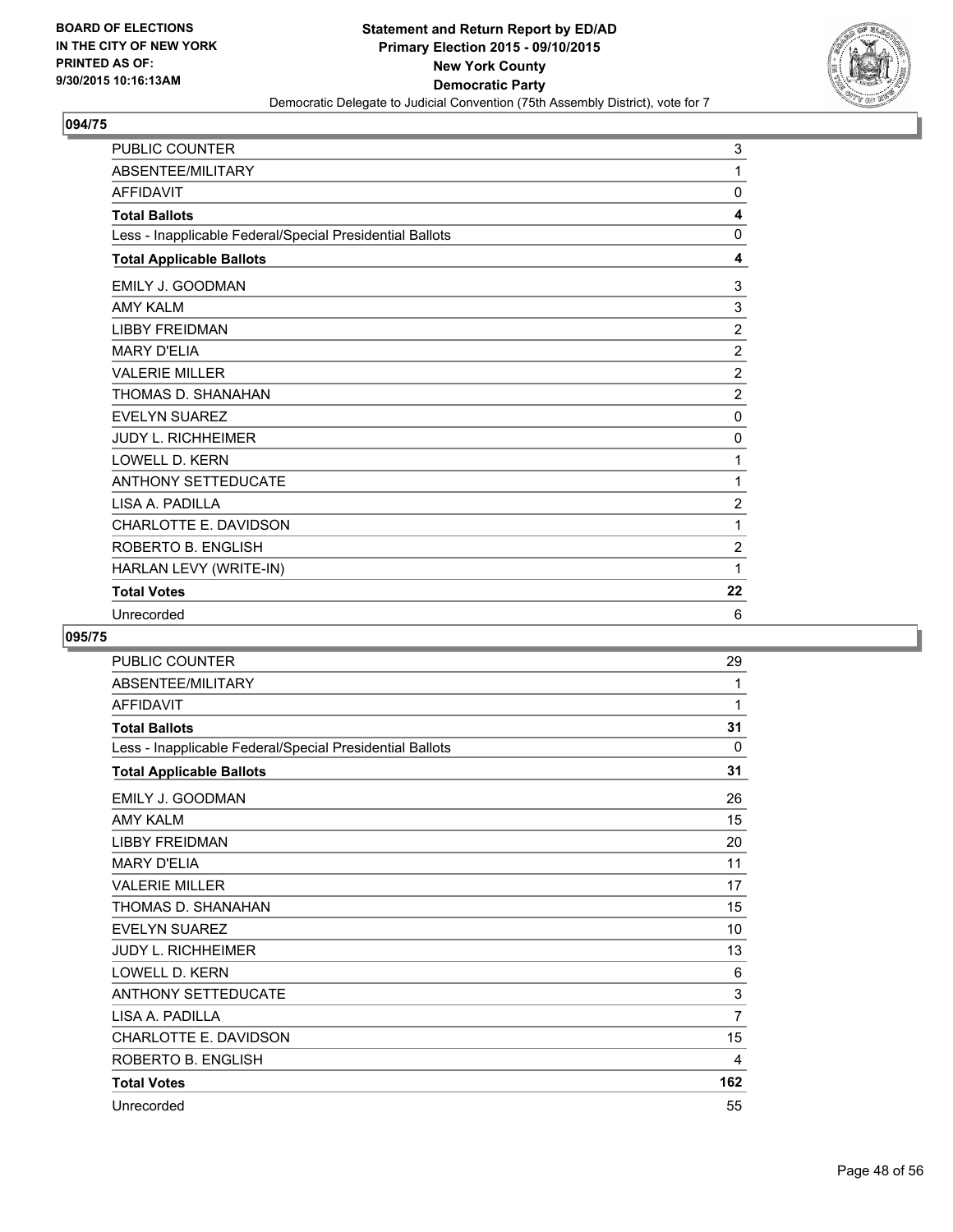

| PUBLIC COUNTER                                           | 7              |
|----------------------------------------------------------|----------------|
| ABSENTEE/MILITARY                                        | 4              |
| <b>AFFIDAVIT</b>                                         | 0              |
| <b>Total Ballots</b>                                     | 11             |
| Less - Inapplicable Federal/Special Presidential Ballots | 0              |
| <b>Total Applicable Ballots</b>                          | 11             |
| EMILY J. GOODMAN                                         | $\overline{7}$ |
| <b>AMY KALM</b>                                          | $\overline{7}$ |
| <b>LIBBY FREIDMAN</b>                                    | 6              |
| <b>MARY D'ELIA</b>                                       | 6              |
| <b>VALERIE MILLER</b>                                    | 8              |
| THOMAS D. SHANAHAN                                       | 4              |
| <b>EVELYN SUAREZ</b>                                     | 4              |
| <b>JUDY L. RICHHEIMER</b>                                | 3              |
| LOWELL D. KERN                                           | 3              |
| <b>ANTHONY SETTEDUCATE</b>                               | 1              |
| LISA A. PADILLA                                          | 4              |
| <b>CHARLOTTE E. DAVIDSON</b>                             | 3              |
| ROBERTO B. ENGLISH                                       | 2              |
| <b>Total Votes</b>                                       | 58             |
| Unrecorded                                               | 19             |

| PUBLIC COUNTER                                           | 5              |
|----------------------------------------------------------|----------------|
| ABSENTEE/MILITARY                                        | 0              |
| <b>AFFIDAVIT</b>                                         | 0              |
| <b>Total Ballots</b>                                     | 5              |
| Less - Inapplicable Federal/Special Presidential Ballots | 0              |
| <b>Total Applicable Ballots</b>                          | 5              |
| EMILY J. GOODMAN                                         | 4              |
| <b>AMY KALM</b>                                          | $\overline{2}$ |
| <b>LIBBY FREIDMAN</b>                                    | 3              |
| <b>MARY D'ELIA</b>                                       | $\overline{2}$ |
| <b>VALERIE MILLER</b>                                    | 3              |
| THOMAS D. SHANAHAN                                       | 1              |
| <b>EVELYN SUAREZ</b>                                     | 1              |
| <b>JUDY L. RICHHEIMER</b>                                | $\overline{2}$ |
| <b>LOWELL D. KERN</b>                                    | 1              |
| <b>ANTHONY SETTEDUCATE</b>                               | $\mathbf 0$    |
| LISA A. PADILLA                                          | 1              |
| <b>CHARLOTTE E. DAVIDSON</b>                             | $\overline{2}$ |
| ROBERTO B. ENGLISH                                       | 3              |
| <b>Total Votes</b>                                       | 25             |
| Unrecorded                                               | 10             |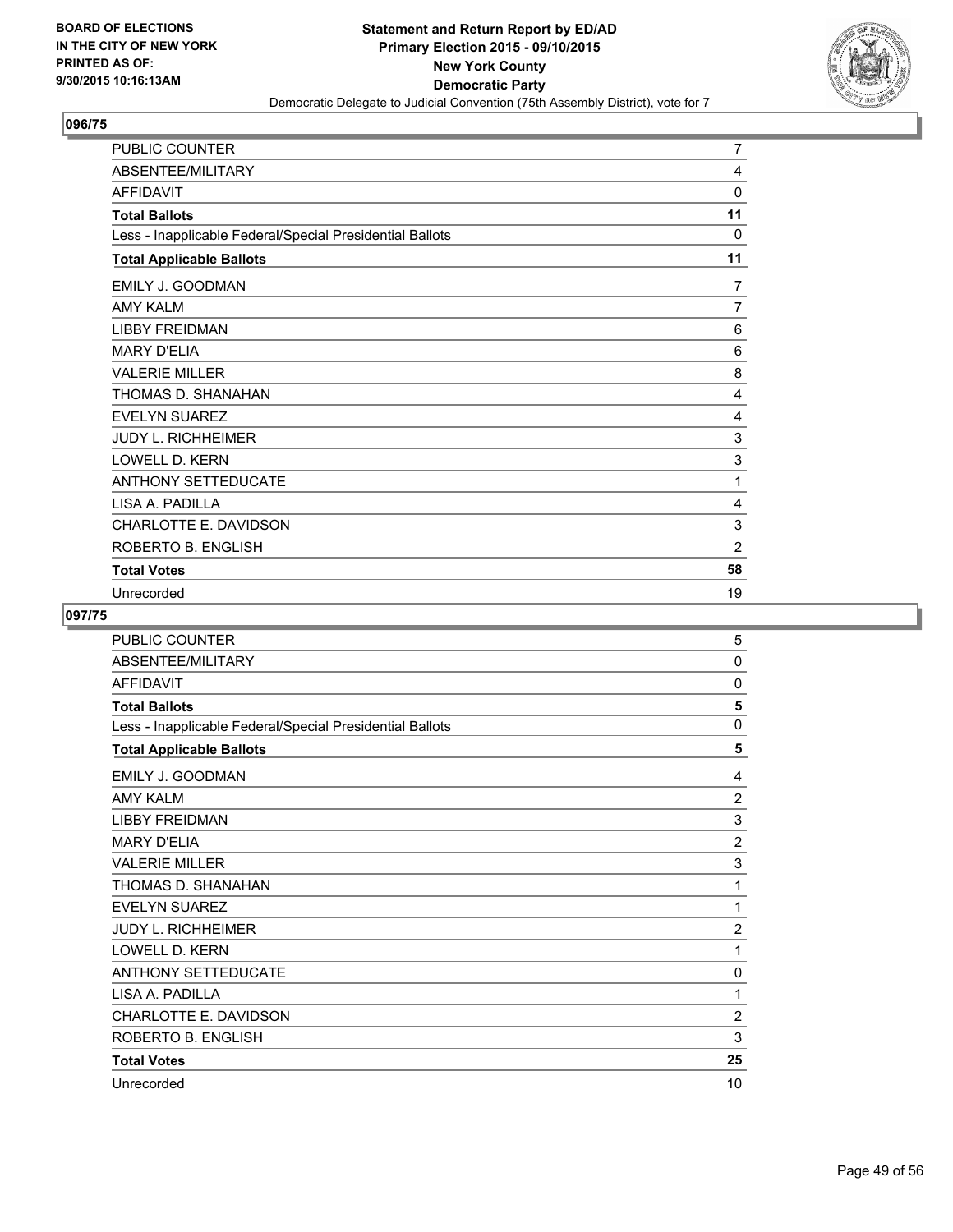

| PUBLIC COUNTER                                           | 3              |
|----------------------------------------------------------|----------------|
| ABSENTEE/MILITARY                                        | $\mathbf{0}$   |
| AFFIDAVIT                                                | 0              |
| <b>Total Ballots</b>                                     | 3              |
| Less - Inapplicable Federal/Special Presidential Ballots | 0              |
| <b>Total Applicable Ballots</b>                          | 3              |
| EMILY J. GOODMAN                                         | 3              |
| <b>AMY KALM</b>                                          | 3              |
| <b>LIBBY FREIDMAN</b>                                    | 3              |
| <b>MARY D'ELIA</b>                                       | 3              |
| <b>VALERIE MILLER</b>                                    | 3              |
| THOMAS D. SHANAHAN                                       | 1              |
| <b>EVELYN SUAREZ</b>                                     | 0              |
| <b>JUDY L. RICHHEIMER</b>                                | $\overline{2}$ |
| <b>LOWELL D. KERN</b>                                    | 1              |
| <b>ANTHONY SETTEDUCATE</b>                               | 0              |
| LISA A. PADILLA                                          | 0              |
| <b>CHARLOTTE E. DAVIDSON</b>                             | 1              |
| ROBERTO B. ENGLISH                                       | $\mathbf{0}$   |
| <b>Total Votes</b>                                       | 20             |
| Unrecorded                                               | 1              |

| PUBLIC COUNTER                                           | 3              |
|----------------------------------------------------------|----------------|
| ABSENTEE/MILITARY                                        | 1              |
| <b>AFFIDAVIT</b>                                         | 0              |
| <b>Total Ballots</b>                                     | 4              |
| Less - Inapplicable Federal/Special Presidential Ballots | 0              |
| <b>Total Applicable Ballots</b>                          | 4              |
| EMILY J. GOODMAN                                         | 3              |
| AMY KAI M                                                | 1              |
| <b>I IBBY FREIDMAN</b>                                   | 3              |
| <b>MARY D'ELIA</b>                                       | $\overline{2}$ |
| <b>VALERIE MILLER</b>                                    | 3              |
| THOMAS D. SHANAHAN                                       | 1              |
| <b>EVELYN SUAREZ</b>                                     | 4              |
| <b>JUDY L. RICHHEIMER</b>                                | $\overline{2}$ |
| <b>LOWELL D. KERN</b>                                    | $\overline{2}$ |
| <b>ANTHONY SETTEDUCATE</b>                               | 0              |
| LISA A. PADILLA                                          | 3              |
| <b>CHARLOTTE E. DAVIDSON</b>                             | $\overline{2}$ |
| ROBERTO B. ENGLISH                                       | 2              |
| <b>Total Votes</b>                                       | 28             |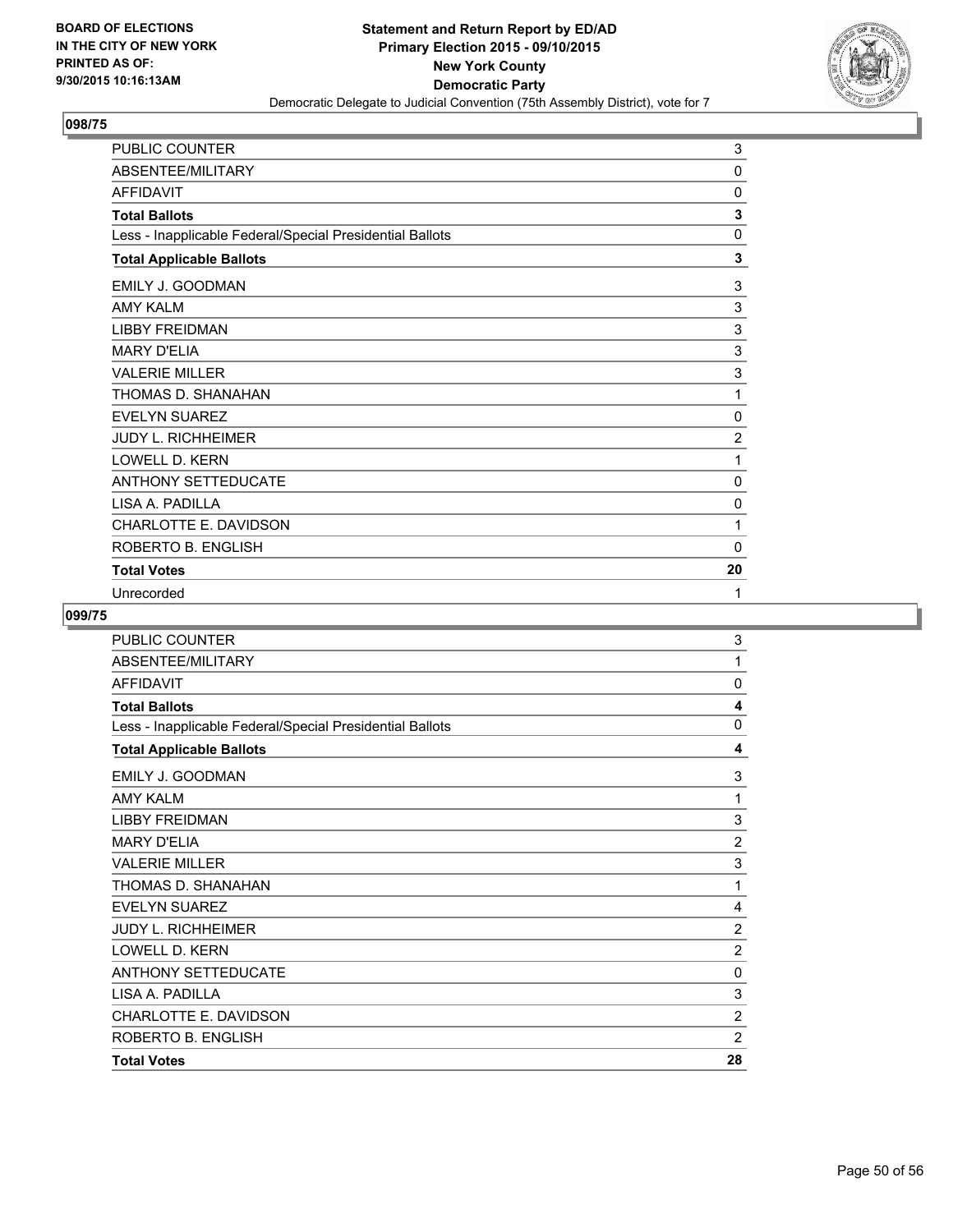

| PUBLIC COUNTER                                           | $\overline{7}$ |
|----------------------------------------------------------|----------------|
| ABSENTEE/MILITARY                                        | 0              |
| <b>AFFIDAVIT</b>                                         | 0              |
| <b>Total Ballots</b>                                     | $\overline{7}$ |
| Less - Inapplicable Federal/Special Presidential Ballots | 0              |
| <b>Total Applicable Ballots</b>                          | $\overline{7}$ |
| EMILY J. GOODMAN                                         | 4              |
| <b>AMY KALM</b>                                          | 4              |
| <b>LIBBY FREIDMAN</b>                                    | 2              |
| <b>MARY D'ELIA</b>                                       | 2              |
| <b>VALERIE MILLER</b>                                    | 3              |
| THOMAS D. SHANAHAN                                       | 3              |
| <b>EVELYN SUAREZ</b>                                     | 3              |
| <b>JUDY L. RICHHEIMER</b>                                | 4              |
| <b>LOWELL D. KERN</b>                                    | $\overline{2}$ |
| <b>ANTHONY SETTEDUCATE</b>                               | $\overline{2}$ |
| LISA A. PADILLA                                          | 3              |
| CHARLOTTE E. DAVIDSON                                    | 4              |
| ROBERTO B. ENGLISH                                       | 3              |
| <b>Total Votes</b>                                       | 39             |
| Unrecorded                                               | 10             |

#### **101/75 COMBINED into: 096/75**

| <b>PUBLIC COUNTER</b>                                    | 3              |
|----------------------------------------------------------|----------------|
| ABSENTEE/MILITARY                                        | 0              |
| <b>AFFIDAVIT</b>                                         | $\Omega$       |
| <b>Total Ballots</b>                                     | 3              |
| Less - Inapplicable Federal/Special Presidential Ballots | $\Omega$       |
| <b>Total Applicable Ballots</b>                          | 3              |
| EMILY J. GOODMAN                                         | 3              |
| <b>AMY KAI M</b>                                         | 0              |
| <b>LIBBY FREIDMAN</b>                                    | 3              |
| <b>MARY D'FI IA</b>                                      | 1              |
| <b>VALERIE MILLER</b>                                    | 1              |
| THOMAS D. SHANAHAN                                       | $\overline{2}$ |
| <b>EVELYN SUAREZ</b>                                     | $\overline{2}$ |
| <b>JUDY L. RICHHEIMER</b>                                | $\overline{2}$ |
| <b>LOWELL D. KERN</b>                                    | $\overline{2}$ |
| <b>ANTHONY SETTEDUCATE</b>                               | 1              |
| LISA A. PADILLA                                          | $\overline{2}$ |
| CHARLOTTE E. DAVIDSON                                    | $\Omega$       |
| ROBERTO B. ENGLISH                                       | $\overline{2}$ |
| <b>Total Votes</b>                                       | 21             |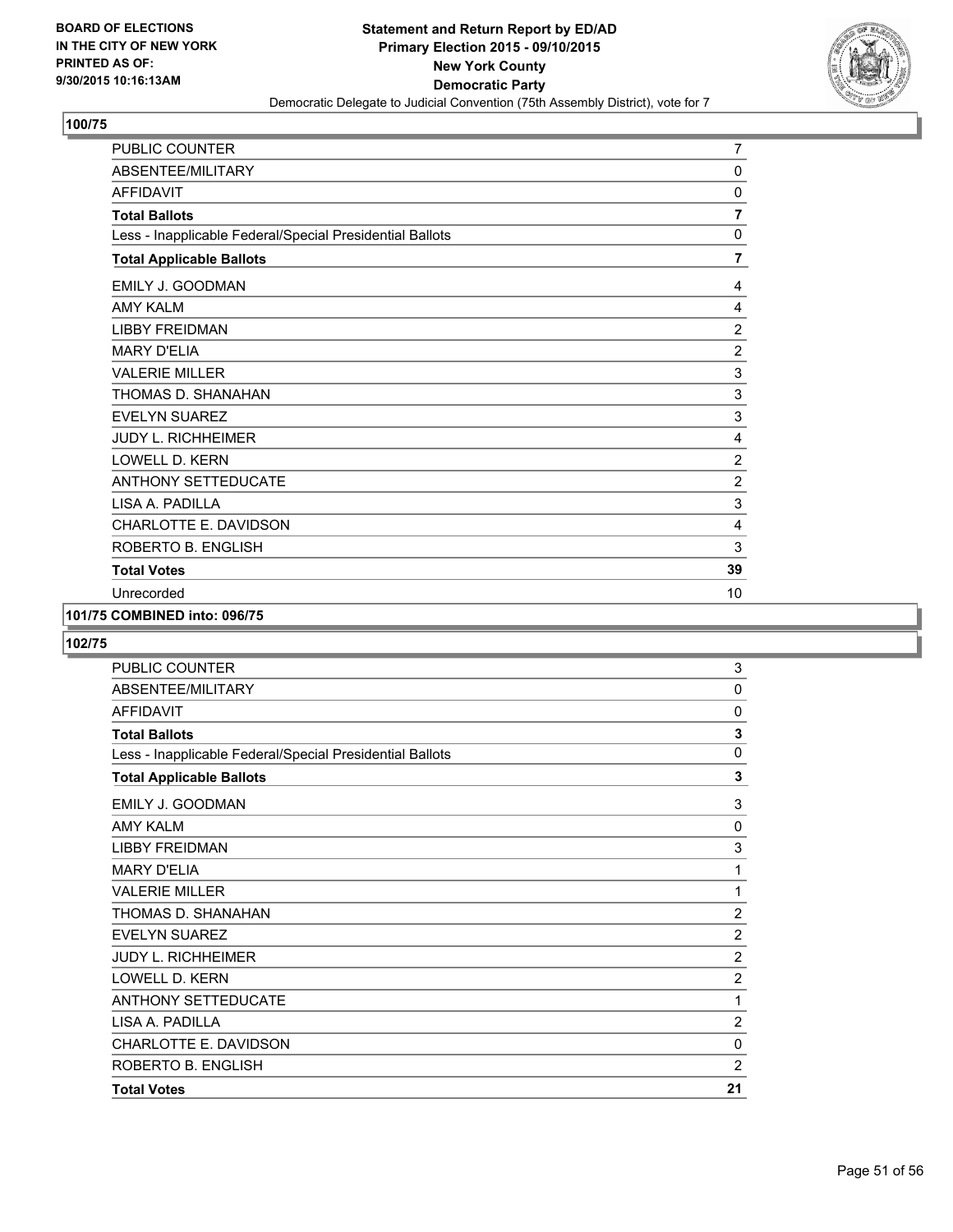

| PUBLIC COUNTER                                           | 6              |
|----------------------------------------------------------|----------------|
| ABSENTEE/MILITARY                                        | 1              |
| <b>AFFIDAVIT</b>                                         | 0              |
| <b>Total Ballots</b>                                     | 7              |
| Less - Inapplicable Federal/Special Presidential Ballots | 0              |
| <b>Total Applicable Ballots</b>                          | 7              |
| EMILY J. GOODMAN                                         | 5              |
| <b>AMY KALM</b>                                          | 3              |
| <b>LIBBY FREIDMAN</b>                                    | 4              |
| <b>MARY D'ELIA</b>                                       | $\overline{2}$ |
| <b>VALERIE MILLER</b>                                    | 1              |
| THOMAS D. SHANAHAN                                       | 4              |
| <b>EVELYN SUAREZ</b>                                     | 3              |
| <b>JUDY L. RICHHEIMER</b>                                | 0              |
| LOWELL D. KERN                                           | $\overline{c}$ |
| <b>ANTHONY SETTEDUCATE</b>                               | $\overline{2}$ |
| LISA A. PADILLA                                          | $\overline{2}$ |
| <b>CHARLOTTE E. DAVIDSON</b>                             | 1              |
| ROBERTO B. ENGLISH                                       | 4              |
| <b>Total Votes</b>                                       | 33             |
| Unrecorded                                               | 16             |

| PUBLIC COUNTER                                           | 0            |
|----------------------------------------------------------|--------------|
| ABSENTEE/MILITARY                                        | $\mathbf 0$  |
| <b>AFFIDAVIT</b>                                         | $\mathbf{0}$ |
| <b>Total Ballots</b>                                     | 0            |
| Less - Inapplicable Federal/Special Presidential Ballots | $\mathbf 0$  |
| <b>Total Applicable Ballots</b>                          | $\mathbf{0}$ |
| EMILY J. GOODMAN                                         | 0            |
| <b>AMY KALM</b>                                          | 0            |
| <b>LIBBY FREIDMAN</b>                                    | 0            |
| <b>MARY D'ELIA</b>                                       | 0            |
| <b>VALERIE MILLER</b>                                    | 0            |
| THOMAS D. SHANAHAN                                       | 0            |
| <b>EVELYN SUAREZ</b>                                     | 0            |
| <b>JUDY L. RICHHEIMER</b>                                | 0            |
| LOWELL D. KERN                                           | 0            |
| <b>ANTHONY SETTEDUCATE</b>                               | 0            |
| LISA A. PADILLA                                          | 0            |
| CHARLOTTE E. DAVIDSON                                    | $\Omega$     |
| ROBERTO B. ENGLISH                                       | 0            |
| <b>Total Votes</b>                                       | 0            |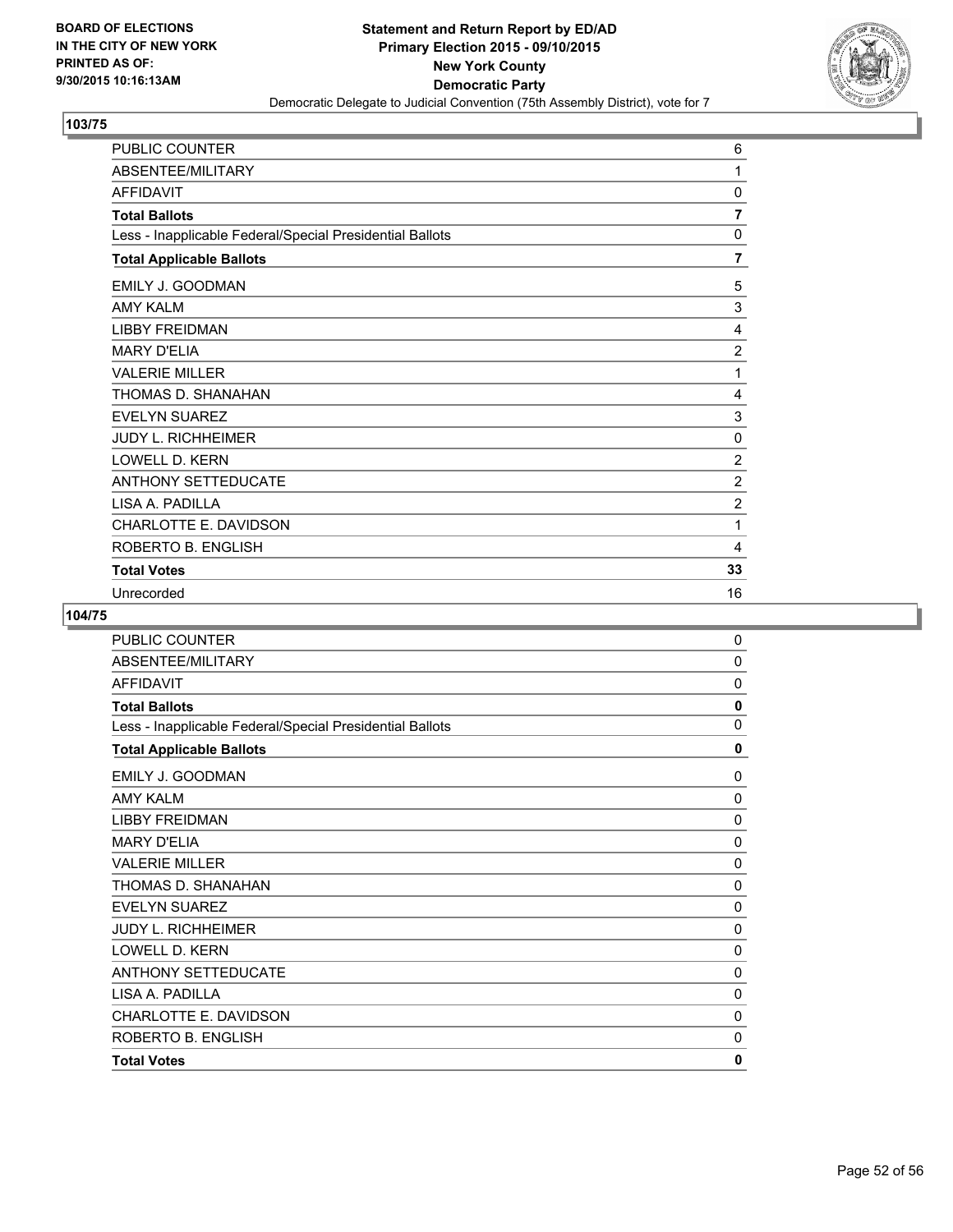

| PUBLIC COUNTER                                           | 0            |
|----------------------------------------------------------|--------------|
| ABSENTEE/MILITARY                                        | 0            |
| <b>AFFIDAVIT</b>                                         | 0            |
| <b>Total Ballots</b>                                     | $\mathbf{0}$ |
| Less - Inapplicable Federal/Special Presidential Ballots | 0            |
| <b>Total Applicable Ballots</b>                          | 0            |
| EMILY J. GOODMAN                                         | $\Omega$     |
| <b>AMY KALM</b>                                          | 0            |
| <b>LIBBY FREIDMAN</b>                                    | 0            |
| <b>MARY D'ELIA</b>                                       | 0            |
| <b>VALERIE MILLER</b>                                    | 0            |
| THOMAS D. SHANAHAN                                       | 0            |
| <b>EVELYN SUAREZ</b>                                     | 0            |
| <b>JUDY L. RICHHEIMER</b>                                | 0            |
| LOWELL D. KERN                                           | 0            |
| <b>ANTHONY SETTEDUCATE</b>                               | 0            |
| LISA A. PADILLA                                          | 0            |
| CHARLOTTE E. DAVIDSON                                    | 0            |
| ROBERTO B. ENGLISH                                       | 0            |
| <b>Total Votes</b>                                       | 0            |

| <b>PUBLIC COUNTER</b>                                    | 0            |
|----------------------------------------------------------|--------------|
| ABSENTEE/MILITARY                                        | 0            |
| <b>AFFIDAVIT</b>                                         | $\mathbf{0}$ |
| <b>Total Ballots</b>                                     | $\mathbf{0}$ |
| Less - Inapplicable Federal/Special Presidential Ballots | $\mathbf{0}$ |
| <b>Total Applicable Ballots</b>                          | 0            |
| EMILY J. GOODMAN                                         | $\mathbf{0}$ |
| <b>AMY KALM</b>                                          | 0            |
| <b>I IBBY FREIDMAN</b>                                   | 0            |
| <b>MARY D'ELIA</b>                                       | 0            |
| <b>VALERIE MILLER</b>                                    | 0            |
| THOMAS D. SHANAHAN                                       | 0            |
| <b>EVELYN SUAREZ</b>                                     | $\mathbf{0}$ |
| <b>JUDY L. RICHHEIMER</b>                                | 0            |
| <b>LOWELL D. KERN</b>                                    | $\mathbf{0}$ |
| <b>ANTHONY SETTEDUCATE</b>                               | 0            |
| LISA A. PADILLA                                          | $\mathbf{0}$ |
| <b>CHARLOTTE E. DAVIDSON</b>                             | $\mathbf{0}$ |
| ROBERTO B. ENGLISH                                       | 0            |
| <b>Total Votes</b>                                       | 0            |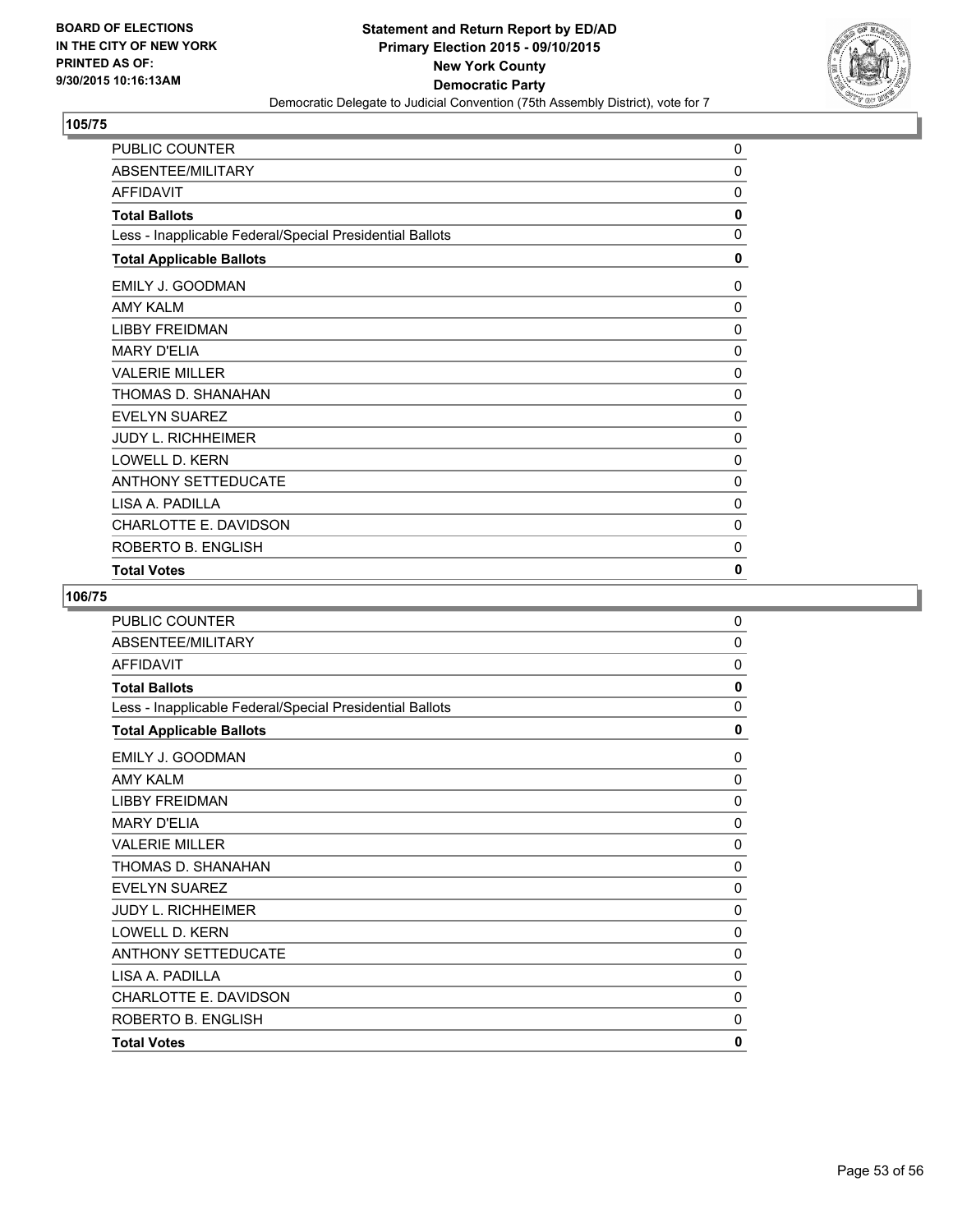

| PUBLIC COUNTER                                           | 0            |
|----------------------------------------------------------|--------------|
| ABSENTEE/MILITARY                                        | 0            |
| <b>AFFIDAVIT</b>                                         | $\Omega$     |
| <b>Total Ballots</b>                                     | $\mathbf{0}$ |
| Less - Inapplicable Federal/Special Presidential Ballots | 0            |
| <b>Total Applicable Ballots</b>                          | 0            |
| EMILY J. GOODMAN                                         | 0            |
| <b>AMY KALM</b>                                          | $\Omega$     |
| <b>LIBBY FREIDMAN</b>                                    | 0            |
| <b>MARY D'FI IA</b>                                      | 0            |
| <b>VALERIE MILLER</b>                                    | 0            |
| THOMAS D. SHANAHAN                                       | 0            |
| <b>EVELYN SUAREZ</b>                                     | 0            |
| <b>JUDY L. RICHHEIMER</b>                                | $\Omega$     |
| LOWELL D. KERN                                           | $\Omega$     |
| <b>ANTHONY SETTEDUCATE</b>                               | 0            |
| LISA A. PADILLA                                          | 0            |
| CHARLOTTE E. DAVIDSON                                    | 0            |
| ROBERTO B. ENGLISH                                       | 0            |
| <b>Total Votes</b>                                       | 0            |

| <b>PUBLIC COUNTER</b>                                    | 0            |
|----------------------------------------------------------|--------------|
| ABSENTEE/MILITARY                                        | 0            |
| <b>AFFIDAVIT</b>                                         | $\mathbf{0}$ |
| <b>Total Ballots</b>                                     | $\mathbf{0}$ |
| Less - Inapplicable Federal/Special Presidential Ballots | $\mathbf{0}$ |
| <b>Total Applicable Ballots</b>                          | 0            |
| EMILY J. GOODMAN                                         | $\mathbf{0}$ |
| <b>AMY KALM</b>                                          | 0            |
| <b>I IBBY FREIDMAN</b>                                   | 0            |
| <b>MARY D'ELIA</b>                                       | 0            |
| <b>VALERIE MILLER</b>                                    | 0            |
| THOMAS D. SHANAHAN                                       | 0            |
| <b>EVELYN SUAREZ</b>                                     | $\mathbf{0}$ |
| <b>JUDY L. RICHHEIMER</b>                                | 0            |
| <b>LOWELL D. KERN</b>                                    | $\mathbf{0}$ |
| <b>ANTHONY SETTEDUCATE</b>                               | 0            |
| LISA A. PADILLA                                          | $\mathbf{0}$ |
| <b>CHARLOTTE E. DAVIDSON</b>                             | $\mathbf{0}$ |
| ROBERTO B. ENGLISH                                       | 0            |
| <b>Total Votes</b>                                       | 0            |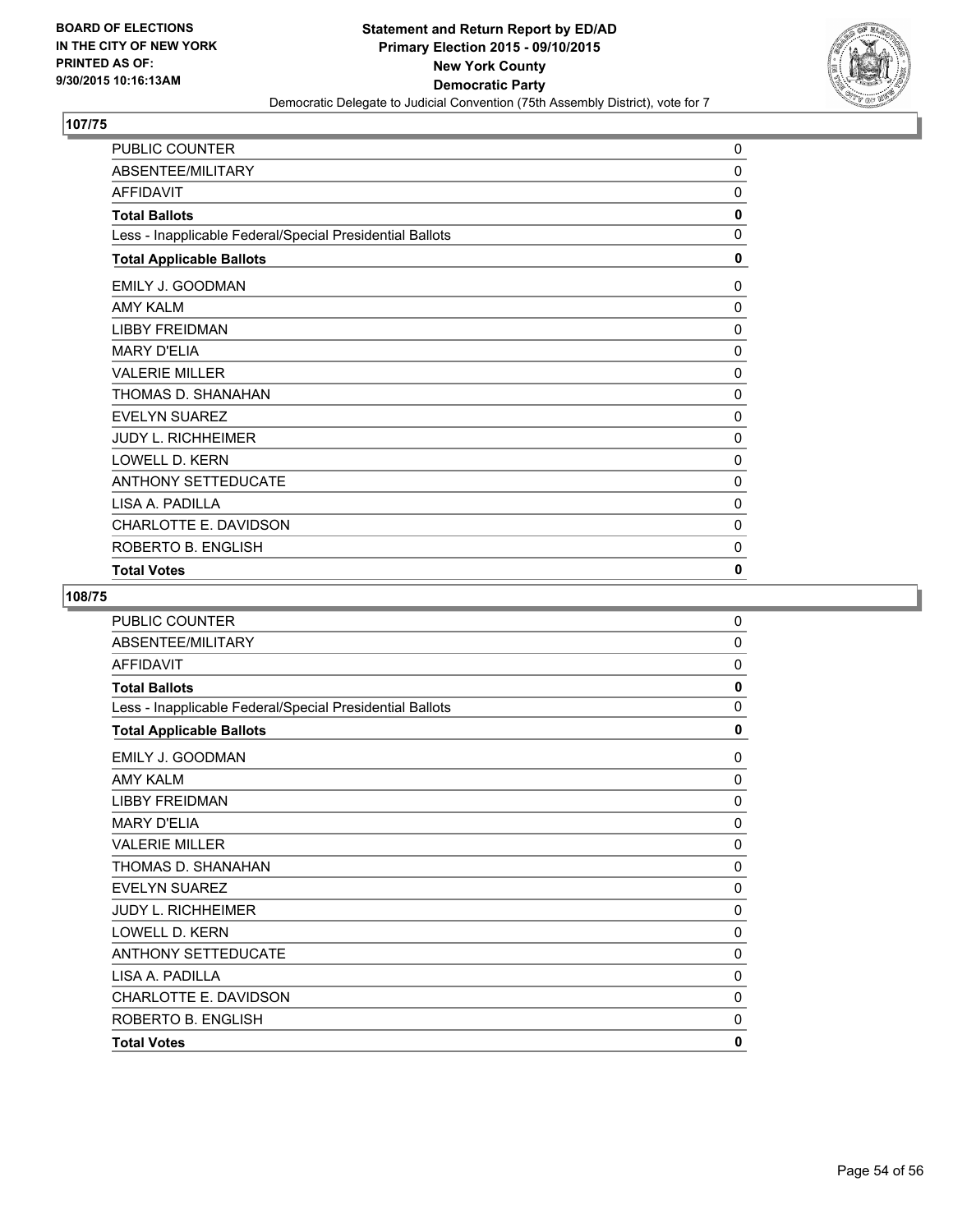

| PUBLIC COUNTER                                           | 0           |
|----------------------------------------------------------|-------------|
| ABSENTEE/MILITARY                                        | 0           |
| <b>AFFIDAVIT</b>                                         | 0           |
| <b>Total Ballots</b>                                     | 0           |
| Less - Inapplicable Federal/Special Presidential Ballots | 0           |
| <b>Total Applicable Ballots</b>                          | 0           |
| EMILY J. GOODMAN                                         | 0           |
| <b>AMY KALM</b>                                          | $\Omega$    |
| <b>LIBBY FREIDMAN</b>                                    | 0           |
| <b>MARY D'FI IA</b>                                      | 0           |
| <b>VALERIE MILLER</b>                                    | 0           |
| THOMAS D. SHANAHAN                                       | 0           |
| <b>EVELYN SUAREZ</b>                                     | 0           |
| <b>JUDY L. RICHHEIMER</b>                                | 0           |
| LOWELL D. KERN                                           | 0           |
| <b>ANTHONY SETTEDUCATE</b>                               | 0           |
| LISA A. PADILLA                                          | 0           |
| CHARLOTTE E. DAVIDSON                                    | 0           |
| ROBERTO B. ENGLISH                                       | $\mathbf 0$ |
| <b>Total Votes</b>                                       | 0           |